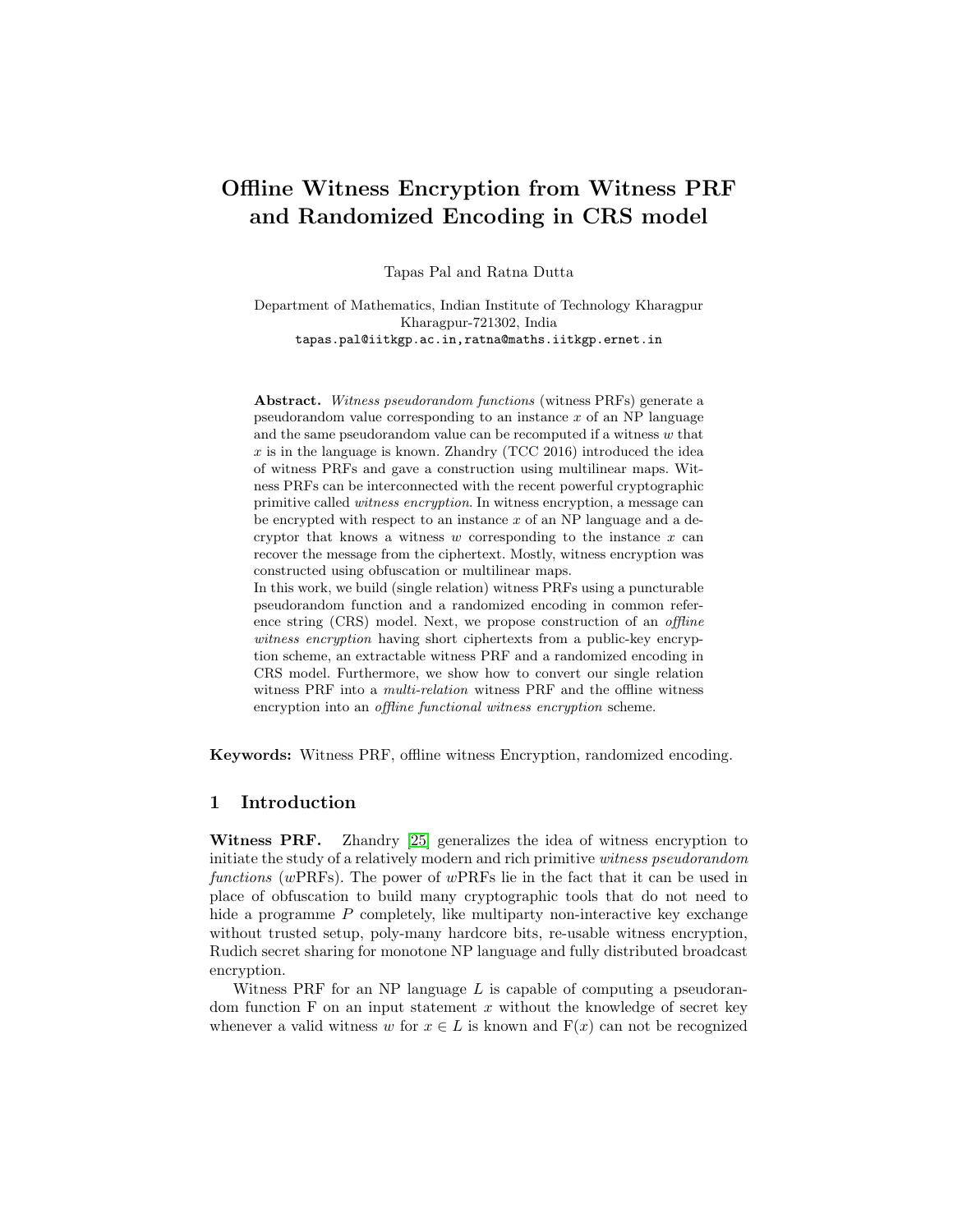in its domain if  $x \notin L$ , that is there does not exist a witness explaining  $x \in L$ . More specifically, wPRF first computes a pair of keys (fk, ek) depending on a relation circuit R corresponding to an NP language  $L$  where fk is the function secret key and ek is the function evaluation key. We note that  $R(x, w) = 1$  if w is a valid witness for  $x \in L$ ; otherwise 0. A user having the secret key fk generates a pseudorandom value  $F(fk, x) \in \mathcal{Y}$  for any input x. The same pseudorandom value can be recovered using Eval(ek, x, w) without the secret key fk if a valid witness w for  $x \in L$  is known. From the adversary's point of view, the pseudorandom value  $F(fk, x)$  is computationally indistinguishable from a uniformly chosen element in  $\mathcal Y$  if there does not exist a witness w for  $x \in L$ . On the other hand, if  $x \in L$  then, an adversary distinguishing  $F(fk, x)$  from a random element in  $\mathcal Y$  is to mean that there exists an efficient extractor that can be used to obtain a witness for  $x \in L$ . A wPRF processing this security assumption is called an extractable witness pseudorandom function (extractable wPRF). Another variant of wPRF is termed as multi-relation wPRF where one can generate different function evaluation keys associated with many relation circuits of the same language L.

Witness encryption. Garg et al. [\[15\]](#page-17-0) introduced the notion of witness encryption (WE) which is closely related to wPRFs. In a plain public-key encryption (PKE), we encrypt data using a public key and decryption is possible if the corresponding secret key is known. WE enables us to encrypt a message with respect to an instance  $x$  of an NP language  $L$ . Only a witness holder can recover the original message from the ciphertext if he has a valid witness w for  $x \in L$ . The notion of *Functional witness encryption* was introduced by Boyle et al. [\[7\]](#page-17-1) where a decrypter can only learn a function of the message if a valid witness for the instance is known. They have established the equivalence between functional WE and differing inputs obfuscation.

Witness encryption consists of only two algorithms encryption and decryption. As a result, all the heavy-duty parts have been included in the encryption algorithm that makes WE more inefficient to use in small devices. Abusalah et al. [\[1\]](#page-16-0) added a Setup phase which processes necessary tools to produce public parameters for encryption and decryption. Witness encryption with additional setup phase is called offline witness encryption (OWE).

Motivation. WEs and wPRFs are relatively new cryptographic primitives mostly built from either multilinear maps or obfuscation. As a result these primitives are experiencing inefficiency due to the existing noisy multilinear maps and impracticality of obfuscation. We aim to construct more efficient wPRF and OWE for any class of NP languages. Zhandry [\[25\]](#page-18-0) used multilinear maps to construct wPRFs which are instance dependence and multilinearity level increases with respect to the size of relation circuits. The recent line of attacks on multilinear maps [\[12,](#page-17-2)[10,](#page-17-3)[6](#page-17-4)[,16\]](#page-17-5) is a threat to the cryptosystems where security is based on complexity assumptions related to multilinear maps. It was mentioned in [\[25\]](#page-18-0) that wPRFs can be obtained from obfuscation but there was no explicit construction. In the same work, wPRFs were used to replace obfuscation from many cryptographic tools but those applications may not be fruitful in the practical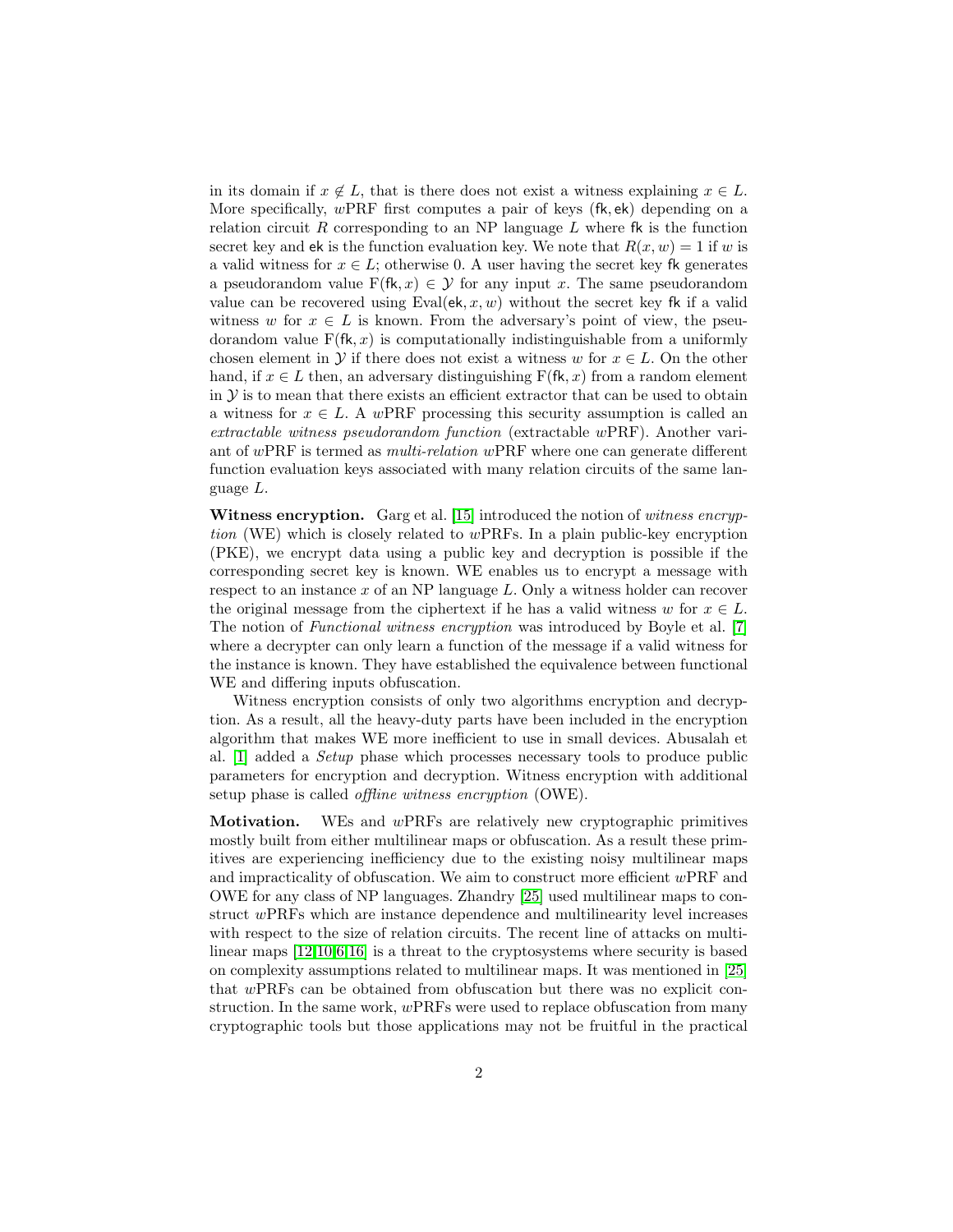sense as the existing multilinear maps are only approximate and encountered many non-trivial attacks.

The OWE scheme of [\[1\]](#page-16-0) was realized using ElGamal public-key encryption and Gorth-Sahai proofs (GS-proofs) [\[20\]](#page-17-6). We note that GS-proofs are efficient non-interactive witness-indistinguishable proofs for some specific languages involving pairing product equations, multi-scaler multiplication equations or quadratic equations over some groups. The ElGamal ciphertexts can be represented in a way to get a set of pairing product equations so that a statistical simulation-sound non-interactive zero-knowledge (SSS-NIZK) proof can be ensured using the GS-proofs for those equations. Therefore, for practical use of the OWE scheme of [\[1\]](#page-16-0), we need to carefully choose the PKE scheme so that a SSS-NIZK proof can be achieved through the GS-proofs. Otherwise, we need to use the transformation of [\[4,](#page-16-1)[14\]](#page-17-7) to achieve a SSS-NIZK proof that involves indistinguishability obfuscation and it may unnecessarily increase the size of OWE-ciphertexts. More specifically, for a given circuit  $C$ , an NIZK proof [\[19\]](#page-17-8) for circuit satisfiability problem requires a size of  $O(|C|k)$  where  $O(k)$  is the size of common reference string and  $|C|$  denotes size of circuit C. Therefore, the SSS-NIZK proof is of size at least linear in the size of the encryption circuit of the underlying PKE. We aim to get an OWE with relatively short ciphertexts where we do not require to generate such proofs and can use any PKE schemes as far as our requirement. Getting an efficient encryption algorithm producing short ciphertexts is a desirable property while constructing OWE so that one can use it in other cryptographic constructions.

**Our contribution.** In this work we construct a single relation  $wPRF$  (Section [3\)](#page-6-0) using a puncturable pseudorandom function and sub-exponentially secure randomized encoding scheme in CRS model. Our approach is to use the puncturable programming technique of [\[24\]](#page-18-1) and incorporate the idea of getting obfuscation from randomized encoding (RE) scheme in common reference string (CRS) model [\[23\]](#page-18-2). A sub-exponentially secure randomized encoding scheme in CRS model can be achieved from a sub-exponentially secure public key functional encryption scheme and learning with error assumptions with sub-exponential hardness [\[23\]](#page-18-2). The security proof of our wPRF is independent of instances and does not rely on non-standard assumptions. We turn our single relation  $wPRF$ into a multi-relation wPRF (Remark [2\)](#page-9-0) where one can use the scheme with a class of relations related to an NP language.

Furthermore, we build an OWE scheme (Section [4\)](#page-10-0) utilizing an extractable wPRF. We replace SSS-NIZK by wPRF from the construction of  $[1]$  to reduce the size of ciphertext by at least linear to the size of encryption circuit of the elementary PKE scheme required in the building block. More precisely, our scheme is based on a public-key encryption, an extractable wPRF and employs a subexponentially secure randomized encoding scheme in CRS model. Consequently, the ciphertexts contain a pseudorandom string of fixed size instead of a SSS-NIZK proof. Using the same blueprint of [\[1\]](#page-16-0), our OWE can be turned into an offline functional witness encryption (OFWE) scheme (Remark [3\)](#page-16-2) where decryption releases a function of a message and witness as output. Inherently, our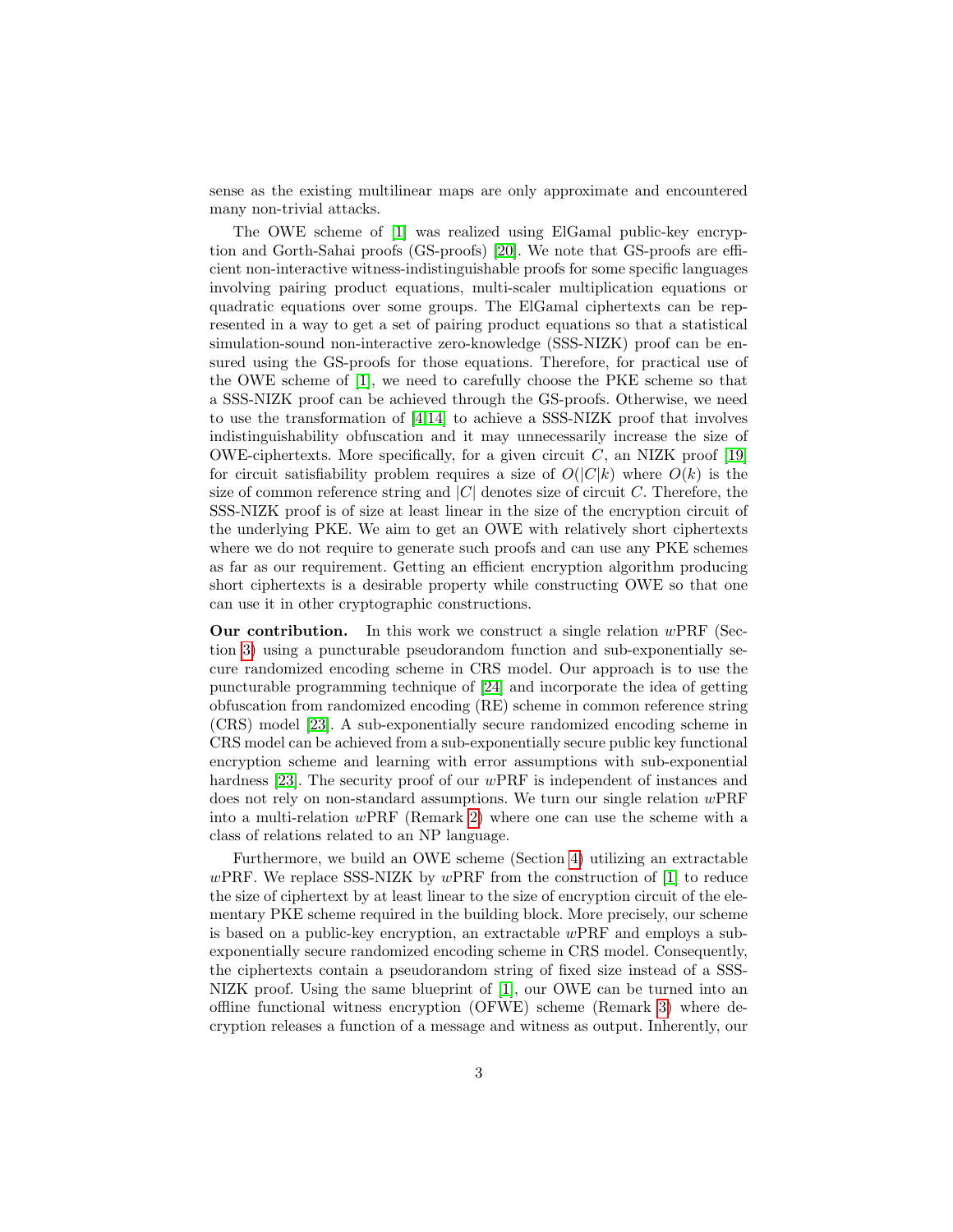OFWE also possesses short ciphertext as compared to that of [\[1\]](#page-16-0). Unfortunately, the only extractable  $w\text{PRF}$  is known to be constructed from multilinear maps [\[25\]](#page-18-0). Our construction of OWE would be more interesting if  $wPRF$  with extracting feature can be built from standard assumptions without multilinear maps which is still an open problem.

Previous work. Zhandry formalized the notion of witness PRF [\[25\]](#page-18-0) and constructed it using subset-sum encoding scheme. The notion of subset-sum encoding was instantiated from multilinear maps [\[13,](#page-17-9)[11\]](#page-17-10) and the security is based on multilinear subset-sum Diffie-Hellman assumption. The wPRF obtained from subset-sum encoding cannot immediately compute a pseudorandom value for an instance x of NP language L, rather a reduction procedure is followed where x is converted into a subset-sum instance. The reduced subset-sum instance depends on  $L$  and the size of instance x. The security of the wPRF is also based on multilinear subset-sum Diffie-Hellman assumption and hardness of the assumption is shown in a generic multilinear map model [\[25\]](#page-18-0).

Abusalah et al. gave a construction of OWE using plain public-key encryption, SSS-NIZK proof system and obfuscation. We note that SSS-NIZK can be obtained from one-way functions and indistinguishable obfuscation [\[4,](#page-16-1)[14\]](#page-17-7). They built an OFWE utilizing the same primitives.

## 2 Preliminaries

| We use the notations in Table 1 throughout this paper. We take $\perp$ as a dis- |  |  |  |  |  |
|----------------------------------------------------------------------------------|--|--|--|--|--|
| tinguishing symbol. Now, we go through the definition of randomized encoding     |  |  |  |  |  |

| $a \leftarrow A$                                                                       | a is an output of the procedure A.                                                                                                                                  |  |  |  |  |  |  |
|----------------------------------------------------------------------------------------|---------------------------------------------------------------------------------------------------------------------------------------------------------------------|--|--|--|--|--|--|
| $a \stackrel{\$}{\leftarrow} X$                                                        | $\alpha$ is chosen uniformly at random from set X.                                                                                                                  |  |  |  |  |  |  |
| negligible function                                                                    | $\mu:\mathbb{N}\to\mathbb{R}$ is a negligible function if $\mu(n)\leq \frac{1}{p(n)}$ holds for every                                                               |  |  |  |  |  |  |
|                                                                                        | polynomial $p(\cdot)$ and all sufficiently large $n \in \mathbb{N}$ .                                                                                               |  |  |  |  |  |  |
|                                                                                        | $(\lambda_0, S(\cdot))$ -indistinguishability Two ensembles $\{X_\lambda\}$ and $\{Y_\lambda\}$ are $(\lambda_0, S(\cdot))$ -indistinguishable means                |  |  |  |  |  |  |
|                                                                                        | $ \Pr[x \stackrel{\$}{\leftarrow} X_\lambda : \mathcal{D}(x) = 1] - \Pr[y \stackrel{\$}{\leftarrow} Y_\lambda : \mathcal{D}(y) = 1]  \leq \frac{1}{S(\lambda)}$ for |  |  |  |  |  |  |
|                                                                                        | any security parameter $\lambda > \lambda_0$ and every $S(\lambda)$ -size distinguisher $\mathcal{D}$ ,                                                             |  |  |  |  |  |  |
|                                                                                        | $S:\mathbb{N}\to\mathbb{N}.$                                                                                                                                        |  |  |  |  |  |  |
| $\delta$ -sub-exponential                                                              | Two ensembles $\{X_{\lambda}\}\$ and $\{Y_{\lambda}\}\$ are $\delta$ -sub-exponential indis-                                                                        |  |  |  |  |  |  |
| indistinguishability                                                                   | tinguishable means $ \Pr[x \stackrel{\$}{\leftarrow} X_\lambda : \mathcal{D}(x) = 1] - \Pr[y \stackrel{\$}{\leftarrow} Y_\lambda : \mathcal{D}(y) =$                |  |  |  |  |  |  |
|                                                                                        | $1] < \delta(\lambda)^{\Omega(1)}$ , for any security parameter $\lambda$ and every poly-size dis-                                                                  |  |  |  |  |  |  |
|                                                                                        | tinguisher $\mathcal{D}$ , where $\delta(\lambda) < 2^{\lambda^{\epsilon}}$ , $0 < \epsilon < 1$ .                                                                  |  |  |  |  |  |  |
| $\vert \text{Expt}(1^{\lambda}, 0) \approx_{\delta} \text{Expt}(1^{\lambda}, 1) \vert$ | For any polynomial size distinguisher $\mathcal{D}$ , the advantage $\Delta =$                                                                                      |  |  |  |  |  |  |
|                                                                                        | $ \Pr[\mathcal{D}(\text{Expt}(1^{\lambda},0))=1]-\Pr[\mathcal{D}(\text{Expt}(1^{\lambda},1))=1] $ is bounded by $\delta$ .                                          |  |  |  |  |  |  |

<span id="page-3-0"></span>Table 1. Notations

(RE) scheme in CRS model and briefly discuss how one can get indistinguishability obfuscation from RE [\[23\]](#page-18-2). The rest of the definitions related to this work can be found in Appendix [A.](#page-18-3)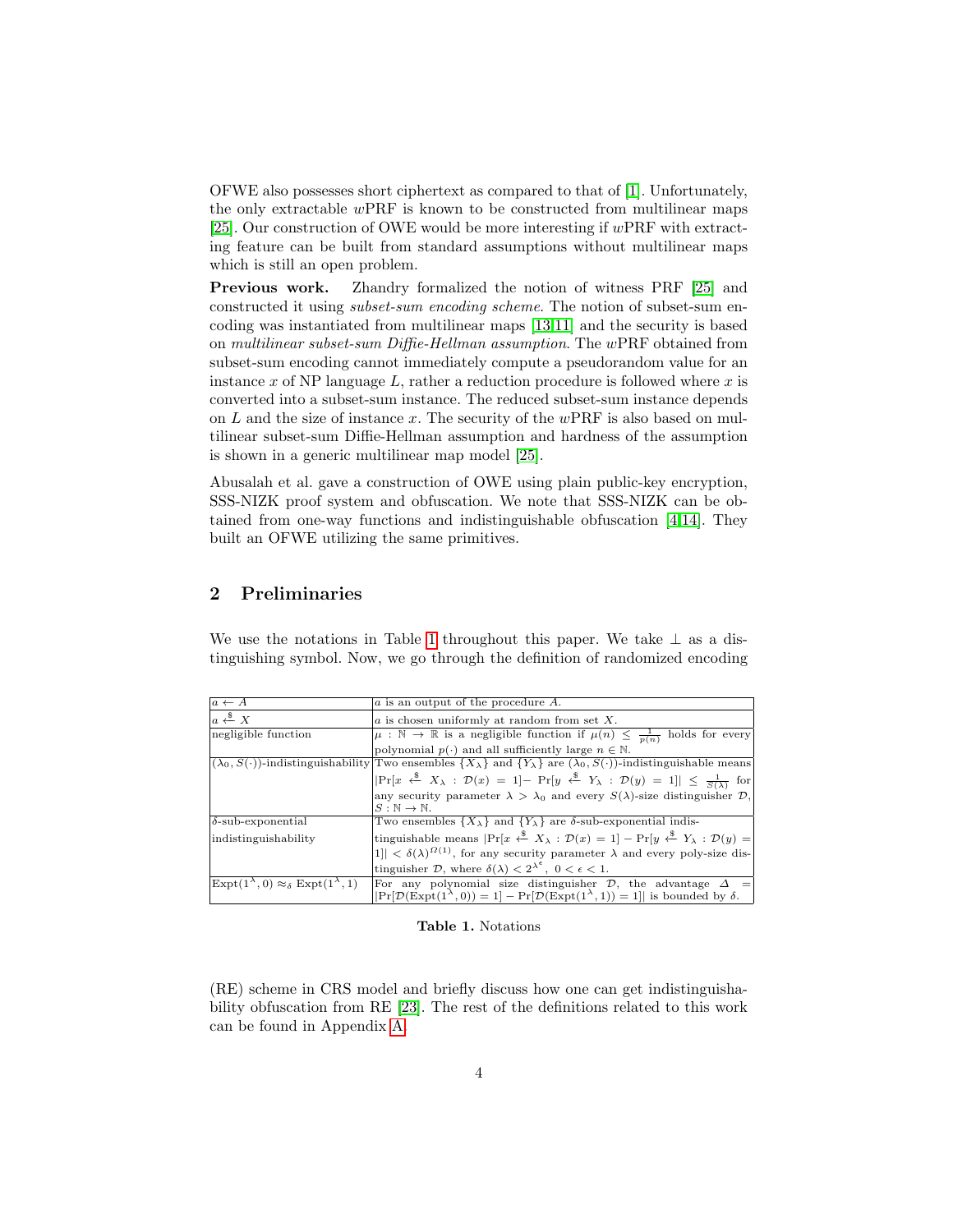#### 2.1 Randomized Encoding Scheme in CRS Model

Randomized encoding was introduced by Ishai and Kushilevitz [\[21\]](#page-17-11) to encode a complex deterministic function  $\Pi$  along with an input x through an encoding algorithm whose output distribution  $\Pi(x)$  can efficiently compute  $\Pi(x)$  and reveals no information beyond  $\Pi(x)$ . Recently, Lin et al. [\[23\]](#page-18-2) studied randomized encoding scheme in both plain model and common reference string (CRS) model with compactness and sub-linear compactness of the size of encodings.

Definition 1 (Randomized encoding schemes in CRS model). A randomized encoding scheme  $RE = (Setup, Enc, eval)$  in CRS model for a class of Turing machines  $\{M_{\lambda}\}\$  where Setup and Enc are randomized algorithms and Eval is a deterministic algorithm, performs as follows:

- $-$  (crs, pk) ← RE.Setup( $1^{\lambda}, 1^m, 1^n, 1^T, 1^l$ ): A trusted third party takes as input a security parameter  $\lambda$ , a machine size bound m, input length bound n, time bound  $T$  and output length  $l$ . It outputs a common reference string crs and a public key pk.
- $-\widehat{H}_x \leftarrow \text{RE}.\text{Enc}(pk, H, x)$ : The encoding algorithm uses a public key pk, a Turing machine  $\Pi \in \mathcal{M}_{\lambda}$  together with an input x and outputs an encoding  $\mathcal{H}_x$ .
- $y \leftarrow$ RE.Eval( $\hat{\Pi}_x$ , crs): An evaluator makes use of an encoding  $\hat{\Pi}_x$  and a common reference string crs and outputs some y.

Correctness: For any  $\lambda \in \mathbb{N}$ ,  $m(\lambda), n(\lambda), T(\lambda), l(\lambda) \in \mathbb{N}$ , Turing machine  $\Pi \in$  $\mathcal{M}_{\lambda}$  and input x with  $|\Pi| \leq m$ ,  $|x| \leq n$  and  $|\Pi^{T}(x)| \leq l$ , we have that

$$
\Pr\left[\text{RE.Eval}(\widehat{H}_x, \text{crs}) = \frac{\Pi^T(x) : (\text{crs}, pk) \leftarrow \text{RE.Setup}(1^{\lambda}, 1^m, 1^n, 1^T, 1^l)}{\widehat{H}_x \leftarrow \text{RE.Enc}(pk, \Pi, x)}\right] = 1
$$

Here  $\Pi^{T}(x)$  denotes the output of the Turing machine  $\Pi$  on input x when run in at most T steps.

<span id="page-4-1"></span>**Definition 2** ( $(\lambda_0, S(\cdot))$ -simulation security of randomized encoding in CRS model). We say that a randomized encoding scheme RE for a class of Turing machines  $\{\mathcal{M}_{\lambda}\}\$ in CRS model is  $(\lambda_0, S(\cdot))$ -simulation secure if there exists a PPT algorithm Sim and a constant c such that for every  $\{\Pi, x, m, n, l, T\}$  where  $\Pi \in \mathcal{M}_{\lambda}$  and  $|\Pi|, |x|, m, n, l, T \leq B(\lambda)$  for some polynomial B, the ensembles

$$
\left\{ (\text{crs},pk,\widehat{\varPi}_x) : (\text{crs},pk) \leftarrow \text{RE}.\text{Setup}(1^{\lambda},1^m,1^n,1^T,1^l), \widehat{\varPi}_x \leftarrow \text{RE}.\text{Enc}(pk,\varPi,x) \right\}
$$
  
and 
$$
\left\{ (\text{crs},pk,\widehat{\varPi}_x) : (\text{crs},pk,\widehat{\varPi}_x) \leftarrow \text{Sim}(1^{\lambda},\varPi^T(x),1^{|\varPi|},1^{|x|},1^m,1^n,1^T,1^l) \right\}
$$

<span id="page-4-0"></span>are  $(\lambda_0, S'(\lambda))$ -indistinguishable (see Table [1\)](#page-3-0), with  $S'(\lambda) = S(\lambda) - B(\lambda)^c$  for all  $\lambda \in \mathbb{N}$ . The RE is said to be  $\delta$ -simulation secure for some specific negligible function  $\delta(\cdot)$  if  $S'(\lambda)$  is greater than  $\delta(\lambda)^{O(1)}$ . Also, we say that RE is  $\delta$ -subexponential simulation secure if  $\delta(\lambda) < 2^{\lambda^{\epsilon}}$ ,  $0 < \epsilon < 1$ .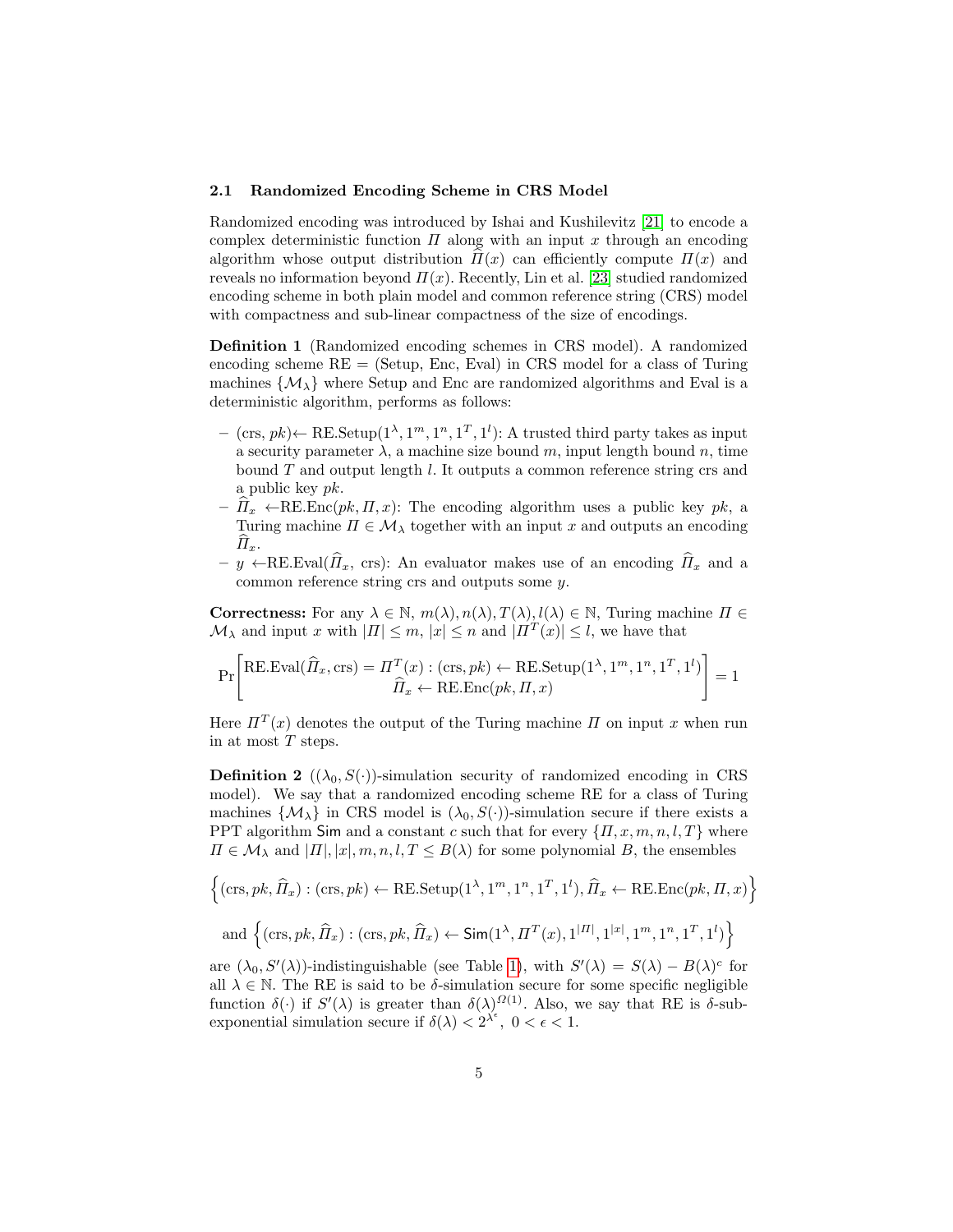```
\textbf{Hardwired: } \widetilde{H}[\overrightarrow{pk}_1, C, \epsilon, \alpha], \ \overrightarrow{\text{crs}}Input: an input z = (z_1z_2 \ldots z_n)1. \widetilde{\Pi} \leftarrow \widetilde{\Pi}[\overrightarrow{pk}_1, C, \epsilon, \alpha], i \leftarrow 02. while i < n do
    3. (\widetilde{\Pi}[\overline{pk}_{i+2}, C, z_1z_2 \cdots z_i0, \alpha_0^{i+1}], \widetilde{\Pi}[\overline{pk}_{i+2}, C, z_1z_2 \cdots z_i1, \alpha_1^{i+1}]) \leftarrow \text{RE.Eval}(\widetilde{\Pi}, \text{crs}_i)4. \widetilde{H} \leftarrow \widetilde{H}[\overrightarrow{pk}_{i+2}, C, z_1z_2 \cdots z_iz_{i+1}, \alpha_{z_{i+1}}^{i+1}]5. end do
   6. return RE.Eval(\tilde{\Pi}, \text{crs}_i)
```
Fig. 1. The Special Circuit  $\mathcal{G}[\widetilde{H}|\overrightarrow{pk}_1, C, \epsilon, \alpha], \overrightarrow{\mathrm{crs}}]$ 

<span id="page-5-1"></span>**Remark 1** In [\[23\]](#page-18-2), an  $i\mathcal{O}$  is instantiated from a sub-exponentially secure and sub-linearly compact RE scheme in CRS model (Definition [21\)](#page-25-0) and a subexponentially secure pseudorandom generator (PRG). They followed the technique of GGM construction [\[17\]](#page-17-12) of building a PRF from a PRG using a tree. To get an  $i\mathcal{O}$ , the PRG in the GGM construction is replaced with a subexponentially secure sub-linear compact RE in CRS model. Let  $\{\mathcal{C}_\lambda\}_{\lambda\in\mathbb{N}}$  be a circuit class with maximum size  $S$ , input size  $n$ , output size  $l$  and the running time bound T. The obfuscation procedure for a circuit  $C \in \mathcal{C}_{\lambda}$  works as follows:

- We generate  $(crs_i, pk_i) \leftarrow \text{RE}.\text{Setup}(1^{\lambda}, 1^S, 1^n, 1^T, 1^l)$ , for  $i \in \{0, 1, \ldots, n\},$ where  $\text{crs}_i$  is a common reference string and  $pk_i$  is an encoding key. Let  $\vec{crs} = {\rm{crs}}_i\}_{i=0}^n, \vec{pk}_i = {pk}_j\}_{j=i}^n$ .
- We construct an input less Turing machine  $\Pi[\overrightarrow{pk}_{i+1}, C, z, \alpha^i_{z_i}]$  where hardcoded entities are  $\overrightarrow{pk}_{i+1}, C, z = z_1z_2...z_i \in \{0,1\}^i$  and a string  $\alpha_{z_i}^i \in$  $\{0,1\}^{2p(\lambda,i)}$  $\{0,1\}^{2p(\lambda,i)}$  $\{0,1\}^{2p(\lambda,i)}$  (p being a polynomial depending on  $\lambda, i$ )<sup>1</sup> for all  $i \in \{0,1,\ldots,n-1\}$ 1}. When  $i = 0, z$  is the null string  $\epsilon$  and  $\alpha_{z_i}^i$  is a random string  $\alpha \stackrel{\$}{\leftarrow}$  ${0, 1}^{2p(\lambda,0)}$ . The Turing machine  $\Pi[\overrightarrow{pk}_1, C, \epsilon, \alpha]$  computes randomized encodings of  $\Pi[\vec{pk}_2, C, 0, \alpha_0^1]$  and  $\Pi[\vec{pk}_2, C, 1, \alpha_1^1]$  where  $(\alpha_0^1, \alpha_1^1) \leftarrow \text{PRG}(\alpha)$ with  $|\alpha_0^1| = |\alpha_1^1| = 2p(\lambda, 1)$ , PRG being a sub-exponentially secure pseudorandom generator. To be more specific, the Turing machine  $\Pi[\vec{p_k}_1, C, \epsilon, \alpha]$ first generates  $(\alpha_0^1, \alpha_1^1) \leftarrow \text{PRG}(\alpha)$  and uses the randomness  $\alpha_0^1$  to compute encoding  $\widetilde{H}[\overrightarrow{pk}_2, C, 0, \alpha_0^1] \leftarrow \text{RE}.\text{Enc}(pk_1, \Pi[\overrightarrow{pk}_2, C, 0, \alpha_0^1], \epsilon)$  and the random- $\lim_{n \to \infty} \alpha_1^1$  to compute the encoding  $\widetilde{H}[\overrightarrow{pk}_2, C, 1, \alpha_1^1] \leftarrow \text{RE}.\text{Enc}(pk_1, \Pi[\overrightarrow{pk}_2, C, 1, \alpha_1^1])$  $\alpha_1^1$ ,  $\epsilon$ ). More generally, the Turing machine  $\Pi[\overline{pk}_{i+1}, C, z, \alpha_{z_i}^i]$  computes randomized encodings  $\widetilde{H}[\overrightarrow{pk}_{i+2}, C, z0, \alpha_0^{i+1}] \leftarrow \text{RE}.\text{Enc}(pk_{i+1}, \Pi[\overrightarrow{pk}_{i+2}, C, z0, \overrightarrow{p}_{i+1}^{i+1}, \dots, \overrightarrow{pk}_{i+2}^{i+1}]$  $\alpha_0^{i+1}, \epsilon)$  and  $\widetilde{H}[\overrightarrow{pk}_{i+2}, C, z1, \alpha_1^{i+1}] \leftarrow \text{RE}.\text{Enc}(pk_{i+1}, \Pi[\overrightarrow{pk}_{i+2}, C, z1, \alpha_1^{i+1}], \epsilon),$ where  $(\alpha_0^{i+1}, \alpha_1^{i+1}) \leftarrow \text{PRG}(\alpha_{z_i}^i)$  for  $i \in \{1, 2, ..., n-1\}$ . When  $i = n$ , the machine  $\Pi[\overrightarrow{pk}_{i+1}, C, z, \alpha_{z_i}^i]$  outputs  $C(z)$ . We denote the class of all such Turing machines associated with the class of circuits  $\{\mathcal{C}_{\lambda}\}\$ as  $\{\mathcal{M}_{\lambda}\}.$

<span id="page-5-0"></span><sup>&</sup>lt;sup>1</sup> For every  $\lambda \in \mathbb{N}, i \leq 2^{\lambda}, p(\lambda, i) = p(\lambda, i - 1) + (2d\lambda)^{1/\epsilon}$  and  $p(\lambda, -1) = \lambda$  where  $\epsilon$  is a constant associated with the sub-exponential security of PRG,  $d > 0$  is any constant strictly greater than c and the constant c represents the security loss associated with the indistinguishability security of RE (section 4, [\[23\]](#page-18-2)).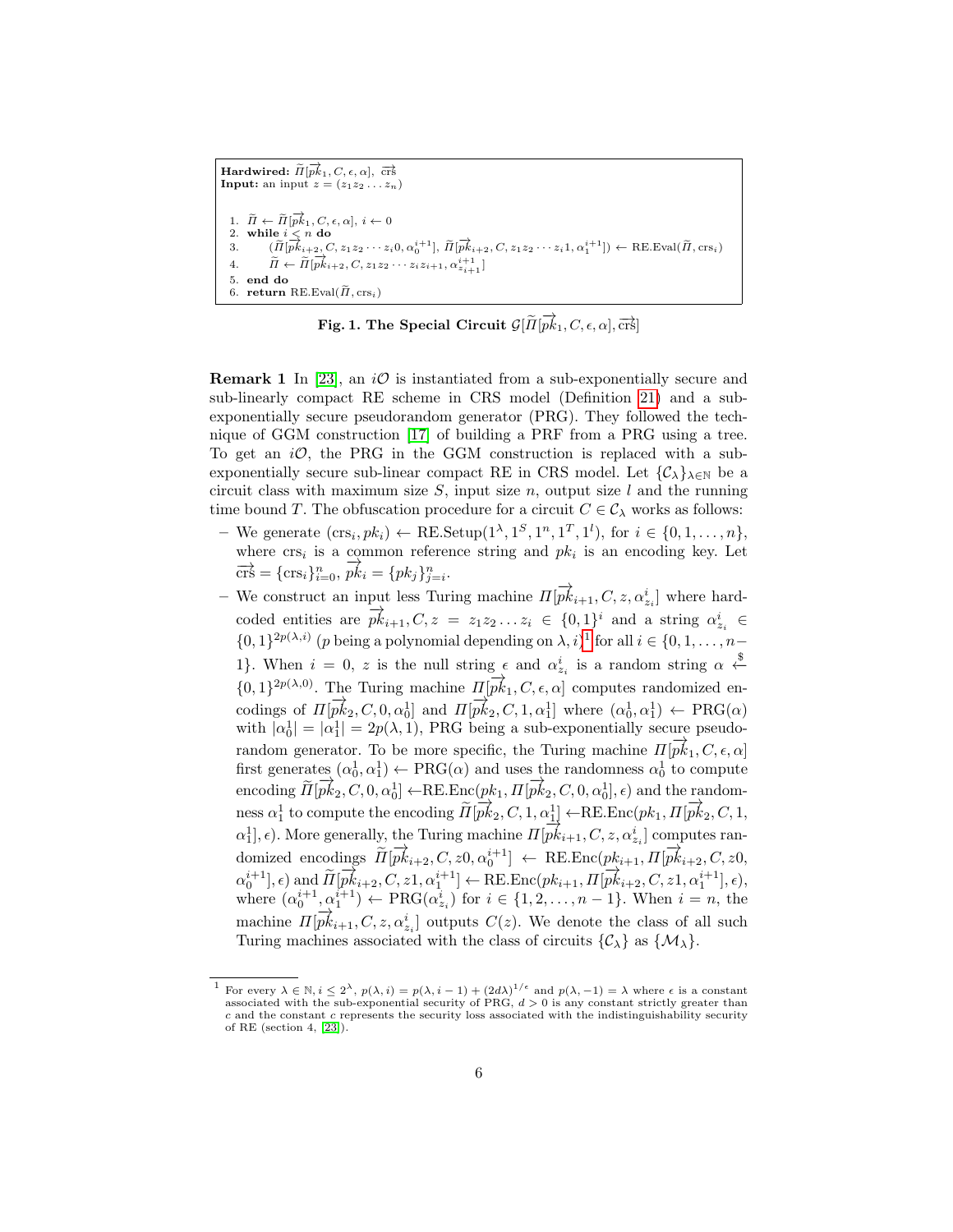- We compute an encoding  $\widetilde{H}[\overrightarrow{pk}_1, C, \epsilon, \alpha] \leftarrow \text{RE}.\text{Enc}(pk_0, \overrightarrow{H[\overrightarrow{pk}_1, C, \epsilon, \alpha]}, \epsilon).$ Next, we construct the special circuit  $\mathcal{G}[\tilde{\Pi}[\vec{pk}_1, C, \epsilon, \alpha], \vec{crs}]$  as described in Figure [1](#page-5-1) which takes input an n bit string  $z = z_1z_2 \cdots z_n$ . For each  $i \in$  ${0, 1, \ldots, n-1}$ , the circuit recursively computes RE. Eval( $\widetilde{\Pi}[\overrightarrow{pk}_{i+1}, C, z_1z_2]$  $\cdots z_i, \alpha_{z_i}^i$ ,  $\text{crs}_i$ ) which by correctness of RE, is equal to the output of the Turing machine  $\Pi[\overrightarrow{pk}_{i+1}, C, z_1z_2 \cdots z_i, \alpha_{z_i}^i]$  i.e. two randomized encodings  $\widetilde{\Pi}[\overrightarrow{pk}_{i+2}, C, z_1z_2\cdots z_i0, \alpha_0^{i+1}]$  and  $\widetilde{\Pi}[\overrightarrow{pk}_{i+2}, C, z_1z_2\cdots z_i1, \alpha_1^{i+1}]$  (as in line 3 of Figure [1\)](#page-5-1). Finally, the circuit returns RE.Eval( $\tilde{\Pi}[\vec{pk}_{n+1}, C, z, \alpha_n^n]$ , crs<sub>n</sub>), crs<sub>n</sub>) which actually is equal to  $C(z)$ . The obfuscation of the circuit C is  $i\mathcal{O}(1^{\lambda}, C)$  $= G[\widetilde{H}[\overrightarrow{pk}_1, C, \epsilon, \alpha], \overrightarrow{\mathrm{crs}}].$ 

 $-$  To evaluate the circuit C for an input z, we compute  $\mathcal{G}[\tilde{\Pi}[\vec{pk}_1, C, \epsilon, \alpha], \vec{crs}](z)$ . Lin et al. [\[23\]](#page-18-2) proved that for any pair of functionally equivalent circuits  $C_0$ ,  $C_1 \nightharpoonup C_\lambda$ , the joint distribution  $(\widetilde{H}[\overrightarrow{pk}_1, C_0, \epsilon, \alpha], \overrightarrow{\mathrm{crs}})$  is indistinguishable from  $(\widetilde{H}[p\vec{k}_1, C_1, \epsilon, \alpha], \overline{\text{crs}})$ . In particular, they have shown using the method of induction that for any label  $i \in \{0, 1, ..., n\}, z \in \{0, 1\}^i$  the joint distributions  $(\widetilde{\Pi}[\overrightarrow{pk}_{i+1}, C_0, z, \alpha_{z_i}^i], \overrightarrow{\text{crs}}_i, \overrightarrow{pk}_i)$  and  $(\widetilde{\Pi}[\overrightarrow{pk}_{i+1}, C_1, z, \alpha_{z_i}^i], \overrightarrow{\text{crs}}_i, \overrightarrow{pk}_i)$  are indistinguishable. The indistinguishability was achieved by the simulation security of the RE scheme as described in the following theorem.

Theorem 1 [\[23\]](#page-18-2) Assuming the existence of sub-exponentially secure one-way functions, if there exists a sublinearly compact randomized encoding scheme in the CRS model with sub-exponential simulation security, then there exists an bounded-input indistinguishability obfuscator for Turning machines.

We stress that RE.Enc $(pk_0, \Pi[\overrightarrow{pk}_1, C, \epsilon, \alpha], \epsilon)$  is actually a ciphertext obtained from the encryption algorithm of underlying PKFE that uses  $(\Pi[\vec{pk}_1, C, \epsilon, \alpha], \epsilon,$  $(0^{\lambda+1})$  as the plaintext. The size of the special circuit G is bounded by  $poly(\lambda, |C|,$ T) and runtime of G on input z is bounded by  $poly(\lambda, |z|, |C|, T)$ . We will use the notation  $\mathcal{G}[\tilde{\Pi}[\vec{pk}_1, C, \epsilon, \alpha], \vec{crs}]$  for obfuscating a circuit C using a randomized encoding scheme in CRS model.

## <span id="page-6-0"></span>3 Our Witness PRF

**Construction 1.** We describe our construction of witness  $PRF(wPRF)$  that uses a puncturable pseudorandom function  $pPRF = (Gen, Eval, Punc)$  with domain  $\mathcal{X} = \{0,1\}^k$  and range  $\mathcal{Y}$  and a randomized encoding scheme RE (Setup, Enc, Eval) which is a bounded input sub-linearly compact randomized encoding scheme in CRS model. Our scheme  $wPRF = (Gen, F, Eval)$  for an NP language L with relation circuit  $R: \mathcal{X} \times \mathcal{W} \rightarrow \{0,1\}, \mathcal{X} = \{0,1\}^k, \mathcal{W} = \{0,1\}^{n-k}$ and  $|R| \leq s$ , is given by the following algorithms.

• (fk, ek)  $\leftarrow wPRF.Gen(1^{\lambda}, R)$ : A trusted third party generates a secret function key fk and a public evaluation key ek for a relation  $R$  by executing the following steps where  $\lambda$  is a security parameter.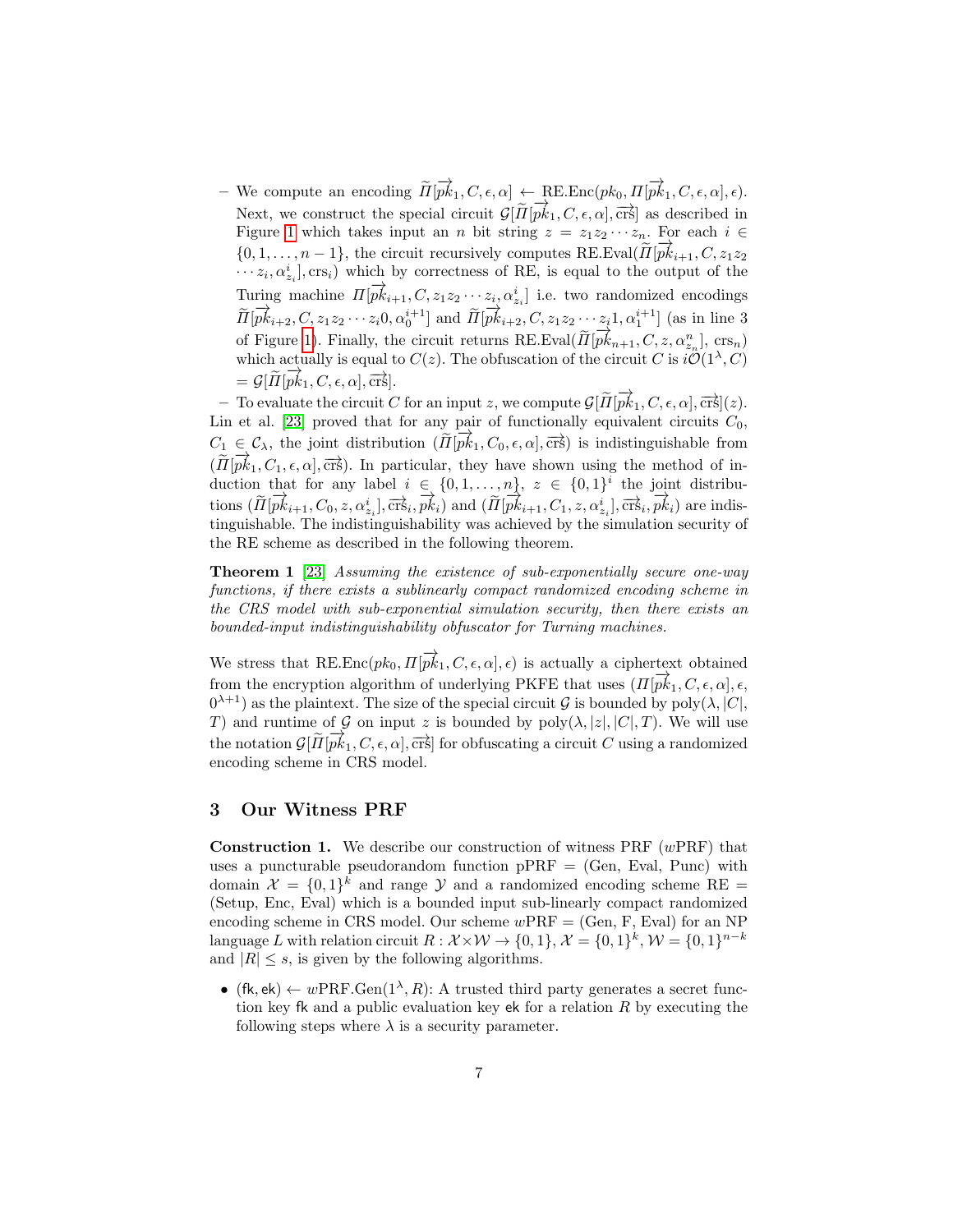```
Hardwired: a pPRF key K.
Input: an instance x \in \mathcal{X} = \{0,1\}^k and a witness w \in \mathcal{W} = \{0,1\}^{n-k}.
Padding: the circuit is padded to size pad = pad(s, n, \lambda), determined in the analysis.
 1. if R(x, w) = 1 then
         y \leftarrow pPRF.Eval(K, x).3. else y \leftarrow \perp4. end if
 5. return y
```
Fig. 2. Evaluation Circuit  $E = EC[K]$ 

- <span id="page-7-0"></span>- Choose a pPRF key  $K \leftarrow \text{pPRF.Gen}(1^{\lambda})$  where  $K \in \{0,1\}^{\lambda}$ .
- Construct the circuit  $E = \mathsf{EC}[K] \in \{E_\lambda\}$  as defined in Figure [2.](#page-7-0) Let the circuit E be of size S with input size n, output size  $l$  and T is the runtime bound of the circuit.
- Generate  $(crs_i, pk_i) \leftarrow \text{RE}.\text{Setup}(1^{\lambda}, 1^S, 1^n, 1^T, 1^l)$  for  $i \in \{0, 1, ..., n\}$ where  $\mathrm{crs}_i$  is a common reference string and  $pk_i$  is an encoding key. We define  $\overrightarrow{crs} = {\text{crs}}_{i=0}^n$  and  $\overrightarrow{pk}_i = {\text{pk}}_j}_{j=i}^n$ .
- Compute the randomized encoding  $\overrightarrow{H}[p\overrightarrow{k_1}, E, \epsilon, \alpha] \leftarrow \text{RE}.\text{Enc}(pk_0, \Pi[\overrightarrow{pk_1}, E, \epsilon, \alpha])$  $E, \epsilon, \alpha, \epsilon)$  where  $\epsilon$  is a null string,  $\alpha$  is a random binary string and  $\Pi[\vec{pk}_1, E, \epsilon, \alpha]$  is a Turing machine defined in Remark [1.](#page-4-0)
- $-$  Build the special circuit  $\mathcal{G}[\tilde{\Pi}[\vec{pk}_1, E, \epsilon, \alpha], \vec{crs}]$  as described in Figure [1.](#page-5-1)
- $-$  Set fk = K, ek = G  $[\tilde{H}[\overrightarrow{pk}_1, E, \epsilon, \alpha], \overrightarrow{crs}]$  and output (fk, ek). The secret function key fk is sent to a user over a secure channel and the evaluation key ek is made public.
- $y \leftarrow wPRF.F(fk, x)$ : This algorithm is run by the user who has a secret function key fk and outputs a wPRF value  $y \leftarrow pPRF.Eval(K, x) \in \mathcal{Y}$  for an instance  $x \in \mathcal{X}$  using the secret function key fk as a pPRF key K.
- wPRF.Eval(ek, x, w): An evaluator takes a witness  $w \in \mathcal{W}$  for  $x \in L$  and uses the public evaluation key  $ek = \mathcal{G}[\tilde{H}[\vec{pk}_1, E, \epsilon, \alpha], \vec{crs}]$  to get back the wPRF value as  $\mathcal{G}[\tilde{\Pi}[\vec{pk}_1, E, \epsilon, \alpha], \vec{crs}](z)$  where  $z = (x, w) \in \{0, 1\}^n$ .

**Correctness.** The output of  $wPRF.F$  for an instance x is a pPRF evaluation  $y \leftarrow \text{pPRF.Eval}(K, x) \in \mathcal{Y}$  on x using the secret key  $K \in \{0,1\}^{\lambda}$ . On the other hand, for wPRF.Eval an witness-holder computes  $\mathcal{G}[\tilde{H}[\vec{pk}_1, E, \epsilon, \alpha], \vec{crs}]$ (z) where  $z = (x, w)$ . By the correctness of randomized encoding scheme as discussed in Remark [1,](#page-4-0) we have  $\mathcal{G}[\tilde{H}[\vec{pk}_1, E, \epsilon, \alpha], \vec{crs}](z) = E(x, w)$ . The circuit E (Figure [2\)](#page-7-0) on input x, w, first checks whether  $R(x, w) = 1$  holds. If this condition is satisfied, then it outputs  $y \leftarrow pPRF.Eval(K, x) \in \mathcal{Y}$  using the hardcoded key K. Therefore a valid witness-holder of  $x \in L$  can recompute the wPRF value  $y \in \mathcal{Y}$  associated with x using the witness w and the evaluation key ek =  $G[\tilde{\Pi}[\overrightarrow{pk}_1, E, \epsilon, \alpha], \overrightarrow{crs}]$ . Note that, if w is not valid witness for  $x \in L$  then the output of  $\mathcal{G}[\widetilde{H}[\widetilde{pk}_1, E, \epsilon, \alpha], \overrightarrow{crs}](z) = E(x, w)$  is the distinguished symbol  $\perp$ . Therefore, our wPRF follows the correctness property stated in Equation [1,](#page-20-0) Definition [8.](#page-20-1)

Padding Parameter. The proof of security relies on the indistinguishability of randomized encodings of the machines  $\Pi[\overrightarrow{pk}_1, E, \epsilon, \alpha]$  and  $\Pi[\overrightarrow{pk}_1, E^*, \epsilon, \alpha]$  (where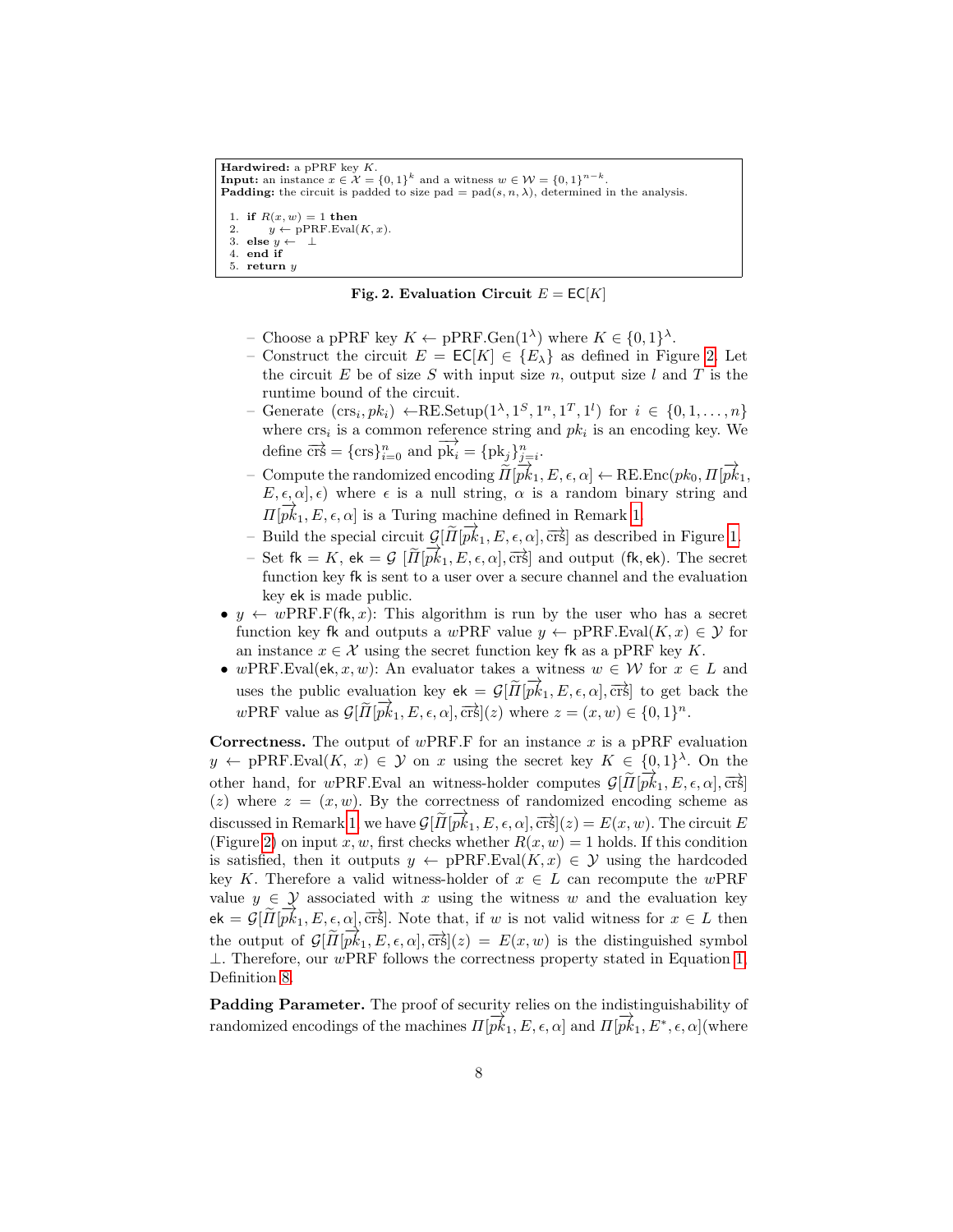- 2. The challenger generates  $(fk, ek) \leftarrow wPRF.Gen(1^{\lambda}, R)$  as follows and sends ek to A:
	- 2.1 Chose  $K \leftarrow \text{pPRF.Gen}(1^{\lambda})$  and set  $fk = K$
	- 2.2 Construct the circuit  $E = \mathsf{EC}[K]$  as defined in Figure [2](#page-7-0)
	- 2.3 Generate  $(crs_i, pk_i) \leftarrow \text{RE}$ . Setup $(1^{\lambda}, 1^S, 1^n, 1^T, 1^l)$  for  $i \in \{0, 1, \ldots, n\}$  where  $S, n, T, l$  are the same as in Construction 1 and set  $\overrightarrow{crs} = \{\text{crs}\}_{i=0}^n$  and  $\overrightarrow{pk}_i = \{pk_j\}_{j=i}^n$
	- 2.4 Build the special circuit  $\mathcal{G}[\tilde{\Pi}[\overrightarrow{pk}_1, E, \epsilon, \alpha], \overrightarrow{crs}]$  as described in Figure [1](#page-5-1) where  $\overrightarrow{n}$   $\overrightarrow{H}$ ,  $E$ ,  $\epsilon$ ,  $\alpha$ ] ← RE.Enc(pk<sub>0</sub>,  $\Pi[\overrightarrow{pk}_1, E, \epsilon, \alpha]$ ,  $\epsilon$ ) and  $\Pi[\overrightarrow{pk}_1, E, \epsilon, \alpha]$  is a Turing machine defined in Remark [1.](#page-4-0)
	- defined in Remark 1.<br>
	2.5 Set ek =  $\mathcal{G}[\widetilde{H}[p\vec{k}_1, E, \epsilon, \alpha], \overrightarrow{\text{crs}}]$
- 3. The challenger computes  $y^* \leftarrow w\overrightarrow{PRF.F(fk, x^*)} \in \mathcal{Y}$  and sends it to A.
- 4. The adversary A can make polynomial number of queries for wPRF.F on some  $x \in \mathcal{X} \setminus \{x^*\}$ to the challenger and receives  $w\text{PRF.F}(\text{\sf f}\text{\sf k},x)$ .

Fig. 3. Hybd<sub>0</sub> associated with our wPRF

E and  $E^*$  are defined in Figure [2](#page-7-0) and [4](#page-9-1) respectively). For this we set pad =  $\max(|E|, |E^*|)$ . The circuits E and  $E^*$  compute the relation circuit R on an input  $(x, w)$  of size *n* and evaluate a puncturable PRF over the domain  $\mathcal{X} = \{0, 1\}^k$ of size  $2^k$  using a hardwired element which is a pPRF key for E or a punctured pPRF key for  $E^*$ . Thus, pad  $\leq$  poly $(\lambda, s, k)$  where s is the size of the relation circuit R.

**Efficiency.** In this analysis, we discuss the size of  $w$ PRF.F and  $w$ PRF.Eval. The size of X is  $2^k$  and wPRF.F includes a PRF evaluation over the domain X. Therefore, size of wPRF.F is bounded by  $poly(\lambda, k)$ . We note that, wPRF.Eval only runs the circuit  $\mathcal{G}[\tilde{H}[\vec{pk}_1, E, \epsilon, \alpha], \vec{crs}]$  over an input of size *n*. The running time of  $\mathcal{G}[\tilde{\mu}[\vec{pk}_1, E, \epsilon, \alpha], \overrightarrow{\text{crs}}]$  is  $\text{poly}(\lambda, n, |E|, T) = \text{poly}(\lambda, n, k, s, T)$  and the size of  $G[\tilde{\Pi}[\vec{pk}_1, E, \epsilon, \alpha], \vec{crs}]$  is  $poly(\lambda, |E|, T) = poly(\lambda, k, s, T)$ . In particular, the running time and size of wPRF. Eval are respectively  $poly(\lambda, n, k, s, T)$  and  $poly(\lambda, k, s, T)$ . Here we note that the runtime T of the circuit E is bounded by the runtime of the relation R and the runtime of a pPRF evaluation. So,  $T \leq$  $T_R$ + poly $(\lambda, k)$  where  $T_R$  is the runtime of the relation circuit R on input  $(x, w)$ of size n. Hence, the runtime of wPRF.Eval is bounded by  $poly(\lambda, n, k, s, T_R)$ and size of wPRF. Eval is bounded by  $\text{poly}(\lambda, k, s, T_R)$ .

<span id="page-8-1"></span>**Theorem 2** Assume existence of  $\delta$ -sub-exponentially secure one-way functions. Our construction 1 of wPRF = (Gen, F, Eval) is  $\delta$ -selectively secure witness PRF if the pPRF is a  $\delta$ -secure puncturable PRF and the RE is a bounded input sub-linearly compact randomized encoding scheme in CRS model with  $\delta$ sub-exponential simulation security for the class of Turing machines  $\{M_{\lambda}\}\$ associated with the circuit class  $\{E_{\lambda}\}.$ 

*Proof.* We prove this by showing that for any non-uniform PPT adversary  $A$ , the distinguishing advantage between the two experiments  $\text{Expt}_{\mathcal{A}}^{wPRF}(1^{\lambda},0)$  and  $\text{Expt}_{\mathcal{A}}^{w \text{PRF}}(1^{\lambda}, 1)$  (Figure [11\)](#page-21-0) is negligible. Consider the following hybrid games:

**Hybd**<sup>0</sup> This is the standard experiment  $\text{Expt}_{\mathcal{A}}^{wPRF}(1^{\lambda},0)$  described in Figure [3.](#page-8-0)

<sup>1.</sup> The adversary A submits a challenge statement  $x^* \in \mathcal{X} \setminus L$ .

<span id="page-8-0"></span><sup>5.</sup> The adversary  $A$  outputs a bit  $b'$ .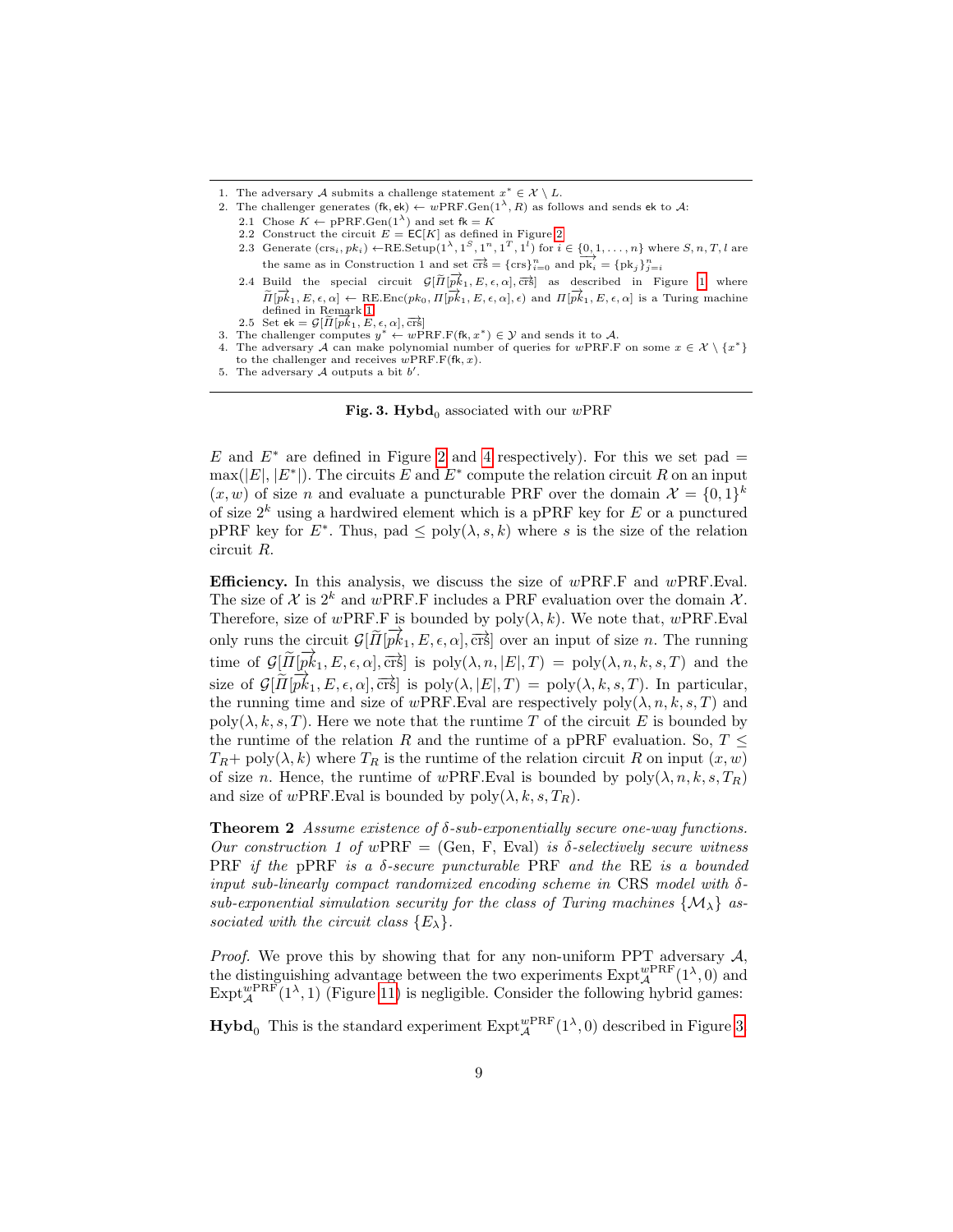```
Hardwired: a punctured key K\{x^*\}.Input: an instance x \in \mathcal{X} and a witness w \in \mathcal{W}1. if R(x, w) = 1 then
 2. if x = x^* then
 3. return y^*4. else return pPRF.Eval(K\{x^*\}, x)5. end if
 6. return ⊥
```
Fig. 4. Evaluation Circuit  $E^* = \mathsf{EC}[K\{x^*\}]$ 

- <span id="page-9-1"></span>**Hybd**<sub>1</sub> In this hybrid game we change  $K \leftarrow \text{pPRF.Gen}(1^{\lambda})$  into a punctured key  $K\{x^*\}\leftarrow$  pPRF.Punc $(K, x^*)$  and  $ek = \mathcal{G}[\widetilde{H}[\overrightarrow{pk}_1, E^*, \epsilon, \alpha], \overrightarrow{crs}]$  instead of  $G[\widetilde{\Pi}[p\vec{k_1}, E, \epsilon, \alpha], \overrightarrow{\text{crs}}]$  where  $E^* = \text{EC}[K\{x^*\}]$  is the circuit as defined in Figure [4](#page-9-1) and  $y^* \leftarrow pPRF.Eval(K, x^*) \in \mathcal{Y}$ . We note that the functionality and running time of both the circuits  $E$  and  $E^*$  are the same. Also, the size of the two machines  $\Pi[\overrightarrow{pk_1}, E, \epsilon, \alpha]$  and  $\Pi[\overrightarrow{pk_1}, E^*, \epsilon, \alpha]$  is the same due to padding. Therefore, the joint distribution  $(\widetilde{\Pi}[\overrightarrow{pk}_{i+1}, E, z, \alpha^i_{z_i}], \overrightarrow{crs}_i, \overrightarrow{pk}_i)$ is indistinguishable from  $(\widetilde{\Pi}[\overrightarrow{pk}_{i+1}, E^*, z, \alpha_{z_i}^i], \overrightarrow{\text{crs}}_i, \overrightarrow{pk}_i)$  for every label  $i \in$  $\{0, 1, \ldots, n\}$  and  $z \in \{0, 1\}^i$  (as discussed in Remark [1\)](#page-4-0). Hence by simulation security of the RE scheme, we have  $\mbox{Hybd}_0 \approx_\delta \mbox{Hybd}_1$  (notation explained in Table [1\)](#page-3-0), i.e., these two hybrid games are computationally indistinguishable.
- Hybd<sub>2</sub>, This hybrid game is the same as previous one except that here we take  $y^*$  as a uniformly random element from  $\mathcal Y$  instead of setting  $y^* \leftarrow$  $pPRF.Eval(K, x^*) \in \mathcal{Y}$ . From the pseudorandomness at punctured points (Definition [5\)](#page-18-4) of the pPRF we have,

$$
\mu(\lambda) \geq |\Pr[\mathcal{A}(K\{x^*\}, \text{pPRF.Eval}(K, x^*)) = 1] - \Pr[\mathcal{A}(K\{x^*\}, U) = 1]|
$$
  
 
$$
\geq |\Pr[\text{Hybd}_1(\lambda) = 1] - \Pr[\text{Hybd}_2(\lambda) = 1]|
$$

for infinitely many  $\lambda$  and a negligible function  $\mu$  where U denotes uniform distribution over the domain  $\mathcal Y$  of pPRF. Eval. Since the pPRF is  $\delta$ -secure, we have  $\mu(\lambda) \leq \delta(\lambda)^{\omega(1)}$ . Thus it holds that  $Hybd_1 \approx_{\delta} Hybd_2$ .

 $\text{Hybd}_3$  In this hybrid game, again we consider  $\mathbf{e} = \mathcal{G}[\tilde{H}[\vec{pk}_1, E, \epsilon, \alpha], \vec{cr}$  corresponding to the circuit  $E = \mathsf{EC}[K]$  as in the original experiment Hybd<sub>0</sub>. Everything else is the same as in  $Hybd<sub>2</sub>$ . Following the similar argument as in Hybd<sub>1</sub>, we have  $Hybd_2 \approx_{\delta} Hybd_3$ .

Note that Hybd<sub>3</sub> is actually the regular experiment  $\text{Expt}_{\mathcal{A}}^{wPRF}(1^{\lambda}, 1)$ . Hence, by the above sequence of hybrid arguments,  $\text{Expt}_{\mathcal{A}}^{wPRF}(1^{\lambda},0)$  is indistinguishable from  $\text{Expt}_{\mathcal{A}}^{wPRF}(1^{\lambda}, 1)$  and we write  $\text{Expt}_{\mathcal{A}}^{wPRF}(1^{\lambda}, 0) \approx_{\delta} \text{Expt}_{\mathcal{A}}^{wPRF}(1^{\lambda}, 1)$ . This completes the proof of Theorem [2.](#page-8-1)

<span id="page-9-2"></span>Corollary 1. Assuming LWE with sub-exponential hardness and the existence of δ-sub-exponentially secure one-way functions, if there exists a weakly sublinear compact public key functional encryption scheme for  $P$ /poly with  $\delta$ -subexponential security, then there exists a  $\delta$ -secure witness PRF scheme.

<span id="page-9-0"></span>The proof of this corollary is sketched in Appendix [B.](#page-26-0)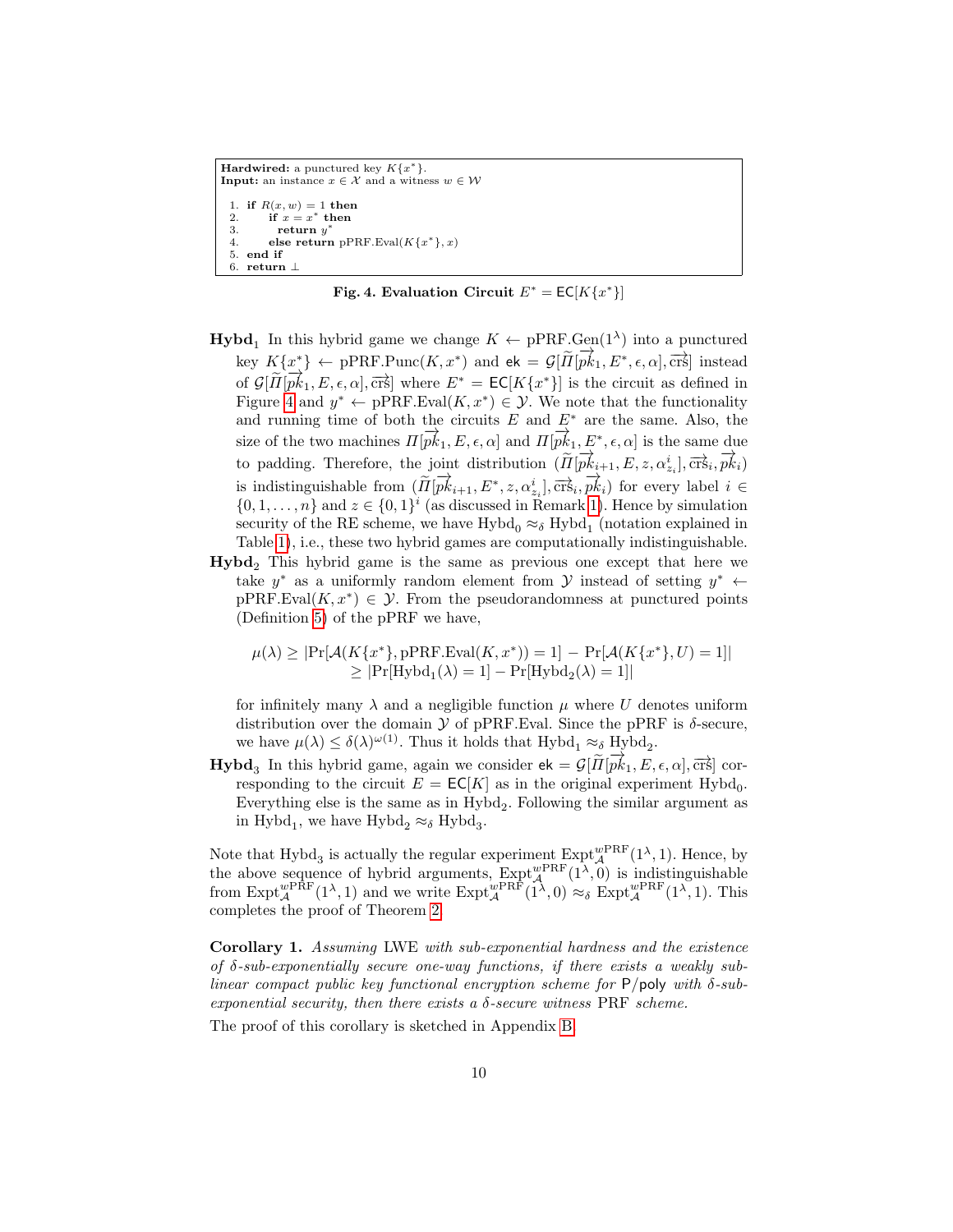**Remark 2** A multi-relation  $wPRF$  can be obtained from the above singlerelation  $wPRF$  by generating evaluation keys for various relation circuits. This can be accomplished by splitting the key generation algorithm into two separate parts, one for function secret-key and the other is for function evaluation key. We describe this in Appendix [C.](#page-27-0)

## <span id="page-10-0"></span>4 Our Offline Witness Encryption

Construction 2. We now construct an offline witness encryption scheme OWE = (Setup, Enc, Dec) for any NP language L with relation circuit  $R : \mathcal{X} \times \mathcal{W} \rightarrow$ {0, 1}. The main ingredients and notations used in this proposed construction are the following:

- (i) A public-key encryption  $PKE = (Gen, Enc, Dec)$  semantically secure under chosen plaintext attack.
- (ii) An extractable witness PRF  $wPRF = (Gen, F, Eval)$  for the NP language  $L' = \{(c_1, c_2, PK_1, PK_2) : \exists (x, m, r_1, r_2) \text{ such that } c_i = \text{PKE}.\text{Enc}(\text{PK}_i, (x, r_1, r_2))\}$ m);  $r_i$  for  $i = 1, 2$  with the relation  $R' : \chi' \times W' \to \{0, 1\}$ . Therefore,  $R'((c_1, c_2, PK_1, PK_2), (x, m, r_1, r_2)) = 1$  if  $c_1$  and  $c_2$  are both encryptions of the same message  $(x, m)$  using public keys  $PK_1$ ,  $PK_2$  and randomness  $r_1$ ,  $r<sub>2</sub>$  respectively; otherwise 0. Here we assume that message, ciphertext of the PKE and the wPRF value can be represented as bit-strings.
- (iii) A sub-linearly compact bounded input randomized encoding scheme RE = (Setup, Enc, Eval) in CRS model with  $\delta$ -sub-exponential simulation security for Turing machines.
	- $(pp_e, pp_d) \leftarrow \text{OWE}.\text{Setup}(1^{\lambda}, R)$ : This is run by a trusted authority to generate public parameters for both encryption and decryption where  $R$  is a relation circuit and  $\lambda$  is a security parameter. It works as follows:
		- Obtain two pairs of PKE keys  $(SK_1, PK_1) \leftarrow PKE.Gen(1^{\lambda})$  and  $(SK_2,$  $PK_2$ )  $\leftarrow$  PKE.Gen(1<sup> $\lambda$ </sup>).
		- Generate (fk, ek)← wPRF.Gen( $1^{\lambda}, R'$ ) for the relation circuit R'.
		- Construct the circuit  $C_1 = \text{MOC}[SK_1, \text{fk}] \in \{\mathcal{C}_\lambda\}$  as defined in Figure [5.](#page-11-0) Let S be the size of the circuit  $C_1$  with input size n, output size l and  $T$  is the runtime bound of the circuit on an input of size  $n$ .
		- Generate  $(crs_i, pk_i) \leftarrow \text{RE}.\text{Setup}(1^{\lambda}, 1^S, 1^n, 1^T, 1^l)$  for  $i \in \{0, 1, ..., n\}$ where  $\mathrm{crs}_i$  is a common reference string and  $pk_i$  is an encoding key. Set  $\overrightarrow{\text{crs}} = {\text{crs}}_{i=0}^n$  and  $\overrightarrow{\text{pk}}_i = {\text{pk}}_j_{j=i}^n$ .
		- Compute the randomized encoding  $\widetilde{H}[\overrightarrow{pk}_1, C_1, \epsilon, \alpha] \leftarrow \text{RE}.\text{Enc}(pk_0, \overrightarrow{p})$  $\Pi[\vec{pk}_1, C_1, \epsilon, \alpha], \epsilon)$  where  $\epsilon$  is a null string,  $\alpha$  is a random binary string and  $\Pi[\vec{pk}_1, C_1, \epsilon, \alpha]$  is a Turing machine defined in Remark [1.](#page-4-0)
		- Build the special circuit  $\mathcal{G}[\tilde{\Pi}[\vec{pk}_1, C_1, \epsilon, \alpha], \vec{crs}]$  described in Figure [1.](#page-5-1)
		- Set and output  $(pp_e = (\text{PK}_1, \text{PK}_2, \text{ek}), pp_d = \mathcal{G}[\tilde{\Pi}[\overrightarrow{pk}_1, C_1, \epsilon, \alpha], \overrightarrow{\text{crs}}]).$
	- $c \leftarrow \text{OWE}.\text{Enc}(1^{\lambda}, x, m, pp_e):$  An encrypter encrypts a message  $m \in \mathcal{M}$  with respect to an NP statement  $x \in \mathcal{X}$  using the public parameters for encryption  $pp_e$  and produces a ciphertext as follows: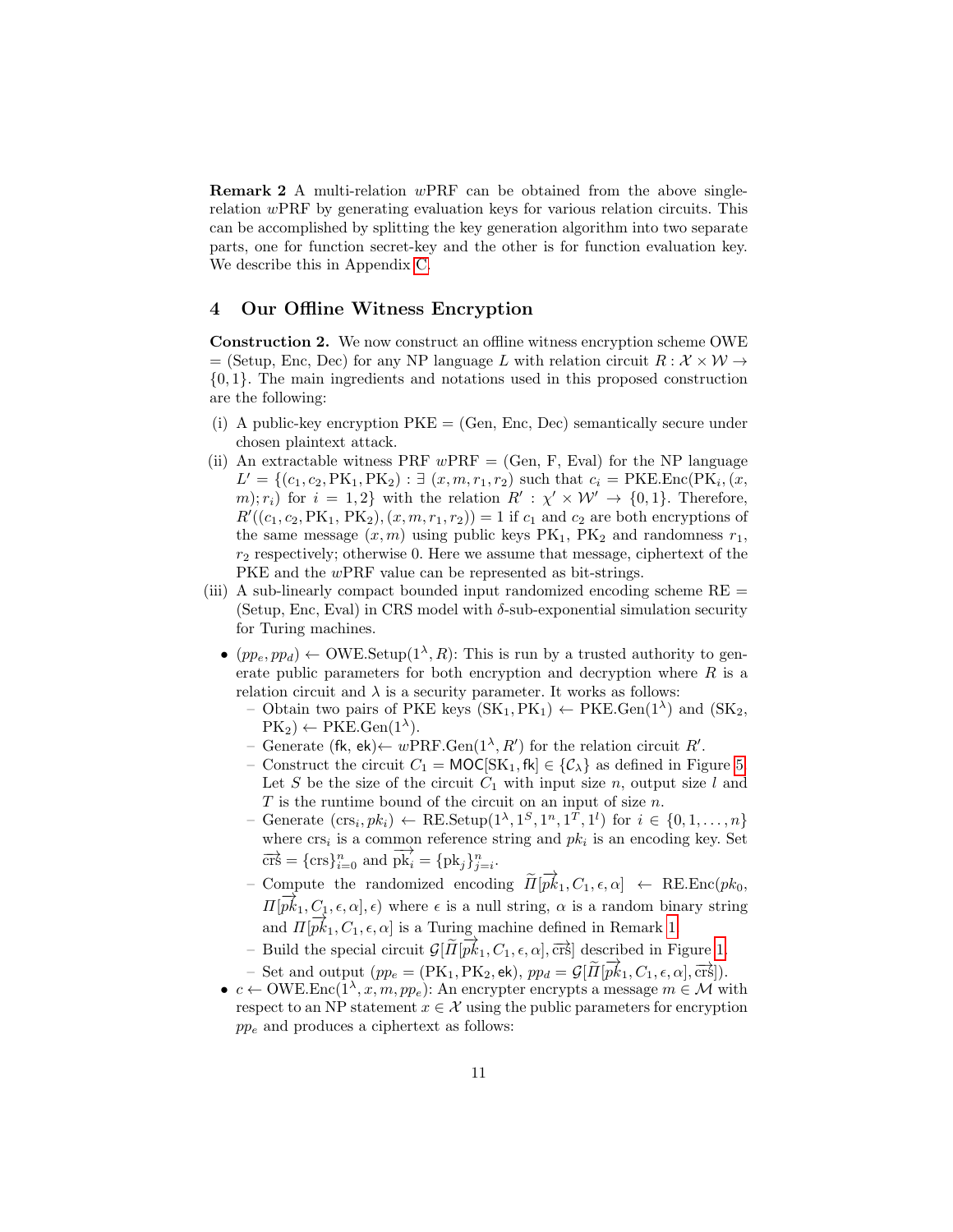```
Hardwired: a PKE secret key SK_j, a wPRF function key fk.
 Input: a ciphertext c and a witness w \in \mathcal{W}1. Parse c = (c_1, c_2, x, y)2. if (wPRE.F(\hat{\mathbf{f}}_k, (c_1, c_2, PK_1, PK_2)) = y) then<br>3. (\hat{x}, \hat{m}) \leftarrow PKE.Dec(SK_i, c_i)3. (\hat{x}, \hat{m}) \leftarrow \text{PKE.Dec}(\text{SK}_j, c_j)<br>4. if ((\hat{x} = x) \bigwedge (R(\hat{x}, w) = 1)) then
   5. return \hat{m}6. end if
   7. end if
   8. return
```
Fig. 5. Message Output Circuit  $C_j = \text{MOC}[SK_j, fk], j = 1, 2$ 

- <span id="page-11-0"></span>− Choose two random strings  $r_1, r_2 \stackrel{\$}{\leftarrow} \{0, 1\}^{l_{\text{PKE}}(\lambda)}$  where  $l_{\text{PKE}}$  is a polynomial in  $\lambda$ .
- Compute two ciphertexts  $c_i = \text{PKE}.\text{Enc}(\text{PK}_i,(x,m); r_i)$  for  $i = 1, 2$ .
- Generate a wPRF evaluation of the statement  $(c_1, c_2, PK_1, PK_2)$  with witness  $(x, m, r_1, r_2)$  as  $y \leftarrow wPRF.Eval(ek, (c_1, c_2, PK_1, PK_2), (x, m, r_1,$  $r_2$ )) and output  $c = (c_1, c_2, x, y)$  as ciphertext.
- OWE.Dec(c, w, ppd): On receiving a ciphertext c, a receiver who has a witness w for  $x \in L$ , runs this algorithm using public parameter  $pp_d = \mathcal{G}[\tilde{H}|\vec{pk}_1, C_1, \epsilon]$  $\alpha$ ,  $\overrightarrow{c}$  =  $\alpha$ , rans and algorithm daing passive parameter  $p_F a \rightarrow p_{\perp} a$ ,  $\overrightarrow{c}_1, \overrightarrow{c}_1, \overrightarrow{c}_1, \overrightarrow{c}_1, \overrightarrow{c}_1, \overrightarrow{c}_1, \overrightarrow{c}_1, \overrightarrow{c}_1, \overrightarrow{c}_1, \overrightarrow{c}_1, \overrightarrow{c}_1, \overrightarrow{c}_1, \overrightarrow{c}_1, \overrightarrow{c}_1, \overrightarrow{c}_1, \overrightarrow{c}_1, \overrightarrow{c}_1, \over$  $\overrightarrow{\mathrm{crs}}(z)$  where  $z = (c, w)$ .

**Correctness.** The ciphertext  $c$  has four components where first two components  $c_1, c_2$  are the encryptions of the same message  $(x, m)$ , the third one is a statement  $x \in L$  and the last component y is a wPRF evaluation of the statement  $(c_1, c_2, PK_1, PK_2)$  with witness  $(x, m, r_1, r_2)$ . Therefore, we pass the check at line 2 of the circuit  $C_1$  (Figure [5\)](#page-11-0) as the correctness of wPRF scheme (Equa-tion [1,](#page-20-0) Definition [8\)](#page-20-1) implies  $wPRF.Eval(ek, (c_1, c_2, PK_1, PK_2), (x, m, r_1, r_2)) =$ wPRF.F(fk,  $(c_1, c_2, PK_1, PK_2)$ ). We recover  $(x, m) \leftarrow PKE \cdot Dec(SK_1, c_1)$  in line 3 of the circuit  $C_1$  assuming the exactness of the PKE scheme. If  $w \in \mathcal{W}$  is a valid witness for the statement  $x \in L$ , then  $R(x, w) = 1$  and the circuit  $C_1$  returns the message  $m \in \mathcal{M}$ . Finally, by the correctness of RE as described in Remark [1,](#page-4-0) we have  $G[\widetilde{\Pi}[\overline{pk}_1, C_1, \epsilon, \alpha], \overline{\text{crs}}](z) = C_1(z) = m$  where  $z = (c, w)$ . Hence Equation [4](#page-24-0) of Definition [15](#page-23-0) holds and the correctness of our OWE is established.

Efficiency. The encryption algorithm OWE.Enc computes two public-key encryption on a message of size  $(|x|+|m|)$  and one wPRF evaluation of an input of the form  $(c_1, c_2, PK_1, PK_2)$  with size-bound  $poly(\lambda, |x| + |m|)$  using a witness of the form  $(x, m, r_1, r_2)$  with size-bound  $(|x| + |m| + 2$ .poly $(\lambda)$ ). Therefore, time of encryption is bounded by the time of PKE. Enc and evaluation time of  $wPRF$ and we have that  $\text{Time}_{\text{OWE.Enc}} \leq 2$ .  $\text{poly}(\lambda, |x| + |m|) + \text{Time}_{wPRF.Eval}$ . Also, the size of the ciphertext is  $Size_{OWE.c} = 2 Size_{PKE.c} + |x| + |y|$  where  $Size_{PKE.c}$  denotes the size of PKE-ciphertext. We note that  $|y|$  can be bounded by a constant that does not depend on the PKE scheme.

Theorem 3 Assuming the existence of sub-exponentially secure one-way functions, our construction 2 of  $\text{OWE} = (\text{Setup, Enc, Dec})$  is  $\delta\text{-selectively secure}$ offline witness encryption if the underlying  $PKE$  is a  $\delta$ -secure public-key en-cryption under chosen plaintext attack (Definition [6\)](#page-19-0), the wPRF is a  $\delta$ -secure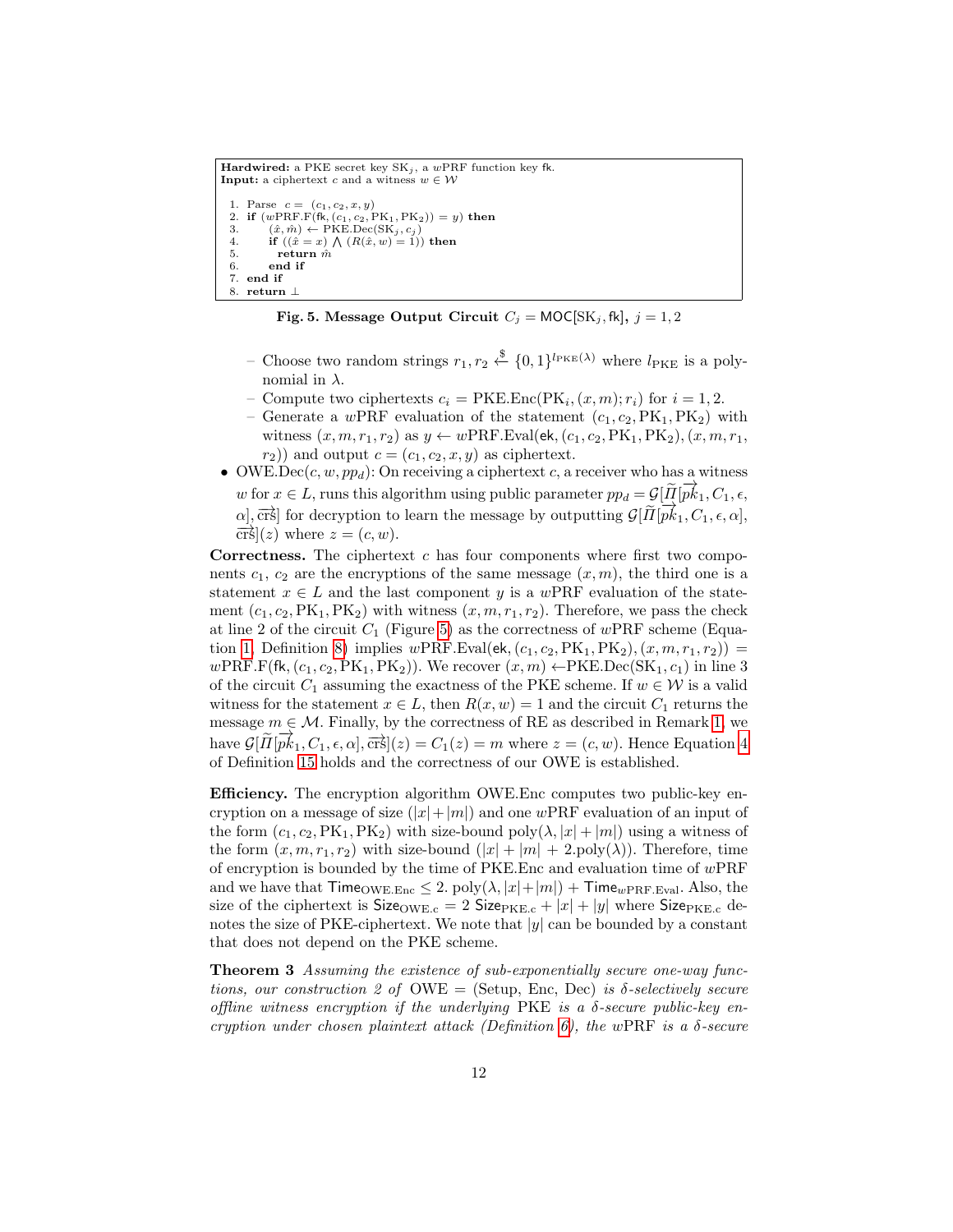- 1. The adversary chooses  $(x, m_0, m_1, st) \leftarrow \mathcal{A}(1^{\lambda})$  and sends it to the challenger. Here  $x \notin L$ ,  $|m_0| = |m_1|$  and st contains some auxiliary information.
- 2. The challenger generates public parameters  $(pp_e, pp_d) \leftarrow \text{OWE}.\text{Setup}(1^{\lambda}, R)$  as follows and sends it to A:
	- 2.1 Generate  $(SK_i, PK_i) \leftarrow PKE.Gen(1^{\lambda})$  for  $i = 1, 2$  and  $(fk, ek) \leftarrow wPRF.Gen(1^{\lambda}, R')$  where relation  $\overrightarrow{R}$  is the same as in Construction 2
	- 2.2 Set  $pp_e = (PK_1, PK_2, ek)$
	- 2.3 Construct the message output circuit  $C_1 = \text{MOC}[SK_1, \text{fk}]$  (see Figure [5\)](#page-11-0)
	- 2.4 Generate  $(crs_i, pk_i) \leftarrow \text{RE}.\text{Setup}(1^{\lambda}, 1^S, 1^n, 1^T, 1^l)$  for  $i \in \{0, 1, \ldots, n\}$  where  $S, n, T, l$ are the same as in Construction 2 and set  $\overrightarrow{crs} = {\text{crs}}_{i=0}^n$  and  $\overrightarrow{pk_i} = {\text{pk}_j}_{j=i}^n$
	- 2.5 Construct the special circuit  $\mathcal{G}[\tilde{\Pi}[\vec{p}_{\cdot}^{k_1}, C_1, \epsilon, \alpha], \vec{crs}]$  as described in Figure [1,](#page-5-1) where  $\widetilde{\Pi}[\overrightarrow{pk}_1, C_1, \epsilon, \alpha] \leftarrow \text{RE}.\text{Enc}(pk_0, \Pi[\overrightarrow{pk}_1, C_1, \epsilon, \alpha], \epsilon)$  and  $\Pi[\overrightarrow{pk}_1, C_1, \epsilon, \alpha]$  is a Turing ma-chine defined in Remark [1.](#page-4-0)
	- 2.6 Set  $pp_d = \mathcal{G}[\tilde{\Pi}[\overrightarrow{pk}_1, C_1, \epsilon, \alpha], \overrightarrow{\text{crs}}]$
- 3. The challenger produces the ciphertext  $c \leftarrow \text{OWE}.\text{Enc}(1^{\lambda}, x, m_0, pp_e)$  as follows and submits it to A:
	- 3.1 Chose  $r_1, r_2 \stackrel{\$}{\leftarrow} \{0, 1\}^{l_{\text{PKE}}(\lambda)}$
	- 3.2 Compute  $c_1 \leftarrow \text{PKE}.\text{Enc}(\text{PK}_1, (x, m_0); r_1), c_2 \leftarrow \text{PKE}.\text{Enc}(\text{PK}_2, (x, m_0); r_2)$
	- 3.3 Evaluate  $y \leftarrow wPRF.Eval(ek, (c_1, c_2, PK_1, PK_2), (x, m_0, r_1, r_2))$
	- 3.4 Set  $c \leftarrow (c_1, c_2, x, y)$
- <span id="page-12-0"></span>4. The adversary observing  $(st, c, pp_e, pp_d)$ , outputs a bit  $b' \leftarrow \mathcal{A}(st, c, pp_e, pp_d)$ .

Fig. 6. Hybd<sub>0</sub> associated with our OWE

extractable witness PRF (Definition [10\)](#page-21-1) and the RE is a bounded input  $\delta$ -subexponential simulation secure (Definition [2\)](#page-4-1) sub-linear compact randomized encoding scheme (Definition [21\)](#page-25-0) in CRS model for the class of Turing machines  $\{\mathcal{M}_{\lambda}\}\$ associated with the class of circuits  $\{\mathcal{C}_{\lambda}\}\$ .

Proof. We show that the distinguishing advantage between two experiments  $\text{Expt}_{\mathcal{A}}^{\text{OWE}}(1^{\lambda},0)$  and  $\text{Expt}_{\mathcal{A}}^{\text{OWE}}(1^{\lambda},1)$  (see Figure [13\)](#page-23-1) for any non-uniform PPT adversary  $A$  is negligible by defining the following sequence of hybrid games and thereby, prove the indistinguishability between them. Let the challenge messages be  $m_0$  and  $m_1$ .

- $\mathbf{Hybd}_0 \ \text{The first game is the standard selective security experiment } \mathrm{Expt}_{\mathcal{A}}^{\mathrm{OWE}}(1^\lambda,$ 0) where the adversary  $\mathcal A$  is given the ciphertext corresponding to the message  $m_0$ . We describe it in Figure [6.](#page-12-0)
- **Hybd**<sub>1</sub> In this hybrid game we choose y randomly from  $\mathcal{Y}$  instead of computing  $y \leftarrow wPRF.Eval(ek, (c_1, c_2, PK_1, PK_2), (x, m_0, r_1, r_2)).$  We show that these games are indistinguishable under the extractable security of wPRF and the semantic security of the PKE scheme.

Claim 1. Assuming the PKE is a semantically secure public-key encryp-tion<sup>[2](#page-12-1)</sup> and the wPRF is an extractable witness PRF, Hybd<sub>0</sub> and Hybd<sub>1</sub> are  $\delta$ -indistinguishable.

*Proof.* Suppose the OWE-adversary  $A$  has a non-negligible advantage in distinguishing  $Hybd<sub>0</sub>$  and  $Hybd<sub>1</sub>$ . Then A is now an adversary for  $wPRF$ relative to the relation  $R'$  and the security of extractable wPRF (Defini-tion [10\)](#page-21-1) implies that there is an extractor (Equation [3\)](#page-21-2)  $\mathcal E$  that on input ek,  $(c_1, c_2, PK_1, PK_2),$  Aux,  $y, \{x_i\}, r$ , is able to find a witness  $w' = (x, m_0, r_1,$ 

<span id="page-12-1"></span><sup>&</sup>lt;sup>2</sup> We know that indistinguishability security implies semanitc security for a public key encryption scheme.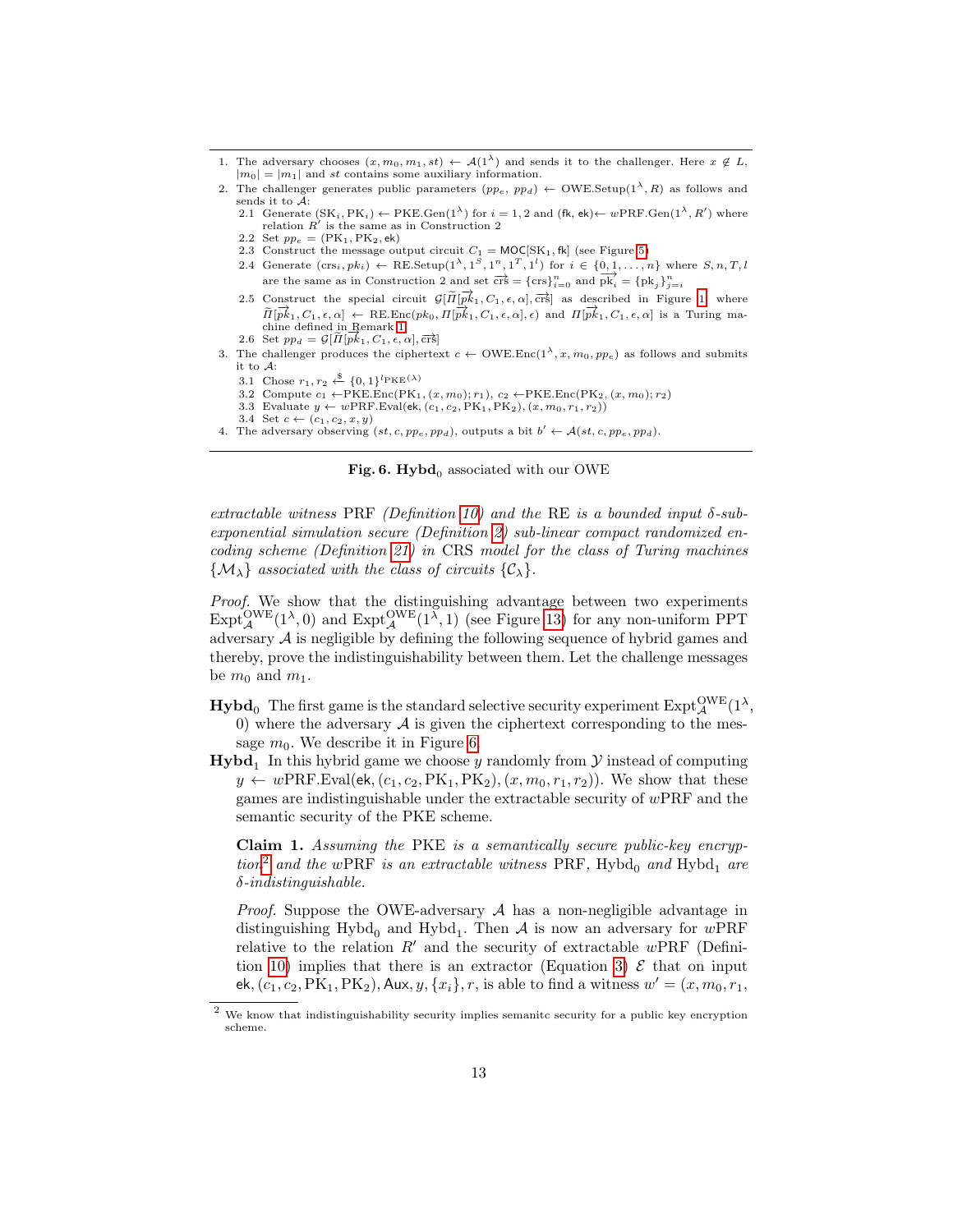- 1. The PKE-challenger runs PKE.Gen $(1^{\lambda}) \rightarrow (SK_2, PK_2)$  and makes Pk<sub>2</sub> public.
- 2. The PKE-adversary  $\mathcal B$  submits the challenge messages  $m'_0, m'_1$  to the PKE-challenger as follows with some auxiliary information st and  $|m'_0| = |m'_1|$ :
	- 2.1 Invoke OWE-adversary A to obtain  $(x, m_0, m_1, st_\mathcal{A}) \leftarrow \mathcal{A}(1^\lambda)$  where  $x \notin L$  and  $|m_0| =$  $|m_1|$
	- 2.2 Genereate  $(SK_1, PK_1) \leftarrow PKE.Gen(1^{\lambda})$
	- 2.3 Compute  $(fk, ek) \leftarrow wPRF.Gen(1^{\lambda}, R')$  for the relation R' defined in Construction 2
	- 2.4 Choose  $r_1 \stackrel{\$}{\leftarrow} \{0,1\}^{l_{\text{PKE}}(\lambda)}$
	- 2.5 Compute  $c_1 = \overrightarrow{\text{PKE}}$ . Enc $(\overrightarrow{\text{PK}}_1, (x, m_0); r_1)$
- 2.6 Set  $m'_0 = (x, m_0), m'_1 = (x, m_1)$  and  $st = (SK_1, PK_1, fk, ek, c_1, r_1, x, m_0, m_1, st_\mathcal{A})$ <br>3. The PKE-challenger chooses a random bit  $b \in \{0, 1\}$  and sends the ciphertext
- $c'_{b} \leftarrow \text{PKE}.\text{Enc}(\text{PK}_2, m'_{b} = (x, m_b); r_2) \text{ to } \mathcal{B}, \text{ where } r_2 \stackrel{\$}{\leftarrow} \{0, 1\}^{l_{\text{PKE}}(\lambda)}.$
- 4. The PKE-adversary B simulates A to output a guess for b by observing  $(st, c'_b)$  as foloows: 4.1 Set  $c_2 = c'_b$ 
	- 4.2 Compute  $y \overset{\$}{\leftarrow} \mathcal{Y}$
	- 4.3 Construct the message output circuit  $C_1 = \text{MOC}[SK_1, \text{fk}]$  (see Figure [5\)](#page-11-0)
	- 4.4 Generate  $(crs_i, pk_i) \leftarrow \text{RE}.\text{Setup}(1^{\lambda}, 1^S, 1^n, 1^T, 1^l)$  for  $i \in \{0, 1, \ldots, n\}$  where  $S, n, T, l$ are the same as in Construction 2 and set  $\overrightarrow{crs} = {\text{crs}}_{i=0}^n$  and  $\overrightarrow{pk_i} = {\text{pk}_j}_{j=i}^n$
	- 4.5 Construct the special circuit  $\mathcal{G}[\tilde{\Pi}[\vec{pk}_1, C_1, \epsilon, \alpha], \vec{crs}]$  as described in Figure [1,](#page-5-1) where  $\overrightarrow{n}$ [ $\overrightarrow{pk}_1, C_1, \epsilon, \alpha$ ] ← RE.Enc(pk<sub>0</sub>,  $\Pi[\overrightarrow{pk}_1, C_1, \epsilon, \alpha]$ ,  $\epsilon$ ) and  $\Pi[\overrightarrow{pk}_1, C_1, \epsilon, \alpha]$  is a Turing machine defined in Remark [1.](#page-4-0)
	- 4.6 Set  $c = (c_1, c_2, x, y)$ ,  $pp_e = (PK_1, PK_2, ek)$ ,  $pp_d = \mathcal{G}[\widetilde{H}[\overrightarrow{pk}_1, C_1, \epsilon, \alpha], \overrightarrow{crs}]$  and send  $(st_{\mathcal{A}}, c, pp_e, pp_d)$  to the OWE-adversary  $\mathcal{A}$
	- 4.7 Output a guess  $b' \leftarrow \mathcal{A}(st_{\mathcal{A}}, c, pp_e, pp_d)$  for b

Fig. 7. The PKE-adversary  $\beta$  simulating Hybd<sub>2</sub>

<span id="page-13-0"></span> $r_2$ , where Aux contains  $st_A$ , the wPRF queries  $\{x_i\}$  and r indicates the random coin used by  $A$ . Therefore,  $\mathcal E$  breaks the semantic security of the underlying PKE scheme used in our construction and we arrive at a contradiction. This proves that  $Hybd<sub>0</sub> \approx_{\delta} Hybd<sub>1</sub>$ .

**Hybd**<sub>2</sub> In this hybrid game, we set  $c_2 \leftarrow PKE.Enc(PK_2, (x, m_1); r_2)$  instead of  $c_2 \leftarrow \text{PKE}.\text{Enc}(\text{PK}_2,(x, m_0); r_2).$  The distribution of ciphertexts in Hybd<sub>1</sub> and  $Hybd<sub>2</sub>$  are computationally indistinguishable due to the CPA-security of underlying PKE scheme (Definition [7\)](#page-19-1). We prove this in the following claim.

**Claim 2.** Assuming the PKE is a  $\delta$ -secure public-key encryption under chosen plaintext attack, Hybd<sub>1</sub> and Hybd<sub>2</sub> are  $\delta$ -indistinguishable.

*Proof.* To prove this we construct a PKE-adversary  $\beta$  against the security (Definition [7\)](#page-19-1) of PKE scheme for the key  $PK<sub>2</sub>$  as described in Figure [7.](#page-13-0) From the construction we see that if  $c'_b \leftarrow \text{PKE}.\text{Enc}(\text{PK}_2,(x,m_0); r_2)$ , then  $\mathcal{B}$  simulates Hybd<sub>0</sub>. If  $c'_b \leftarrow \text{PKE}.\text{Enc}(\text{PK}_2,(x,m_1);r_2)$ , then  $\mathcal{B}$  simulates Hybd<sub>1</sub>. Therefore, the distinguishing advantage of  $\mathcal A$  between  $\mathrm{Hybd}_0$  and  $\mathrm{Hybd}_1$  can be bounded as

$$
|Pr[Hybd_0(\lambda) = 1] - Pr[Hybd_1(\lambda) = 1]|
$$
  
\n
$$
\leq |Pr[Expt_g^{PKE}(1^{\lambda}, 0) = 1] - Pr[Expt_g^{PKE}(1^{\lambda}, 1) = 1]|.
$$

Then, we can use the indistinguishability guarantee of the underlying PKE and it implies that the above advantage can be made less than a negligible function of  $\lambda$ . Therefore, we have Hybd<sub>1</sub>  $\approx_{\delta}$  Hybd<sub>2</sub>.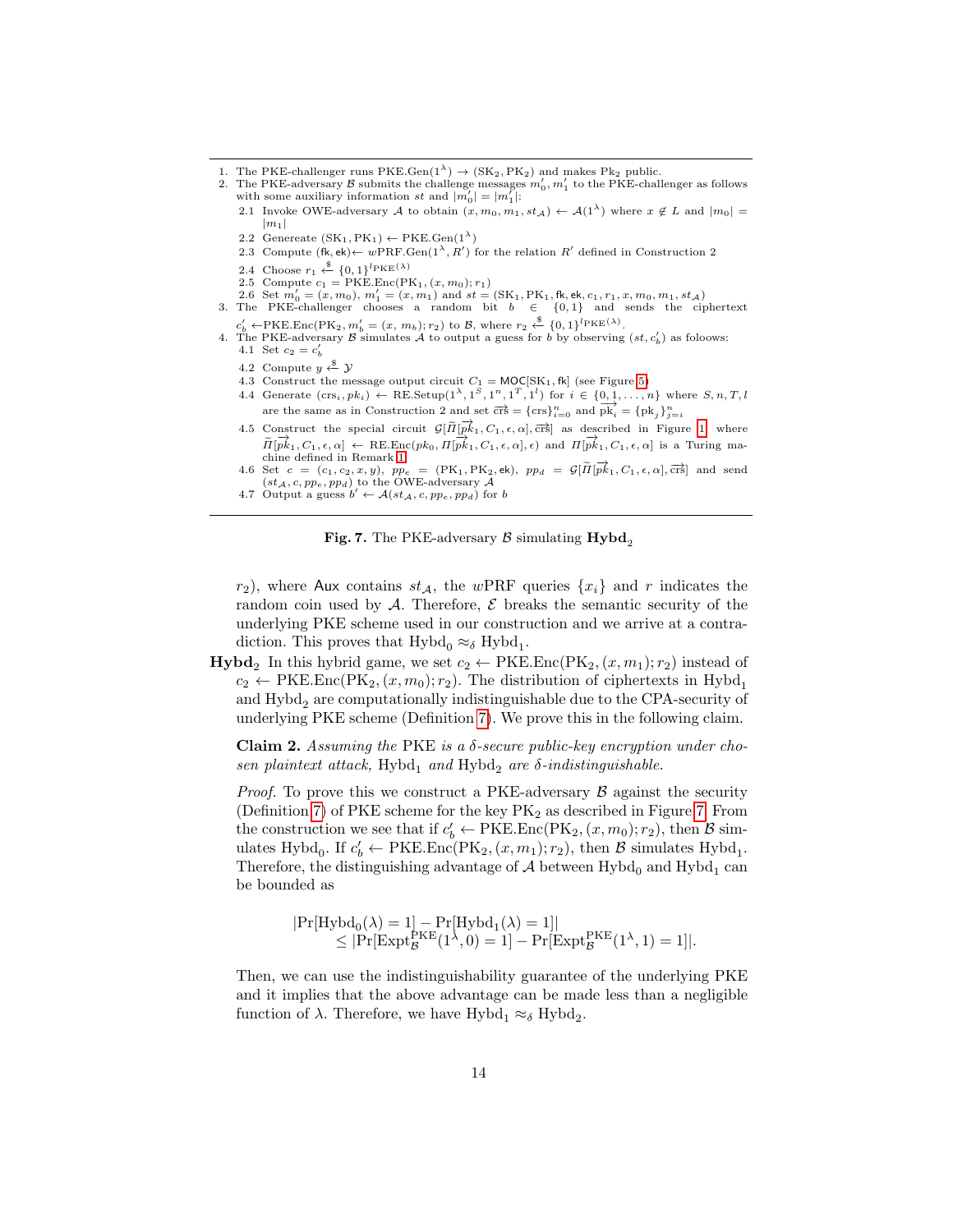- 1. The OWE-adversary chooses  $(\bar{x}, \bar{m}_0, \bar{m}_1, st) \leftarrow A(1^{\lambda})$  and sends it to the RE-adversary  $\mathcal{B}$ , where  $\bar{x} \notin L$ ,  $|\bar{m}_0| = |\bar{m}_1|$  and st contains some auxiliary information.
- 2. The RE-adversary B generates public parameters  $(pp_e, pp_d)$  as follows and sends it to A:
	- 2.1 Generate  $(SK_i, PK_i) \leftarrow \text{PKE.Gen}(1^{\lambda})$  for  $i = 1, 2$  and  $(\text{fk}, \text{ek}) \leftarrow w\text{PRF.Gen}(1^{\lambda}, R')$  where relation  $\overline{R}'$  is the same as in Construction 2 2.2 Set  $pp_e = (PK_1, PK_2, ek)$
	-
	- 2.3 Construct the message output circuits  $C_j = \text{MOC}[SK_j, \text{fk}]$  for  $j = 1, 2$  (see Figure [5\)](#page-11-0)<br>2.4 Generate  $(\text{crs}_i, pk_i) \leftarrow \text{RE}. \text{Setup}(1^{\lambda}, 1^S, 1^n, 1^T, 1^l)$  for  $i \in \{0, 1, ..., n\}$  where  $S, n, T, l$ are the same as in Construction 2 and set  $\overrightarrow{crs} = \{\text{crs}\}_{i=0}^n$  and  $\overrightarrow{pk}_i = \{pk_i\}_{j=i}^n$ <br>2.5 Submit the circuits  $C_j$  to the RE-challenger for  $j = 1, 2$
	-
	- 2.6 The RE-challenger pick a random  $j \leftarrow \{1, 2\}$  and sends  $\widetilde{\Pi}[\overrightarrow{pk}_1, C_j, \epsilon, \alpha] \leftarrow$ RE.Enc $(pk_0, \Pi[\overrightarrow{pk}_1, C_j, \epsilon, \alpha], \epsilon)$  to B where  $\Pi[\overrightarrow{pk}_1, C_j, \epsilon, \alpha]$  is a Turing machine defined in Remark [1.](#page-4-0)
	- 2.7 Construct the special circuit  $\mathcal{G}[\widetilde{H}[\overrightarrow{pk}_1, C_j, \epsilon, \alpha], \overrightarrow{crs}]$  as described in Figure [1.](#page-5-1)
- 2.8 Set  $pp_d = \mathcal{G}[\tilde{\Pi}[\overrightarrow{pk}_1, C_1, \epsilon, \alpha], \overrightarrow{\text{crs}}]$ 3. The RE-adversary  $\beta$  produces a OWE-ciphertext  $\bar{c}$  as follows and submits it to the OWEadversary A:
	- 3.1 Chose  $r_1, r_2 \stackrel{\$}{\leftarrow} \{0, 1\}^{l_{\text{PKE}}(\lambda)}$
	- 3.2 Compute  $\bar{c}_1 \leftarrow PKE \cdot Enc(PK_1, (\bar{x}, \bar{m}_0); r_1), \bar{c}_2 \leftarrow PKE \cdot Enc(PK_2, (\bar{x}, \bar{m}_1); r_2)$
	- 3.3 Choose  $\bar{y} \stackrel{\$}{\leftarrow} \mathcal{Y}$
- 3.4 Set  $\bar{c} = (\bar{c}_1, \bar{c}_2, \bar{x}, \bar{y})$  and send it to the OWE-adversary A<br>4. Output  $b' \leftarrow A(st, \bar{c}, p p_e, p p_d)$ .
- <span id="page-14-0"></span>

Fig. 8. The RE-adversary  $\beta$  simulating  $Hybd<sub>3</sub>$ 

 $Hybd<sub>3</sub>$  This hybrid game is the same as the previous game except that we take  $pp_d$  as the circuit  $\mathcal{G}[\tilde{\Pi}[\vec{pk}_1, C_2, \epsilon, \alpha], \vec{crs}]$  instead of setting  $pp_d \leftarrow \mathcal{G}[\tilde{\Pi}[\vec{pk}_1, C_1, \vec{br}]$  $\epsilon$ ,  $\alpha$ ,  $\overline{\text{crs}}$ . We show that the adversary  $\mathcal{A}$ 's distinguishing advantage between  $\mbox{Hybd}_2$  and  $\mbox{Hybd}_3$  is negligible in the following claim.

Claim 3. Assuming the RE is a  $\delta$ -sub-exponential simulation secure sublinear compact randomized encoding scheme in CRS model for the class of Turing machines  $\{M_{\lambda}\}\$ associated with the class of circuits  $\{\mathcal{C}_{\lambda}\}\$ , Hybd<sub>2</sub> and  $Hybd<sub>3</sub>$  are  $\delta$ -indistinguishable.

*Proof.* We need to show that the joint distributions  $(\widetilde{\Pi}[\overrightarrow{pk}_{i+1}, C_1, z, \alpha_{z_i}^i], \overrightarrow{\mathrm{crs}}_i,$  $\overrightarrow{pk_i}$  and  $(\overrightarrow{H}[\overrightarrow{pk_{i+1}}, C_2, z, \alpha_{z_i}^i], \overrightarrow{crs_i}, \overrightarrow{pk_i})$  for every label  $i \in \{0, 1, ..., n\}$  and  $z \in \{0,1\}^i$ , are indistinguishable. It will imply that the two hybrids  $\text{Hybd}_2$ ,  $Hybd<sub>3</sub>$  are indistinguishable. If the functionality, runtime and size of two circuits  $C_1$  and  $C_2$  are the same then the above indistinguishability follows from the underlying simulation security of RE scheme in CRS model according to the discussion in Remark [1.](#page-4-0)

We define an RE-adversary  $\beta$  against the indistinguishability secure RE scheme in Figure [8.](#page-14-0) We note RE is  $\delta$ -indistinguishability secure implies that, if the two ensembles  $\{H_1(x_1), |H_1|, |x_1|, T_1 : (H_1, x_1, T_1) \stackrel{\$}{\leftarrow} X_{1,\lambda}\}\$ and  $\{H_2(x_2), |H_2|, |x_2|, T_2\,:\, (H_2, x_2, T_2) \stackrel{\$}{\leftarrow} X_{2,\lambda}\}\$ are  $\delta$ -indistinguishable then the two distributions  $\{REEnc(pk, \Pi_1, x_1): (\Pi_1, x_1, T_1) \stackrel{\$}{\leftarrow} X_{1,\lambda}\}$  and  $\{RE. Enc(pk, \Pi_2, x_2): (\Pi_2, x_2, T_2) \stackrel{\$}{\leftarrow} X_{2,\lambda}\}$  are also  $\delta$ -indistinguishable, where  $\Pi_j \in \mathcal{M}_\lambda$  and  $T_j$  denotes the runtime of  $\Pi_j$  on input  $x_j$  for  $j = 1, 2$ . Therefor, if  $pp_d = \mathcal{G}[\tilde{\Pi}[\overrightarrow{pk}_1, C_1, \epsilon, \alpha], \overrightarrow{\text{crs}}]$  then  $\mathcal B$  simulates Hybd<sub>1</sub> and if  $pp_d$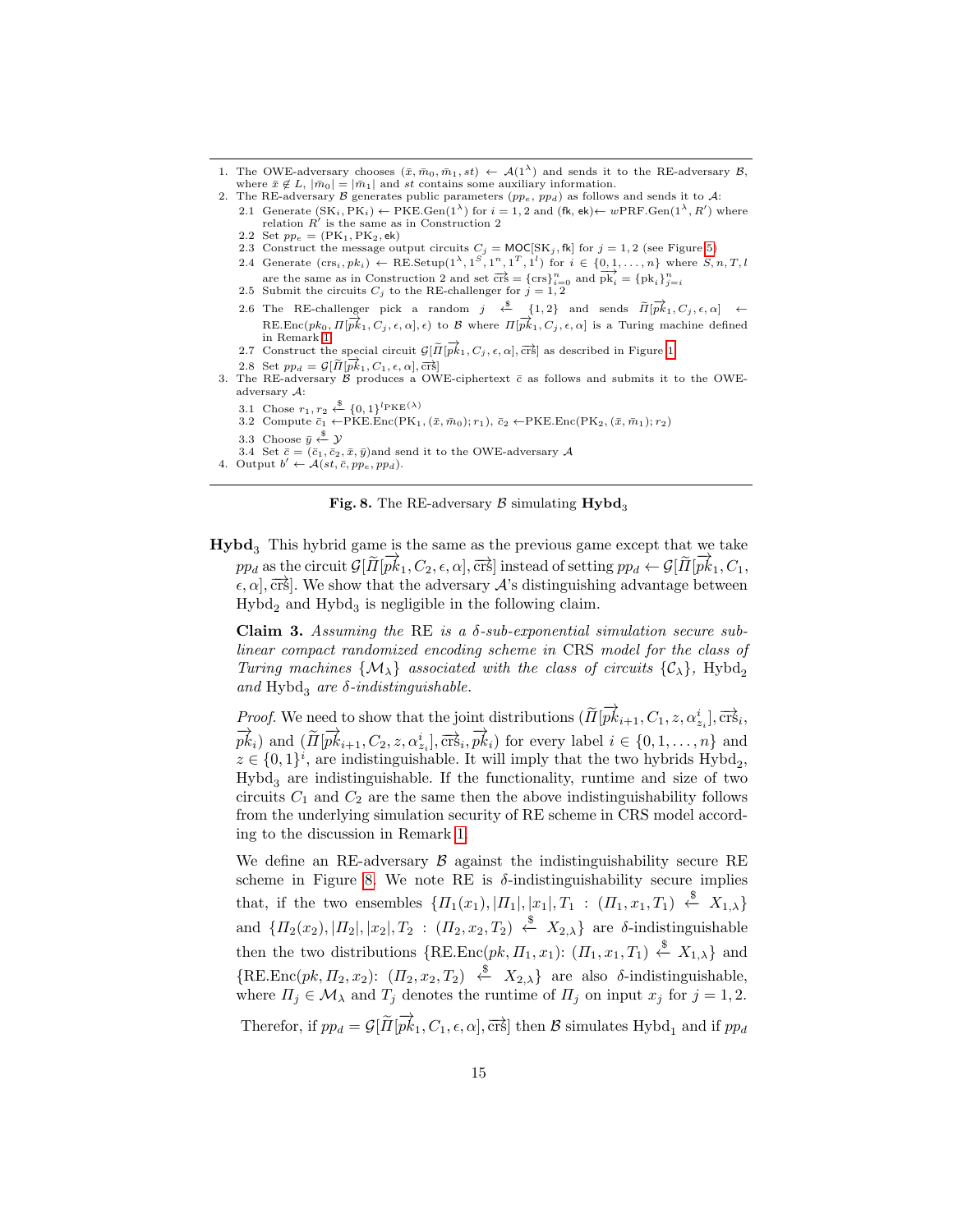$=\mathcal{G}[\tilde{\Pi}[\overrightarrow{pk}_1, C_2, \epsilon, \alpha], \overrightarrow{\text{crs}}]$  then  $\mathcal{B}$  simulates Hybd<sub>2</sub>. Now we show the functional equivalence of the circuits  $C_1$  and  $C_2$ . Let  $(c, w)$  be any arbitrary input to the circuits  $C_j$ ,  $j = 1, 2$  where  $c = (c_1, c_2, x, y)$ .

**Case 1.**  $(x = \bar{x}, c_1 = \bar{c}_1 \text{ and } c_2 = \bar{c}_2)$ : Since  $\bar{x} \notin L$ , we have  $R(x, w) = 0$  in line 4 of  $C_i$  (Figure [5\)](#page-11-0), thus  $C_1$  and  $C_2$  both output  $\perp$ .

**Case 2.**  $(x \neq \bar{x}, c_1 = \bar{c}_1 \text{ and } c_2 = \bar{c}_2)$ : Correctness of PKE scheme implies PKE.Dec(SK<sub>j</sub>,  $c_j$ ) =  $(\bar{x}, \bar{m}_j)$  in line 3 of  $C_j$  (Figure [5\)](#page-11-0) and both the circuits returns  $\perp$  as  $x \neq \overline{x}$  in line 4.

**Case 3.**  $(c_1 \neq \overline{c}_1 \text{ or } c_2 \neq \overline{c}_2)$ : If  $c_1$  and  $c_2$  are encryptions of the same message then we have  $PKE.Dec(SK_1, c_1) = PKE. Dec(SK_2, c_2)$ . Therefore, the behavior of both circuits  $C_1$  and  $C_2$  are the same as they differ only in line 3. If the decryptions of  $c_1$  and  $c_2$  are not equal then  $(c_1, c_2, PK_1, PK_2) \notin L'$  and by the correctness of wPRF scheme we have  $y \neq w$ PRF.F(fk,  $(c_1, c_2, PK_1,$ PK<sub>2</sub>)). Hence, the circuits  $C_1$  and  $C_2$  return  $\perp$  due to line 2 (Figure [5\)](#page-11-0).

This shows that  $C_1$  and  $C_2$  are functionally equivalent. Also, we note that size and time bound for both the circuits are the same. Hence, we have  $Hybd<sub>2</sub> \approx_{\delta} Hybd<sub>3</sub>$ . This completes the proof of Claim 3.

 $Hybd<sub>4</sub>$  The only difference of this hybrid from Hybd<sub>3</sub> is that we compute  $c_1 \leftarrow PKE.Enc(PK_1, (x, m_1); r_1)$  instead of  $c_1 \leftarrow PKE.Enc(PK_1, (x, m_0); r_1)$ . Therefore,  $Hybd<sub>3</sub>$  and  $Hybd<sub>4</sub>$  are computationally indistinguishable by the CPA security of the underlying PKE scheme for the key  $PK<sub>1</sub>$ .

Claim 4. Assuming the PKE is a  $\delta$ -secure public-key encryption under chosen plaintext attack, Hybd<sub>3</sub> and Hybd<sub>4</sub> are  $\delta$ -indistinguishable.

**Hybd**<sub>5</sub> In this hybrid game we take  $pp_d$  as the circuit  $\mathcal{G}[\tilde{\Pi}[\vec{pk}_1, C_1, \epsilon, \alpha], \vec{crs}]$ instead of  $\mathcal{G}[\widetilde{H}[\overrightarrow{pk}_1, C_2, \epsilon, \alpha], \overrightarrow{crs}]$  as in the standard scheme. Therefore, by the underlying simulation secure RE scheme we have  $Hybd<sub>4</sub>$  and  $Hybd<sub>5</sub>$  are computationally indistinguishable as stated in the following claim.

Claim 5. Assuming the RE is a  $\delta$ -sub-exponential simulation secure sublinear compact randomized encoding scheme in CRS model for the class of Turing machines  $\{M_{\lambda}\}\$ associated with the class of circuits  $\{\mathcal{C}_{\lambda}\}\$ , Hybd<sub>4</sub> and Hybd<sub>5</sub> are  $\delta$ -indistinguishable.

**Hybd**<sub>6</sub> In this hybrid we compute  $y \leftarrow wPRF.Eval(ek, (c_1, c_2, PK_1, PK_2), (x, m_0,$  $r_1, r_2$ ) instead of choosing y randomly from  $\mathcal Y$ . The indistinguishability is guaranteed by the following claim.

Claim 6. Assuming the PKE is a semantically secure public-key encryption and the wPRF is an extractable witness PRF, Hybd<sub>5</sub> and Hybd<sub>6</sub> are δ-indistinguishable.

The proofs of claim 4, 5, and 6 are analogous to that of claim 2, 3, and 1 respectively. Observe that  $Hybd_6$  is the experiment  $\text{Expt}_{\mathcal{A}}^{\text{OWE}}(1^{\lambda},1)$ . The indistinguishability between the above hybrid games implies that  $\text{Expt}_{\mathcal{A}}^{\text{OWE}}(1^{\lambda},0) \approx_{\delta}$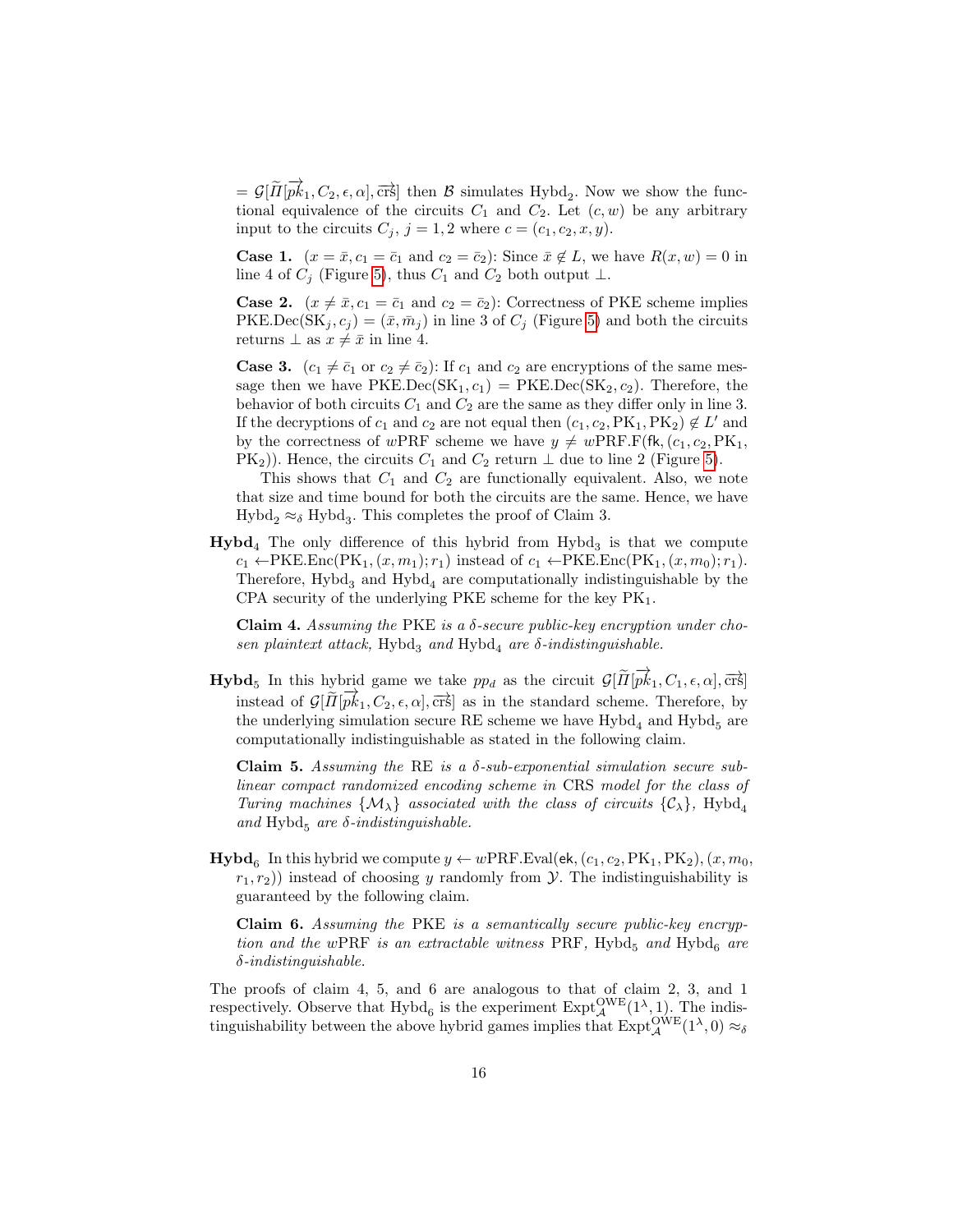```
Hardwired: a PKE secret key SK_j, a wPRF function key fk.
Input: a ciphertext c and a witness w \in \mathcal{W}1. Parse c = (c_1, c_2, x, y)2. if (wPRF.F(Hk, (c_1, c_2, PK_1, PK_2)) = y) then
 3. (\hat{x}, (\hat{f}, \hat{m})) \leftarrow \text{PKE.Dec(SK}_j, c_j)<br>4. if ((\hat{x} = x) \land (R(\hat{x}, w) = 1)) the
  4. if ((\hat{x} = x) \land (R(\hat{x}, w) = 1)) then
  5. return \hat{f}(\hat{m}, w)6. end if
  7. end if
  8. return ⊥
```
<span id="page-16-3"></span>Fig. 9. Modified Message Output Circuit  $F_j = \text{MMOC}[\text{SK}_j, \text{fk}], j = 1, 2$ 

 $\mathrm{Expt}^{\mathrm{OWE}}_{\mathcal{A}}$  (1<sup> $\lambda$ </sup>, 1) and the distinguishing advantage for the adversary  $\mathcal{A}$  is strictly less than  $\mu(\lambda)$ , where  $\mu$  is a negligible function of  $\lambda$ . This completes the proof.

<span id="page-16-2"></span>Remark 3 We convert our OWE scheme into an offline functional witness encryption (OFWE) scheme for a class of functions  $\{f_{\lambda}\}_{\lambda\in\mathbb{N}}$ . The encryption algorithm of OFWE is the same as our OWE except that it takes an additional input a function  $f \in f_{\lambda}$  and then encrypts the pair of the function f and a message m with the statement x using the PKE encryption to produce ciphertexts  $c_i \leftarrow$ PKE.Enc(PK<sub>i</sub>,  $(x,(f,m))$ ;  $r_i$ ) for  $i = 1, 2$ . In line 3 of the circuit  $C_j$  (Figure [5\)](#page-11-0), we will have PKE.Dec(SK<sub>j</sub>,  $c_j$ ) = ( $\hat{x}$ , ( $\hat{f}$ ,  $\hat{m}$ )) and in line 5 it will return  $\hat{f}(\hat{m}, w)$ instead of  $\hat{m}$  (see circuit  $F_j$  in Figure [9\)](#page-16-3). Rest of the algorithms of OFWE. Setup and OFWE.Dec will be the same as that of our OWE scheme. The time of encryption of the OWEF is bounded by  $poly(\lambda, |x|+|m|+|f|)$  where  $|x|, |m|, |f|$  are the size of  $x, m, f$  respectively. The correctness and the security of the OFWE depend on the same assumptions as in the case of our OWE.

## References

- <span id="page-16-0"></span>1. H. Abusalah, G. Fuchsbauer, and K. Pietrzak. Offline witness encryption. In International Conference on Applied Cryptography and Network Security, pages 285–303. Springer, 2016.
- <span id="page-16-6"></span>2. P. Ananth, Z. Brakerski, G. Segev, and V. Vaikuntanathan. The trojan method in functional encryption: From selective to adaptive security, generically. IACR Cryptology ePrint Archive, 2014:917, 2014.
- <span id="page-16-5"></span>3. N. Bitansky, R. Nishimaki, A. Passelègue, and D. Wichs. From cryptomania to obfustopia through secret-key functional encryption. In Theory of Cryptography Conference, pages 391–418. Springer, 2016.
- <span id="page-16-1"></span>4. N. Bitansky and O. Paneth. Zaps and non-interactive witness indistinguishability from indistinguishability obfuscation. In Theory of Cryptography Conference, pages 401–427. Springer, 2015.
- <span id="page-16-4"></span>5. D. Boneh and B. Waters. Constrained pseudorandom functions and their applications. In International Conference on the Theory and Application of Cryptology and Information Security, pages 280–300. Springer, 2013.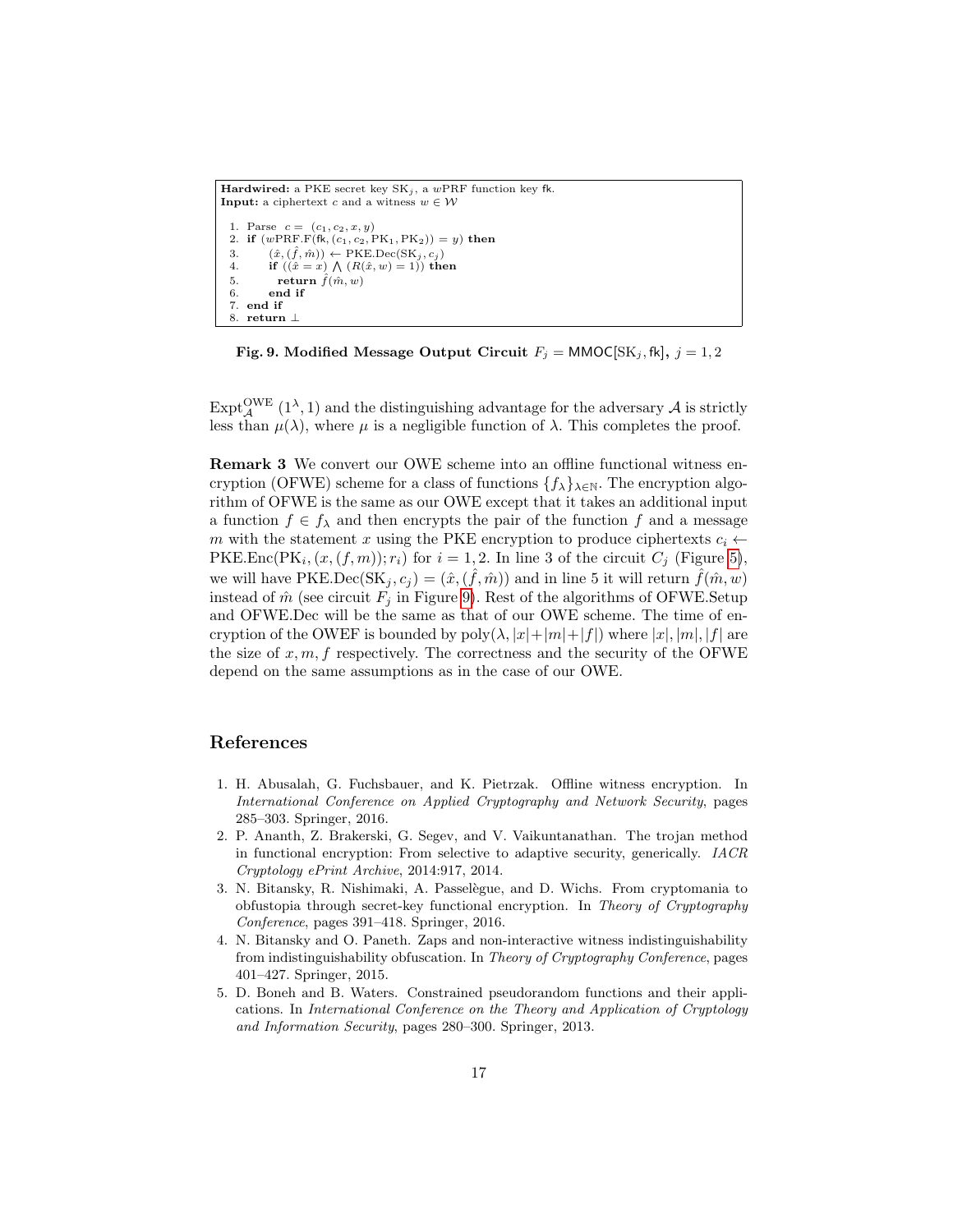- <span id="page-17-4"></span>6. D. Boneh, D. J. Wu, and J. Zimmerman. Immunizing multilinear maps against zeroizing attacks. Cryptology ePrint Archive, Report 2014/930, 2014. [https:](https://eprint.iacr.org/2014/930) [//eprint.iacr.org/2014/930](https://eprint.iacr.org/2014/930).
- <span id="page-17-1"></span>7. E. Boyle, K.-M. Chung, and R. Pass. On extractability (aka differing-inputs) obfuscation. TCC, 2014.
- <span id="page-17-13"></span>8. E. Boyle, S. Goldwasser, and I. Ivan. Functional signatures and pseudorandom functions. In International Workshop on Public Key Cryptography, pages 501–519. Springer, 2014.
- <span id="page-17-16"></span>9. Z. Brakerski, I. Komargodski, and G. Segev. Multi-input functional encryption in the private-key setting: Stronger security from weaker assumptions. Cryptology ePrint Archive, Report 2015/158, 2015. https://eprint.iacr.org/2015/158.
- <span id="page-17-3"></span>10. J. H. Cheon, K. Han, C. Lee, H. Ryu, and D. Stehle. Cryptanalysis on the multilinear map over the integers and its related problems. Cryptology ePrint Archive, Report 2014/906, 2014. <https://eprint.iacr.org/2014/906>.
- <span id="page-17-10"></span>11. J.-S. Coron, T. Lepoint, and M. Tibouchi. Practical multilinear maps over the integers. In Advances in Cryptology–CRYPTO 2013, pages 476–493. Springer, 2013.
- <span id="page-17-2"></span>12. J.-S. Coron, T. Lepoint, and M. Tibouchi. Cryptanalysis of two candidate fixes of multilinear maps over the integers. IACR Cryptology ePrint Archive, 2014:975, 2014.
- <span id="page-17-9"></span>13. S. Garg, C. Gentry, and S. Halevi. Candidate multilinear maps from ideal lattices. In Annual International Conference on the Theory and Applications of Cryptographic Techniques, pages 1–17. Springer, 2013.
- <span id="page-17-7"></span>14. S. Garg, C. Gentry, S. Halevi, M. Raykova, A. Sahai, and B. Waters. Candidate indistinguishability obfuscation and functional encryption for all circuits. SIAM Journal on Computing, 45(3):882–929, 2016.
- <span id="page-17-0"></span>15. S. Garg, C. Gentry, A. Sahai, and B. Waters. Witness encryption and its applications. In Proceedings of the forty-fifth annual ACM symposium on Theory of computing, pages 467–476. ACM, 2013.
- <span id="page-17-5"></span>16. C. Gentry, S. Halevi, H. K. Maji, and A. Sahai. Zeroizing without zeroes: Cryptanalyzing multilinear maps without encodings of zero. Cryptology ePrint Archive, Report 2014/929, 2014. <https://eprint.iacr.org/2014/929>.
- <span id="page-17-12"></span>17. O. Goldreich, S. Goldwasser, and S. Micali. How to construct random functions. J. ACM, 33:792–807, 1986.
- <span id="page-17-15"></span>18. S. Goldwasser, Y. Kalai, R. A. Popa, V. Vaikuntanathan, and N. Zeldovich. Reusable garbled circuits and succinct functional encryption. In Proceedings of the forty-fifth annual ACM symposium on Theory of computing, pages 555–564. ACM, 2013.
- <span id="page-17-8"></span>19. J. Groth, R. Ostrovsky, and A. Sahai. Perfect non-interactive zero knowledge for np. In Annual International Conference on the Theory and Applications of Cryptographic Techniques, pages 339–358. Springer, 2006.
- <span id="page-17-6"></span>20. J. Groth and A. Sahai. Efficient non-interactive proof systems for bilinear groups. In Annual International Conference on the Theory and Applications of Cryptographic Techniques, pages 415–432. Springer, 2008.
- <span id="page-17-11"></span>21. Y. Ishai and E. Kushilevitz. Randomizing polynomials: A new representation with applications to round-efficient secure computation. In Foundations of Computer Science, 2000. Proceedings. 41st Annual Symposium on, pages 294–304. IEEE, 2000.
- <span id="page-17-14"></span>22. L. A. Levin. One way functions and pseudorandom generators. Combinatorica, 7(4):357–363, 1987.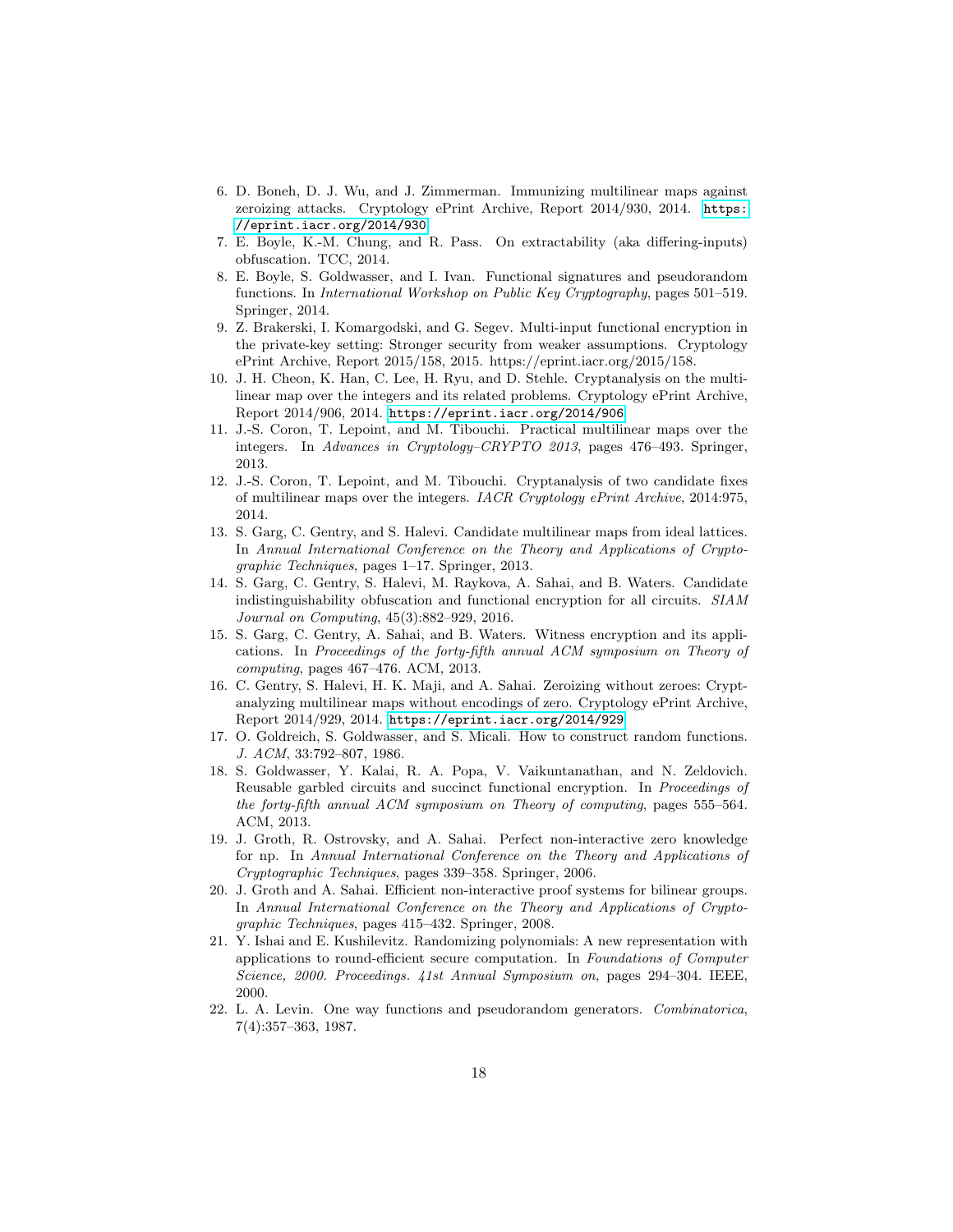- <span id="page-18-2"></span>23. H. Lin, R. Pass, K. Seth, and S. Telang. Output-compressing randomized encodings and applications. In Theory of Cryptography Conference, pages 96–124. Springer, 2016.
- <span id="page-18-1"></span>24. A. Sahai and B. Waters. How to use indistinguishability obfuscation: deniable encryption, and more. In Proceedings of the forty-sixth annual ACM symposium on Theory of computing, pages 475–484. ACM, 2014.
- <span id="page-18-0"></span>25. M. Zhandry. How to avoid obfuscation using witness prfs. In Theory of Cryptography Conference, pages 421–448. Springer, 2016.

## <span id="page-18-3"></span>A Useful Definitions

#### A.1 Pseudorandom Function

A finite set of functions  $\{F_s: \mathcal{X} \to \mathcal{Y}\}\$  with a seed or key s is said to form a pseu-dorandom function family [\[17\]](#page-17-12) if  $F_s$  can be efficiently computed for given s and is computationally indistinguishable from a random function  $R : \mathcal{X} \rightarrow \mathcal{Y}$  given oracle access to R.

Definition 3 (Pseudorandom function). A pseudorandom function(PRF) is a function  $F: \{0,1\}^{\lambda} \times \mathcal{X} \rightarrow \mathcal{Y}$  with polynomial runtime satisfying

$$
|\Pr[\mathcal{A}^{\mathsf{F}(K, \cdot)}(1^{\lambda}) = 1 : K \stackrel{\$}{\leftarrow} \{0, 1\}^{\lambda}] - \Pr[\mathcal{A}^{\mathsf{R}(\cdot)}(1^{\lambda}) = 1 : \mathsf{R} \stackrel{\$}{\leftarrow} \mathcal{U}]| \leq \mu(\lambda)
$$

for every probabilistic polynomial time (PPT) adversary  $A$ , where  $U$  is the set of all functions from X to Y and  $\mu$  is a negligible function in  $\lambda$ . The pseudorandom function F is said to be  $\delta$ -secure for some specific negligible function  $\delta(\cdot)$  if the indistinguishability gap  $\mu(\lambda)$  is less than  $\delta(\lambda)^{\Omega(1)}$ .

#### A.2 Puncturable Pseudorandom Function

Sahai and Waters [\[24\]](#page-18-1) introduced a key-puncturing technique for pseudorandom functions that can be used to build many cryptographic primitives with the help of obfuscation. The punctured key of a puncturable pseudorandom function allows to evaluate PRF at all points except for the points in a (predefined) polynomial-size set.

Definition 4 (Puncturable pseudorandom function). A puncturable pseudorandom function (pPRF) consists of a tuple of algorithms  $pPRF = (Gen, Eval, Punc)$  over the domain  $X$  and range  $Y$  and is defined as follows:

- $K \leftarrow PPRF \cdot Gen(1^{\lambda})$ : It is a randomized algorithm run by a trusted authority which takes as input a security parameter  $\lambda$  and outputs a secret key  $K \in \{0,1\}^{\lambda}$ .
- $y \leftarrow pPRF.Eval(K', x)$ : It is a deterministic algorithm which on input a key K<sup>'</sup> and an element  $x \in \mathcal{X}$ , outputs the PRF value  $y \in \mathcal{Y}$ .
- $K\{\mathcal{S}\}\leftarrow pPRF.Punc(K,\mathcal{S})$ : It is a deterministic algorithm that takes a secret key K and a polynomial-size set  $S \subset \mathcal{X}$  as input and outputs a punctured key  $K\{S\}$ . If S contains a single element, say x, then we simply write  $K\{S\}$  as  $K\{x\}$ .

<span id="page-18-4"></span>Correctness: (Functionality preserving under puncturing) For all polynomial-size subset S of X, and for all  $x \in \mathcal{X} \setminus \mathcal{S}$  we have that

$$
Pr[pPRF.Eval(K, x) = pPRF.Eval(K{S}, x)] = 1.
$$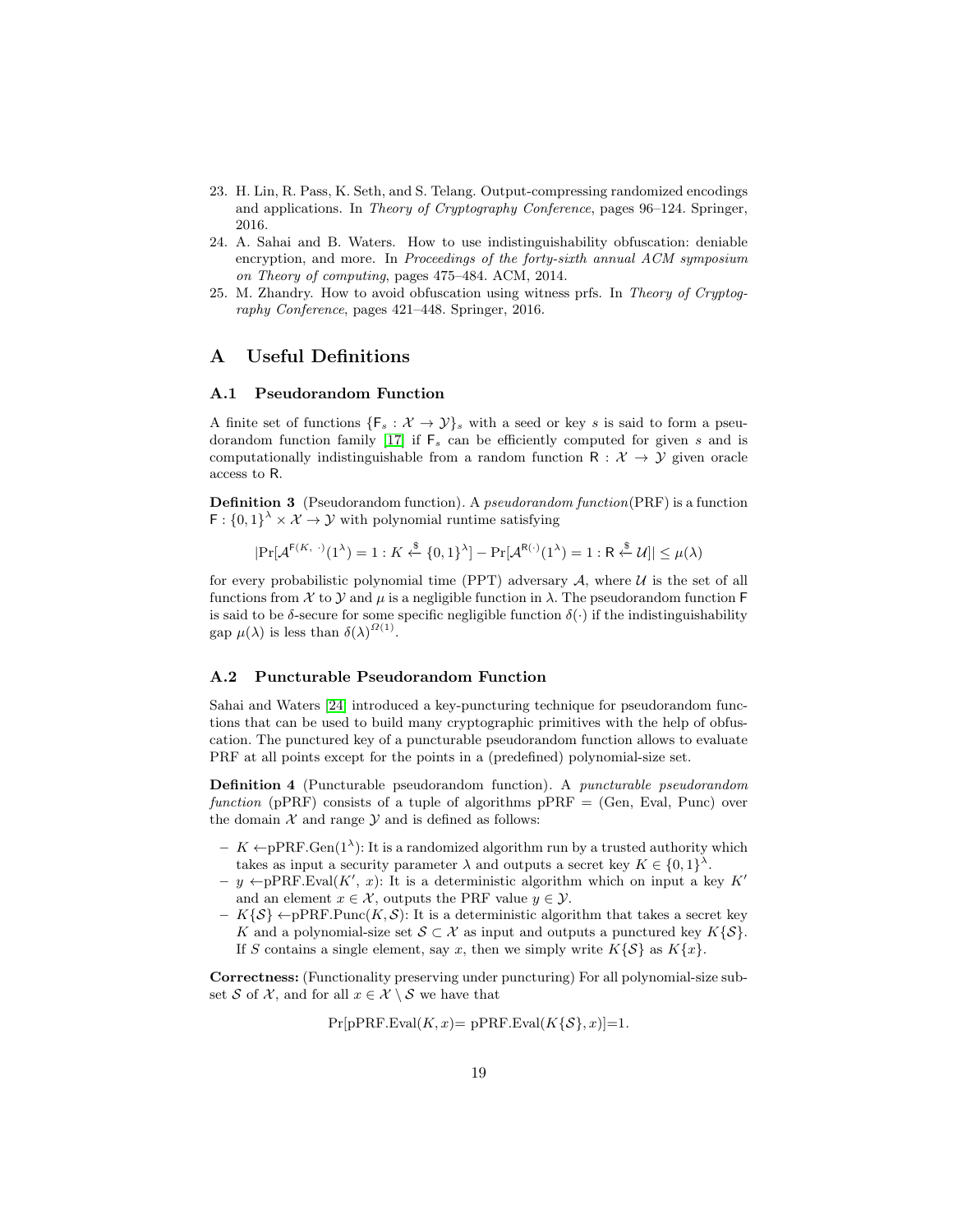Definition 5 (Pseudorandomness at punctured points). We say that a puncturable pseudorandom function  $pPRF = (Gen, Eva, Punc)$  preserves pseudorandomness at punctured points if

 $|\Pr[\mathcal{A}(K\{\mathcal{S}\}, \{pPRF.Eval(K, x)\}_{x\in \mathcal{S}}) = 1] - \Pr[\mathcal{A}(K\{\mathcal{S}\}, U^{|\mathcal{S}|}) = 1]| \leq \mu(\lambda)$ 

for every PPT adversary A and any polynomial-size subset S of  $\mathcal{X}$ , where  $K \leftarrow$  $pPRF.Gen(1^{\lambda}), K\{\mathcal{S}\} \leftarrow pPRF.Punc(K, \mathcal{S}), U$  denotes the uniform distribution over  $\mathcal Y$  and  $\mu$  is a negligible function in  $\lambda$ . The pPRF is said to be δ-secure for some specific negligible function  $\delta(\cdot)$  if the above indistinguishability gap  $\mu(\lambda)$  is less than  $\delta(\lambda)^{\Omega(1)}$ .

It has been observed by [\[5,](#page-16-4)[8\]](#page-17-13) that puncturable PRFs can be constructed from oneway functions using the GGM tree-based construction of PRFs [\[17\]](#page-17-12) where the size of the punctured key grows polynomially with the number of elements in the set  $S$ . The GGM construction [\[17\]](#page-17-12) of pseudorandom functions uses a cryptographically strong bit (CSB) generator or pseudorandom generator (PRG) which can be obtained from oneway functions. Moreover, if the one-way functions are assumed to be sub-exponentially hard then the PRG is also sub-exponentially secure. We describe these facts in the following theorems:

<span id="page-19-3"></span>Theorem 4 [\[17](#page-17-12)[,22\]](#page-17-14) Assuming the existence of sub-exponentially secure one-way functions, there exists an efficiently computable sub-exponentially secure pseudorandom generator for any desired poly-size input length.

<span id="page-19-2"></span>Theorem 5 [\[17](#page-17-12)[,5,](#page-16-4)[8\]](#page-17-13) Assuming the existence of one-way functions, there exists an efficiently computable puncturable pseudorandom function for any desired poly-size input length.

#### A.3 Public-Key Encryption

<span id="page-19-0"></span>**Definition 6** (Public-key encryption). A *public-key encryption* scheme for a message space M is a tuple of PPT algorithms  $PKE = (Gen, Enc, Dec)$  with the following properties:

- $-$  (SK, PK)  $\leftarrow$  PKE.Gen(1<sup> $\lambda$ </sup>): This is a randomized key generation algorithm which is run by a trusted third party with a security parameter  $\lambda$  as input. It outputs a public key PK and a secret key SK. A user who obtains a key pair (PK, SK) from a trusted party, keeps the secret key SK and publishes the public key PK.
- $-c \leftarrow PKEEnc(PK, m; r)$ : The encrypter uses the public key PK to encrypt a message  $m \in \mathcal{M}$  using a randomness r and produces a ciphertext c which is broadcasted over a public domain.
- PKE.Dec(SK, c)  $\in \mathcal{M} \cup \{\perp\}$ : The recipient of a ciphertext c runs this algorithm using the secret key SK and gets either a message  $m \in \mathcal{M}$  or  $\bot$  where  $\bot$  indicates a failure of the algorithm.

**Correctness:** For every  $\lambda \in \mathbb{N}$ ,  $m \in \mathcal{M}$ , we have

<span id="page-19-1"></span> $Pr[PKE, Dec(SK, c) = m : (SK, PK) \leftarrow PKE, Gen(1^{\lambda}), c \leftarrow PKE, Enc(PK, m; r)] = 1$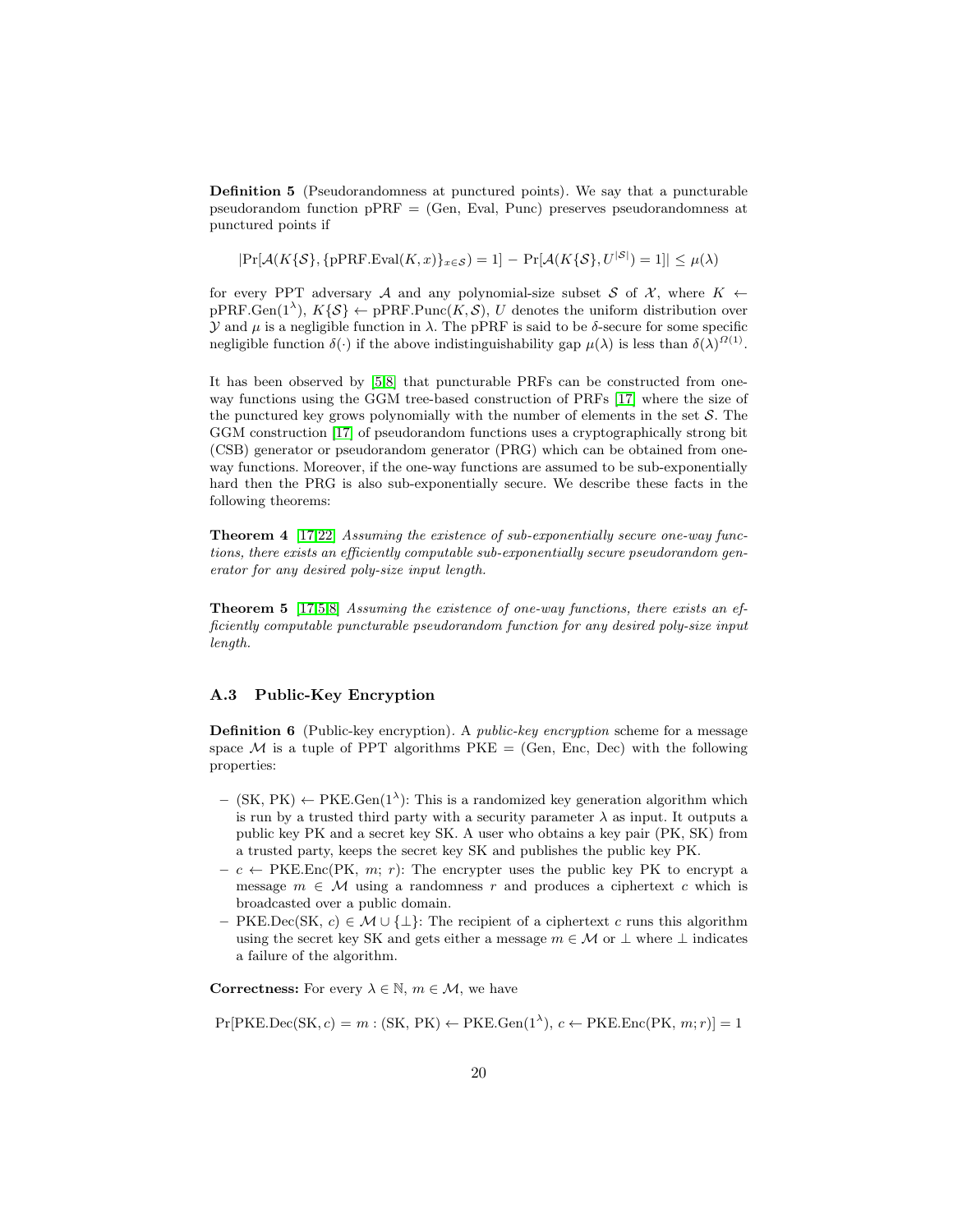1. The challenger runs PKE.Gen( $1^{\lambda}$ )  $\rightarrow$ (SK, PK) and makes PK public.

Fig. 10.  $\text{Expt}_{\mathcal{A}}^{\text{PKE}}(1^{\lambda}, b)$ : The security game of a CPA-secure public-key encryption

Definition 7 (Indistinguishability under chosen-plaintext attacks). We say that a public-key encryption scheme  $PKE = (Gen, Enc, Dec)$  is indistinguishable under chosen plaintext attacks (CPA) if

<span id="page-20-2"></span>
$$
|\mathrm{Pr}[\mathrm{Expt}_{\mathcal{A}}^{\mathrm{PKE}}(1^{\lambda},0)=1]-\mathrm{Pr}[\mathrm{Expt}_{\mathcal{A}}^{\mathrm{PKE}}(1^{\lambda},1)=1]|\leq \mu(\lambda)
$$

for any  $\lambda \in \mathbb{N}$  and every PPT adversary A in the experiments  $\text{Expt}^{\text{PKE}}_{\mathcal{A}}(1^{\lambda},b)$  de-fined in Figure [10](#page-20-2) where  $b \in \{0,1\}$  and  $\mu$  is a negligible function of  $\lambda$ . The PKE is said to be  $\delta$ -selectively secure for some specific negligible function  $\delta(\cdot)$  if the above indistinguishability gap  $\mu(\lambda)$  is less than  $\delta(\lambda)^{\Omega(1)}$ .

#### A.4 Witness PRF

Informally, a witness PRF scheme [\[25\]](#page-18-0) produces a somewhat random value from a set with respect to an instance  $x \in L$  for an NP language L and a user can recompute the value provided he has a witness w for  $x \in L$ .

<span id="page-20-1"></span>**Definition 8** (Witness PRF). A witness PRF (wPRF) for an NP language  $L$  with the witness relation  $R : \chi \times W \to \{0, 1\}$  consists of three algorithms  $wPRF = (Gen,$ F, Eval) and works as follows:

- $-$  (fk, ek)  $\leftarrow wPRF.Gen(1^{\lambda}, R)$ : A trusted authority <sup>[3](#page-20-3)</sup> takes as input the security parameter  $\lambda$  and a relation circuit  $R : \chi \times W \to \{0, 1\}$  and randomly generates a secret function key fk and a public evaluation key ek. A user receiving (fk, ek) through a secure channel, keeps fk as a secret key and publishes ek. We note that  $R(x, w) = 1$  if and only if w is a valid witness for  $x \in L$ .
- y ←wPRF.F(fk, x): Using a function key fk and an input x ∈ χ, the user runs this algorithm which deterministically outputs some  $y \in \mathcal{Y}$ .
- wPRF.Eval(ek, x, w) ∈  $\mathcal{Y} \cup {\perp}$ : An witness holder runs this algorithm using an evaluation key ek, an input  $x \in \chi$  and a witness  $w \in \mathcal{W}$  and deterministically recovers either  $y \in \mathcal{Y}$  or  $\perp$ .

**Correctness:** For all  $x \in \mathcal{X}$ ,  $w \in \mathcal{W}$ , we have that

<span id="page-20-0"></span>
$$
w\text{PRF.Eval}(\mathbf{ek}, x, w) = \begin{cases} w\text{PRF.F}(\mathbf{fk}, x) & \text{if } R(x, w) = 1\\ \bot & \text{if } R(x, w) = 0 \end{cases} \tag{1}
$$

Definition 9 (Selectively secure witness PRF). We say that a witness PRF scheme  $wPRF = (Gen, F, eval)$  for an NP language L, a relation  $R : \chi \times W \rightarrow \{0, 1\}$ , a set Y, is selectively secure if

<sup>2.</sup> The adversary A selects  $m_0, m_1 \in \mathcal{M}$  such that  $|m_0| = |m_1|$  and sends  $(m_0, m_1, st)$  to the challenger where st contains some auxiliary information.

<sup>3.</sup> Next, the challenger chooses a random bit  $b \in \{0,1\}$ , a randomness r and sends  $c_b \leftarrow$ PKE.Enc(PK,  $m_b; r$ ) to A.

<sup>4.</sup> The adversary  $A$  observes  $c_b$  and st and outputs a guess  $b'$  for  $b$ .

<span id="page-20-3"></span><sup>3</sup> We note that a user may itself run this algorithm to get the secret function key fk and the evaluation key ek which is made public.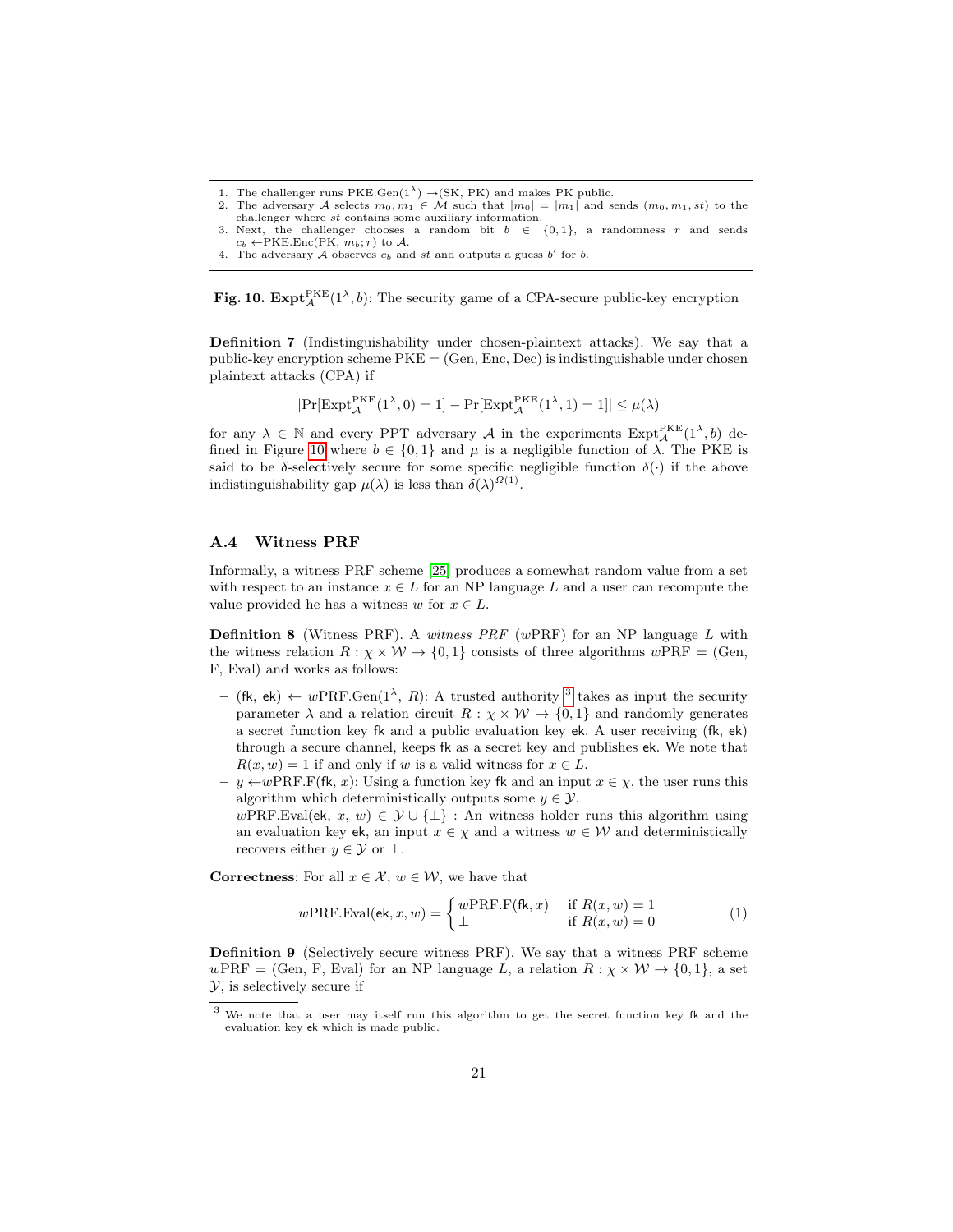- 1. The adversary A chooses a single challenge query on an instance  $x^* \in \mathcal{X} \setminus L$  to the challenger.
- 2. The challenger generates  $(fk, ek) \leftarrow wPRF.Gen(1^{\lambda}, R)$  and gives ek to the adversary A.
- 3. The challenger computes  $y_0 \leftarrow wPRF.F(\text{fk}, x^*)$ , selects  $y_1 \leftarrow^{\$} \mathcal{Y}$  and sends  $y_b$  to A for a randomly chosen  $b \in \{0, 1\}.$
- 4. The adversary A makes polynomially many queries on instance  $x_i \in \mathcal{X}, i = 1, 2, ..., u$ , to which the challenger responses with  $wPRF.F(F(\hat{k}, x_i))$  if  $x_i \neq x^*$ ; otherwise terminates the game.

Fig. 11.  $\text{Expt}_{\mathcal{A}}^{w\text{PRF}}(1^{\lambda}, b)$ : The security game of a selectively-secure witness PRF

<span id="page-21-0"></span>
$$
\left|\Pr\left[\mathrm{Expt}_{\mathcal{A}}^{w\mathrm{PRF}}(1^{\lambda},0)=1\right]-\Pr\left[\mathrm{Expt}_{\mathcal{A}}^{w\mathrm{PRF}}(1^{\lambda},1)=1\right]\right|\leq\mu(\lambda)
$$

for any  $\lambda \in \mathbb{N}$  and every PPT adversary A in the experiments  $\text{Expt}_{\mathcal{A}}^{w\text{PRF}}(1^{\lambda},b)$  de-fined in Figure [11](#page-21-0) where  $b \in \{0,1\}$  and  $\mu$  is a negligible function of  $\lambda$ . The wPRF is said to be  $\delta$ -selectively secure for some specific negligible function  $\delta(\cdot)$  if the above indistinguishability gap  $\mu(\lambda)$  is smaller than  $\delta(\lambda)^{\Omega(1)}$ .

<span id="page-21-1"></span>**Definition 10** (Extractable witness PRFs). A witness PRF scheme  $w$ PRF = (Gen, F, Eval) for an NP language  $L$  with relation  $R$  is said to be a secure *extractable witness* PRF with respect to an R-instance sampler  $D$  if there exists a polynomial  $p(\cdot)$  such that

$$
\Pr\left[\mathcal{A}^{w\text{PRF.F(fk,.)}}(\mathsf{ek}, x^*, \mathsf{Aux}, y^*) = 1 : (\mathsf{fk}, \mathsf{ek}) \leftarrow w\text{PRF.Gen}(\lambda, R), \left.\right] - (x^*, \mathsf{Aux}) \stackrel{\text{g}}{\leftarrow} \mathcal{D}^{w\text{PRF.F(fk,.)}}(\mathsf{ek}), y^* \leftarrow w\text{PRF.F(fk}, x^*)\right] - \Pr\left[\mathcal{A}^{w\text{PRF.F(fk,.)}}(\mathsf{ek}, x^*, \mathsf{Aux}, y^*) = 1 : (\mathsf{fk}, \mathsf{ek}) \leftarrow w\text{PRF.Gen}(\lambda, R), \left.\right] \ge \frac{1}{2} + \frac{1}{p(\lambda)} \tag{2}
$$

<span id="page-21-2"></span>for every PPT adversary  $A$  and infinitely many  $\lambda$ , then there exists a PPT extractor  $\mathcal E$  and a polynomial  $q(\cdot)$  such that

$$
\Pr\left[w^* \stackrel{\$}{\leftarrow} \mathcal{E}(\mathsf{ek}, x^*, \mathsf{Aux}, y^*, \{x_i\}, r) : R(x^*, w^*) = 1, \{x_i\} \text{ are the } w\text{PRF.F queries} \right] \ge \frac{1}{q(\lambda)} \tag{3}
$$

for infinitely many  $\lambda$ .

#### A.5 Multi-Relation Witness PRF

The notion of multi-relation witness PRFs was introduced by Zhandry [\[25\]](#page-18-0) to work with multiple relations but with the same secret function key.

Definition 11 (Multi-Relation Witness PRFs). A multi-relation witness PRF scheme for for a set of relations  $\mathcal{R} = \{R : |R| \le s, R : \chi \times W \to \{0,1\}\}\)$  consists of three algorithms  $mwPRF=(Gen, F, Eval)$  and works as follows:

– fk  $\leftarrow m w PRF.Gen(\lambda, s)$ : It is a randomized algorithm run by a user<sup>[4](#page-21-3)</sup> which takes as input a security parameter  $\lambda$  and a bound s on the size of supported relations and produces a secret function key fk.

<sup>5.</sup> Then  $A$  outputs a guess  $b'$  for  $b$ .

<span id="page-21-3"></span> $^4\,$  This algorithm can be processed by a trusted third party to generate the secret function key fk and in that case the key is sent to a user through a secure channel.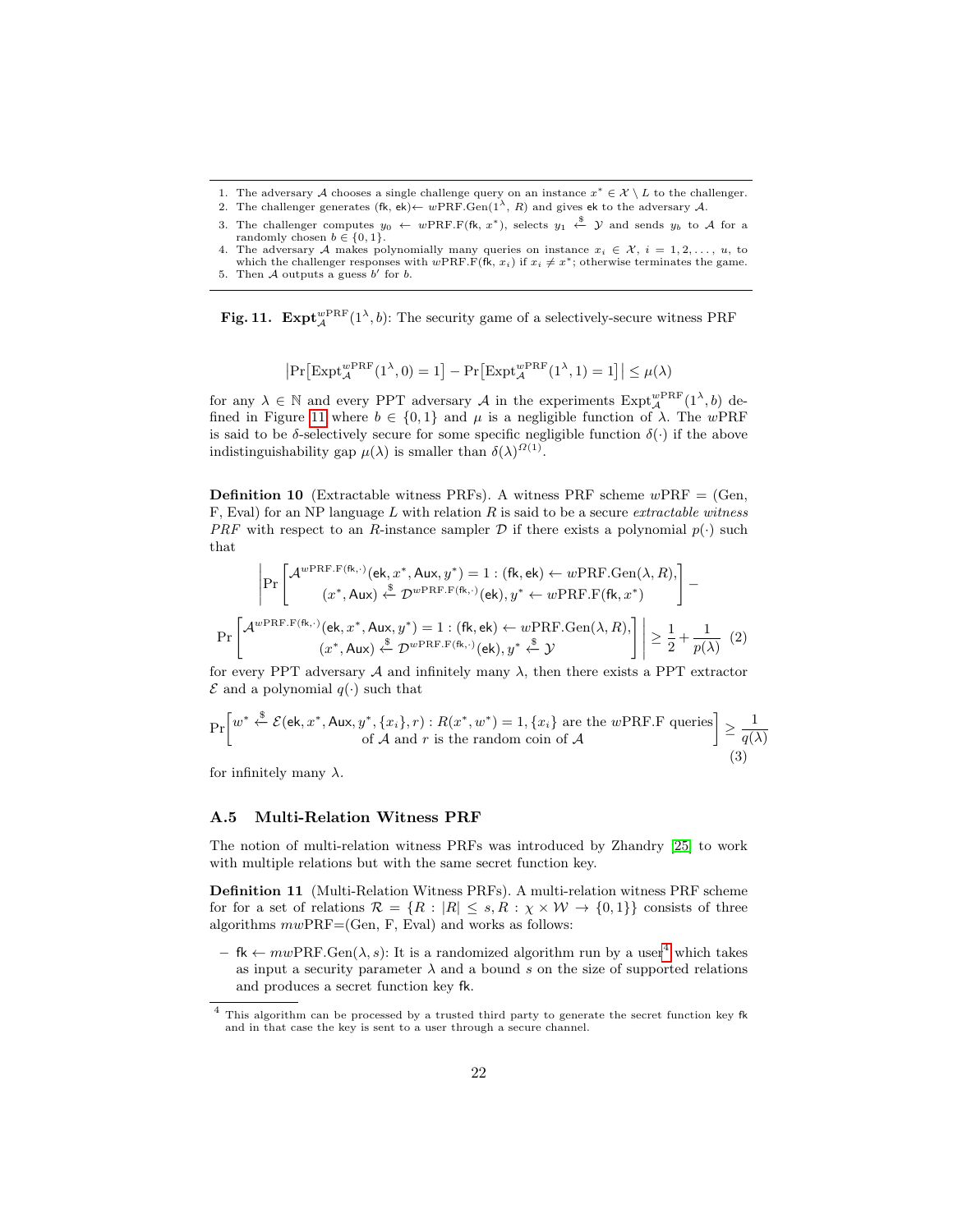- 1. The adversary A chooses a single challenge query on an instance  $x^* \in \mathcal{X}$  to the challenger.
- 2. The challenger generates  $\kappa \stackrel{\text{4}}{\leftarrow} m w PRF$ . Gen $(1^{\lambda}, s)$ , and delivers s to the adversary A.
- 3. The challenger computes  $y_0 \leftarrow m w \text{PRF.F}(\text{fk}, x^*)$  and  $y_1 \stackrel{\$}{\leftarrow} \mathcal{Y}$  and sends  $y_b$  to A for a randomly chosen  $b \in \{0, 1\}.$
- 4. The adversary A makes polynomially many evaluation key queries  $R_i \in \mathcal{R}$  for  $i = 1, 2, \dots, l$ , to which the challenger responses with  $ek_{R_i} \leftarrow m w PRF.KeyGen(fk, R_i)$  if  $x^*$  has no witness corresponding to the relation  $R_i$ ; otherwise stops the game.
- 5. Next, A makes polynomially many queries on instance  $\{x_{i_j}\}_{j=1}^{u(i)} \in \mathcal{X}$ , for  $i = 1, 2, \dots, l$ ,  $u(i)$  is a polynomial in  $\lambda$ . The challenger responses with  $mwPRF.F(\text{fk}, x_{i_j})$  if  $x_{i_j} \neq x^*$  and  $x_{i_j}$  is an instance of interest corresponding to the relation  $R_i$ ; otherwise the challenger terminates the  $\mathop{\mathrm{game}}$
- <span id="page-22-0"></span>6. Finally, A outputs a guess  $b'$  for  $b$ .

Fig. 12.  $\text{Expt}_{\mathcal{A}}^{mw\text{PRF}}(1^{\lambda},b)$ : The security game of a selectively-secure multi-relation witness PRF scheme

- $y \leftarrow m w PRF.F(fk, x)$ : It is a deterministic algorithm that takes as input a secret function key fk and an instance  $x \in \mathcal{X}$ , and outputs an element  $y \in \mathcal{Y}$  for some set  $\mathcal{Y}$ .
- ek<sub>R</sub> ←  $mwPRF.KeyGen(fk, R)$ : It is possibly a randomized algorithm run by a user having fk, which needs as input a secret function key fk and a relation circuit R, and produces a public evaluation key  $ek_R$  corresponding to the relation R.
- $m wPRF.Eval(ek<sub>R</sub>, x, w) \in \mathcal{Y} \cup \{\perp\}$ : It is a deterministic algorithm run by a witness holder that on input an evaluation key  $ek_R$ , an instance x and a witness w, outputs an element  $y \in \mathcal{Y}$  or  $\perp$ .

**Correctness:** For all  $x \in \mathcal{X}$ ,  $w \in \mathcal{W}$ , we have that

$$
mw\text{PRF.Eval}(\mathbf{ek}_R, x, w) = \begin{cases} m w \text{PRF.F}(\mathbf{fk}, x) & \text{if } R(x, w) = 1\\ \bot & \text{if } R(x, w) = 0 \end{cases}
$$

Definition 12 (Selectively secure multi-relation witness PRF). We say that a multirelation witness PRF scheme  $mwPRF=(Gen, F, Eval)$  for a set of relations  $\mathcal{R} = \{R :$  $|R| \leq s, R : \chi \times W \rightarrow \{0, 1\}\},$  a set  $\mathcal{Y}$ , is selectively secure if

$$
\left|\Pr\left[\text{Expt}_{\mathcal{A}}^{mw\text{PRF}}(1^{\lambda},0)=1\right]-\Pr\left[\text{Expt}_{\mathcal{A}}^{mw\text{PRF}}(1^{\lambda},1)=1\right]\right|\leq\mu(\lambda)
$$

for any  $\lambda \in \mathbb{N}$  and every PPT adversary A in the experiments  $\text{Expt}_{\mathcal{A}}^{mw\text{PRF}}(1^{\lambda},b)$ defined in Figure [12](#page-22-0) where  $b \in \{0, 1\}$  and  $\mu$  is a negligible function of  $\lambda$ . The mwPRF is said to be  $\delta$ -selectively secure for some specific negligible function  $\delta(\cdot)$  if the above indistinguishability gap  $\mu(\lambda)$  is smaller than  $\delta(\lambda)^{\Omega(1)}$ .

#### A.6 Witness Encryption

Witness encryption was introduced by Garg et al. [\[15\]](#page-17-0) to encrypt a message with an NP statement and decryption is successful with a valid witness to the statement.

Definition 13 (Witness encryption). A witness encryption (WE) scheme for an NP language L with the witness relation  $R : \chi \times W \to \{0,1\}$  consists of two algorithms  $WE = (Enc, Dec)$  satisfying the following: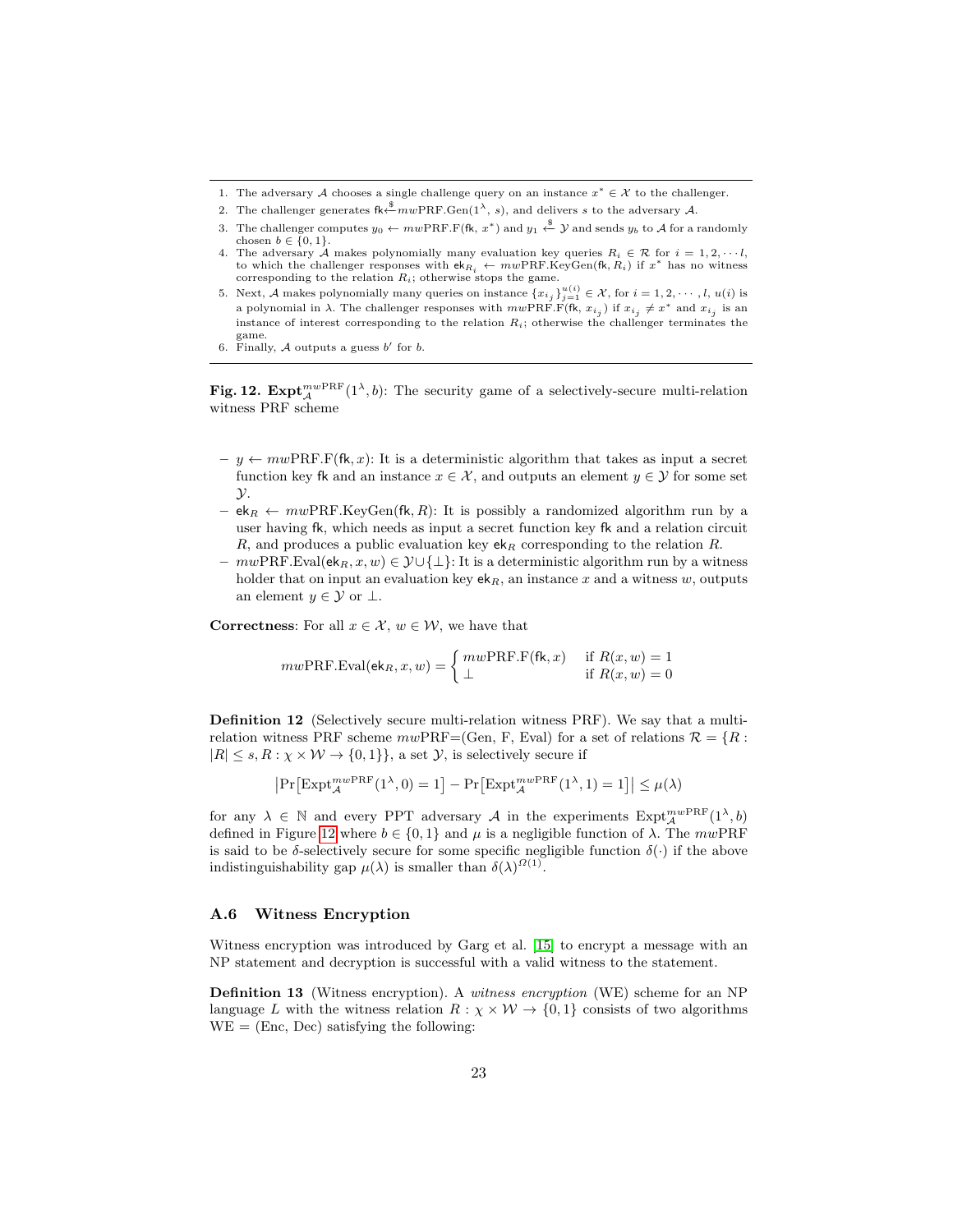- 1. The adversary A chooses  $x \in \mathcal{X} \setminus L$ ,  $m_0, m_1 \in \mathcal{M}$  such that  $|m_0| = |m_1|$  and sends  $(x, m_0, m_1, st)$  to the challenger where st is a state containing some auxiliary information.
- 2. The challenger generates  $(pp_e, pp_d) \leftarrow \text{OWE}.\text{Setup}(1^{\lambda}, R)$  and sends this to A. 3. The challenger selects  $b \in \{0, 1\}$  and sends  $c_b \leftarrow \text{OWE}.\text{Enc}(1^{\lambda}, x, m_b, pp_e)$  to A.
- 4. The adversary A outputs a bit b' for b by observing  $(st, c_b, pp_e, pp_d)$ .
- 

Fig. 13. Expt<sup>OWE</sup> $(1^{\lambda}, b)$ : The security game of a selectively-secure offline witness encryption

- $c$  ←WE.Enc(1<sup>λ</sup>, x, m): An encrypter takes as input a security parameter λ, an instance  $x \in \chi$  and a message  $m \in \mathcal{M}$  and outputs a ciphertext c.
- WE.Dec(c, w) ∈  $\mathcal{M} \cup {\{\perp\}}$ : A witness holder takes a ciphertext c and a witness  $w \in \mathcal{W}$  as input and outputs a message  $m \in \mathcal{M}$  or  $\perp$ .

**Correctness:** For any  $\lambda \in \mathbb{N}$ ,  $m \in \mathcal{M}$ ,  $(x, w) \in \chi \times \mathcal{W}$  such that  $x \in L$ ,  $R(x, w) = 1$ , we have that

<span id="page-23-1"></span>
$$
Pr[WE.Dec(c, w) = m : c \leftarrow WE.Enc(1^{\lambda}, x, m)] = 1.
$$

Definition 14 (Soundness security of witness encryption). A tuple of algorithms WE  $=$  (Enc, Dec) is soundness secure witness encryption scheme for an NP language L and a relation  $R: \chi \times W \rightarrow \{0, 1\}$ , if

 $|\Pr[\ \mathcal{A}(WE\text{.Enc}(1^{\lambda}, x, m_0))=1] - \Pr[\ \mathcal{A}(WE\text{.Enc}(1^{\lambda}, x, m_1))=1]| \leq \mu(\lambda)$ 

for any  $x \notin L$ , for any PPT adversary A and messages  $m_0, m_1 \in \mathcal{M}$  with  $|m_0| = |m_1|$ where  $\mu$  is a negligible function of  $\lambda$ . The WE scheme is said to be  $\delta$ -soundness secure for some specific negligible function  $\delta(\cdot)$  if the above indistinguishability gap  $\mu(\lambda)$  is less than  $\delta(\lambda)^{\Omega(1)}$ .

#### A.7 Offline Witness Encryption

<span id="page-23-0"></span>Witness encryption scheme with an offline phase [\[1\]](#page-16-0) reduces time of encryption by shifting the heavy-computing part into a setup algorithm. We note that setup is independent of the statement and message to be encrypted.

Definition 15 (Offline witness encryption). An offline witness encryption (OWE) scheme for an NP language L with witness relation  $R : \chi \times W \rightarrow \{0, 1\}$  is a tuple of algorithms  $\text{OWE} = (\text{Setup, Enc, Dec})$  with the following requirements:

- $-$  (pp<sub>e</sub>, pp<sub>d</sub>) ← OWE.Setup(1<sup> $\lambda$ </sup>, R): This algorithm is run by a trusted third party which takes as input a security parameter  $\lambda$  and publishes a public parameter  $pp_e$ for encryption and a public parameter  $pp_d$  for decryption.
- $c \leftarrow \text{OWE}.\text{Enc}(1^{\lambda}, x, m, pp_e):$  The encryption algorithm takes as input the security parameter  $\lambda$ , an instance  $x \in \chi$ , a message  $m \in \mathcal{M}$  and encryption parameter  $pp_e$ . It computes a ciphertext  $c$  and broadcasts it over a public channel.
- OWE.Dec(c, w, ppd) ∈  $\mathcal{M} \cup \{\perp\}$ : A witness holder on receiving a ciphertext c runs this algorithm using a witness w and decryption parameter  $p p_d$  to recover either  $m \in \mathcal{M}$  or  $\perp$ .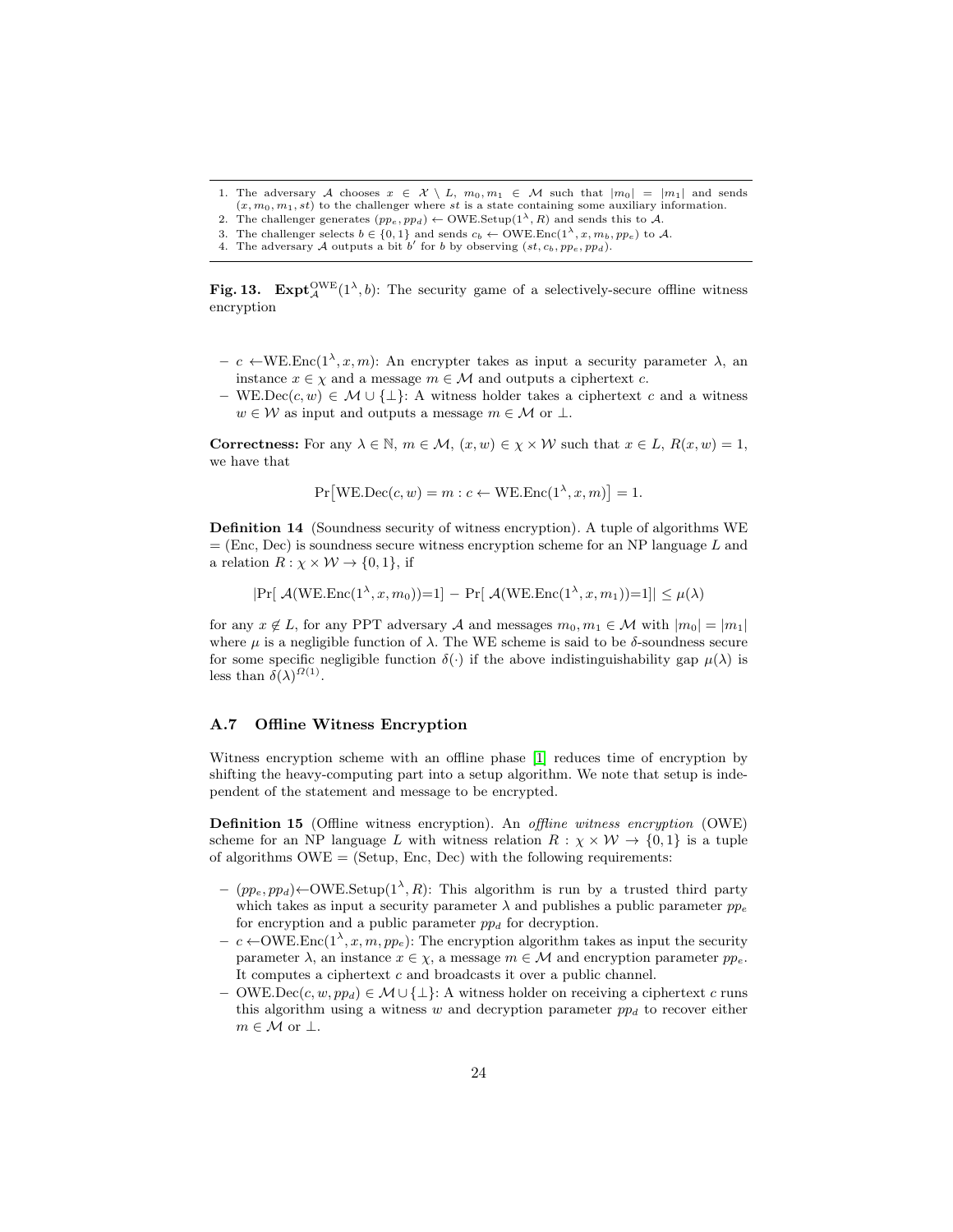**Correctness:** For any  $\lambda \in \mathbb{N}$ ,  $m \in \mathcal{M}$ ,  $(x, w) \in \chi \times \mathcal{W}$  such that  $x \in L$ ,  $R(x, w) = 1$ , we have that

<span id="page-24-0"></span>
$$
\Pr\left[\text{OWE.Dec}(c, w, pp_d) = m : (pp_e, pp_d) \leftarrow \text{OWE.Setup}(1^\lambda, R),\right] = 1. \tag{4}
$$

Definition 16 (Selectively secure offline witness encryption). We say that an offline witness encryption OWE = (Setup, Enc, Dec) for an NP language  $L$  and a relation  $R: \chi \times W \rightarrow \{0, 1\}$ , is selectively secure if

$$
\left|\Pr\left[\mathrm{Expt}_{\mathcal{A}}^{\mathrm{OWE}}(1^{\lambda},0)=1\right]-\Pr\left[\mathrm{Expt}_{\mathcal{A}}^{\mathrm{OWE}}(1^{\lambda},1)=1\right]\right|\leq\mu(\lambda)
$$

for any  $\lambda \in \mathbb{N}$  and every PPT adversary A in the experiments  $\text{Expt}_{\mathcal{A}}^{\text{OWE}}(1^{\lambda}, b)$  de-fined in Figure [13](#page-23-1) where  $b \in \{0,1\}$  and  $\mu$  is a negligible function of  $\lambda$ . The OWE is said to be  $\delta$ -selectively secure for some specific negligible function  $\delta(\cdot)$  if the above indistinguishability gap  $\mu(\lambda)$  is less than  $\delta(\lambda)^{\Omega(1)}$ .

#### A.8 Offline Functional Witness Encryption

The notion of functional witness encryption scheme was given by Boyel et al. [\[8\]](#page-17-13) who established the equivalence between extractable obfuscation and functional witness encryption with extractable security. Abusalah et al. [\[1\]](#page-16-0) introduced functional witness encryption with a setup algorithm and named it as offline functional witness encryption.

Definition 17 (Offline functional witness encryption). An *offline functional witness* encryption (OFWE) scheme for an NP language L with witness relation  $R : \chi \times W \rightarrow$  ${0, 1}$  and a class of functions  ${f_{\lambda}}_{\lambda \in \mathbb{N}}$  is a tuple of algorithms OFWE = (Setup, Enc, Dec) with the following requirement:

- $-$  (pp<sub>e</sub>, pp<sub>d</sub>) ← OFWE.Setup(1<sup> $\lambda$ </sup>, R): A trusted third party runs this algorithm taking input a security parameter  $\lambda$  and publishes a public parameter  $pp_e$  for encryption and a public parameter  $pp_d$  for decryption.
- $c \leftarrow$ OFWE.Enc(1<sup>λ</sup>, x, (f, m), pp<sub>e</sub>): The encryption algorithm takes as input a security parameter  $\lambda$ , an instance  $x \in \chi$ , a function  $f \in f_{\lambda}$ , a message  $m \in \mathcal{M}$  and encryption parameter  $pp_e$ . It outputs a ciphertext c over a public channel. The domain of the function class is  $\mathcal{M} \times \mathcal{W}$ .
- OFWE.Dec(c, w, ppd) ∈ M ∪ {⊥}: A witness holder on receiving a ciphertext c runs this algorithm using a witness w and decryption parameter  $pp<sub>d</sub>$  and recovers either  $f(m, w)$  or  $\perp$ .

Correctness: For any  $\lambda \in \mathbb{N}$ ,  $f \in f_{\lambda}$ ,  $m \in \mathcal{M}$ ,  $(x, w) \in \chi \times \mathcal{W}$  such that  $x \in L$ ,  $R(x, w) = 1$ , we have that

$$
\Pr\left[\text{OFWE.Dec}(c, w, pp_d) = f(m, w) : (pp_e, pp_d) \leftarrow \text{OFWE.Setup}(1^{\lambda}, R), \right] = 1.
$$
  

$$
c \leftarrow \text{OFWE.Enc}(1^{\lambda}, x, (f, m), pp_e)
$$

Definition 18 (Selectively secure offline functional witness encryption). We say that an offline functional witness encryption  $OFWE = (Setup, Enc, Dec)$  for an NP language L with witness relation  $R: \chi \times W \to \{0,1\}$  and a function class  $\{f_{\lambda}\}_{\lambda \in \mathbb{N}}$ , is selectively secure if

$$
\big|\mathrm{Pr}\big[\mathrm{Expt}_{\mathcal{A}}^{\mathrm{OFWE}}(1^{\lambda},0)=1\big]-\mathrm{Pr}\big[\mathrm{Expt}_{\mathcal{A}}^{\mathrm{OFWE}}(1^{\lambda},1)=1\big]\big|\leq\mu(\lambda)
$$

for any  $\lambda \in \mathbb{N}$  and every PPT adversary  $\mathcal{A}$  in the experiments  $\mathrm{Expt}^{\mathrm{OFWE}}_{\mathcal{A}}(1^{\lambda}, b)$  defined in Figure [14](#page-25-1) where  $b \in \{0,1\}$  and  $\mu$  is a negligible function of  $\lambda$ . The OFWE is said to be δ-selectively secure for some specific negligible function  $\delta(\cdot)$  if the above indistinguishability gap  $\mu(\lambda)$  is less than  $\delta(\lambda)^{\Omega(1)}$ .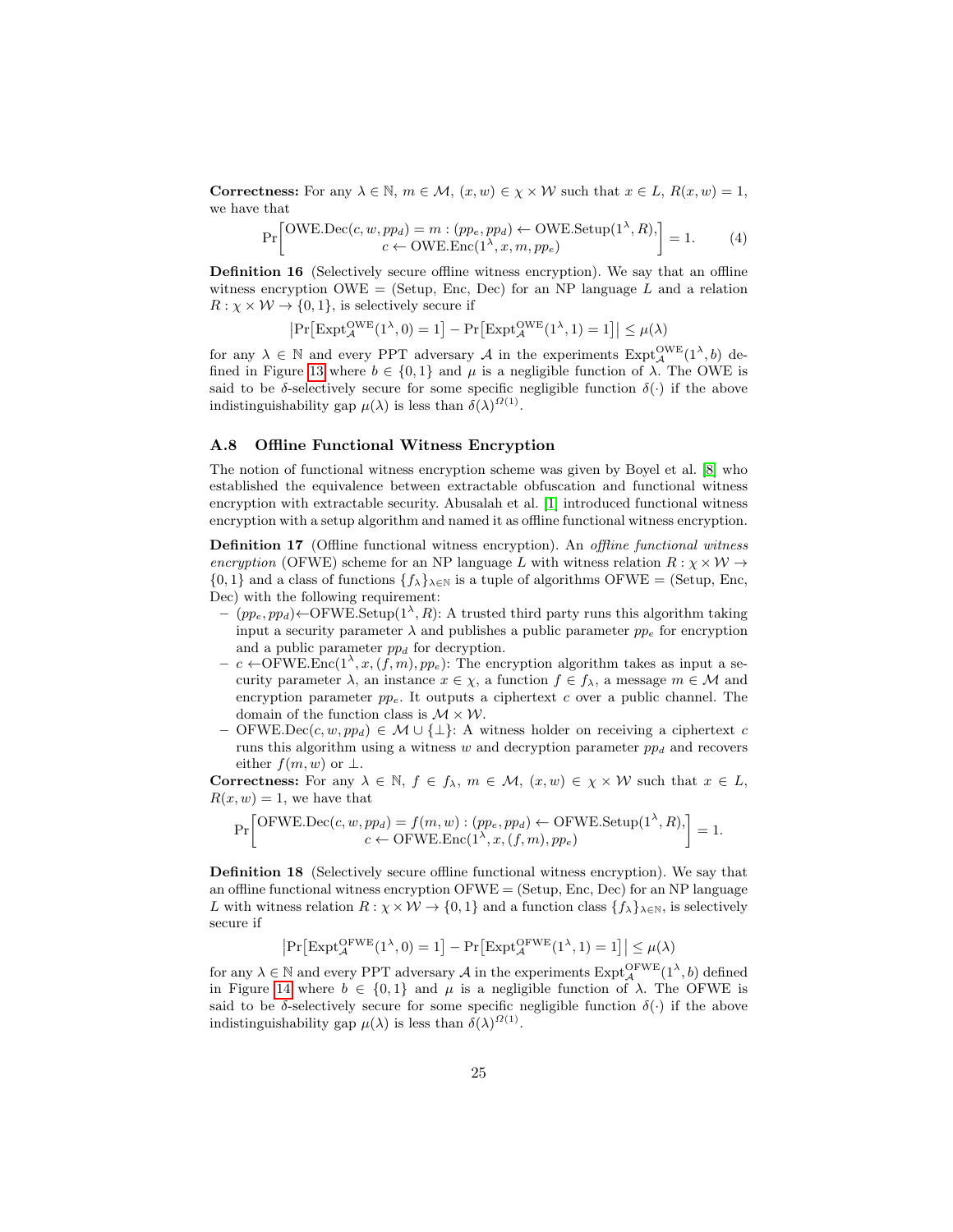- 1. The adversary A chooses  $x \in \mathcal{X}$ ,  $(f_0, m_0)$ ,  $(f_1, m_1) \in f_\lambda \times \mathcal{M}$  such that  $f_0(m_0, w) = f_1(m_1, w)$ for all w satisfying  $R(x, w) = 1$  and  $|(f_0, m_0)| = |(f_1, m_1)|$  and sends  $(x, m_0, m_1, st)$  to the challenger where st is a state containing some auxiliary information.<br>2. The challenger generates  $(pp_e, pp_d) \leftarrow \text{OFWE}.$  Setup(1<sup> $\lambda$ </sup>, *R*) and sends this to *A*.
- 
- 3. The challenger selects  $b \in \{0, 1\}$  and sends  $c_b \leftarrow \text{OFWE}.\text{Enc}(1^{\lambda}, x, (f_b, m_b), pp_e)$  to A.<br>4. The adversary A guesses a bit b' for b by observing  $(st, c_b, pp_e, pp_d)$ .
- 

Fig. 14.  $\text{Expt}_{\mathcal{A}}^{\text{OFWE}}(1^{\lambda}, b)$ : The security game of a selectively-secure offline functional witness encryption

## A.9 Compactness and Sub-linear Compactness of Randomized encoding schemes in CRS model

<span id="page-25-2"></span>**Definition 19** (Compact randomized encoding for Turing machines). A  $(\lambda_0, S(\cdot))$ simulation secure randomized encoding scheme (see Definition [2\)](#page-4-1) is said to be compact if

 $\text{Time}_{\text{RE.Enc}}(1^{\lambda}, \Pi, x, T) = \text{poly}(\lambda, |\Pi|, |x|, \log T)$  and

<span id="page-25-1"></span> $\text{Time}_{\text{RE.Eval}}(\widehat{H}_x, \text{crs}) = \text{poly}(\lambda, |H|, |x|, T)$ 

for every security parameter  $\lambda$ , Turing machine  $\Pi$ , input x, time-bound T and every encoding  $\widehat{H}_x \leftarrow \text{RE}.\text{Enc}(pk, \Pi, x)$  where  $(\text{crs}, pk) \leftarrow \text{RE}.\text{Setup}(1^{\lambda}, \cdot)$ . Here  $\text{Time}_X(\cdot)$ denotes the time-bound of the algorithm X with a specified class of inputs.

**Definition 20** (Succinct randomized encoding for Turing machines). A  $(\lambda_0, S(\cdot))$ simulation secure randomized encoding scheme is said to be succinct for a class of Turing machines  $\{M_{\lambda}\}\$ if the efficiency requirement for RE. Enc is defined as

 $\text{Time}_{\text{RE.Enc}}(1^{\lambda}, \Pi, x, T) = l \cdot \text{poly}(\lambda, |H|, |x|, \log T).$ 

The notations are the same as in Definition [19](#page-25-2)

<span id="page-25-0"></span>Definition 21 (Sub-linear compactness of randomized encoding for Turing machines). A  $(\lambda_0, S(\cdot))$ -simulation secure randomized encoding scheme is said to be sub-linearly compact for a class of Turing machines  $\{M_{\lambda}\}\$ if the efficiency requirement for RE.Enc is defined as

 $\text{Time}_{\text{RE.Enc}}(1^{\lambda}, \Pi, x, T) \le \text{poly}(\lambda, |\Pi|, |x|) \cdot T^{1-\epsilon}$ 

for some  $\epsilon \in (0, 1)$ . The notations are the same as in Definition [19](#page-25-2)

Randomized encoding schemes in CRS model can be constructed from a public key functional encryption (PKFE) scheme and a pseudorandom generator [\[23\]](#page-18-2). The compactness (respectively, sub-linear compactness) of RE in CRS model depends on the compactness (respectively, sub-linear compactness) of the underlying PKFE. In [\[3\]](#page-16-5), a weakly sub-linear compact PKFE for P/poly (i.e. for polynomial size circuits) is constructed using plain public key encryption and strong exponentially-efficient indistinguishability obfuscation (SXIO). They also instantiated SXIO from sub-exponentially secure secret key functional encryption (SKFE) schemes. The existence of a sub-linearly compact randomized encoding scheme for Turing machines follows from the two theorems stated below.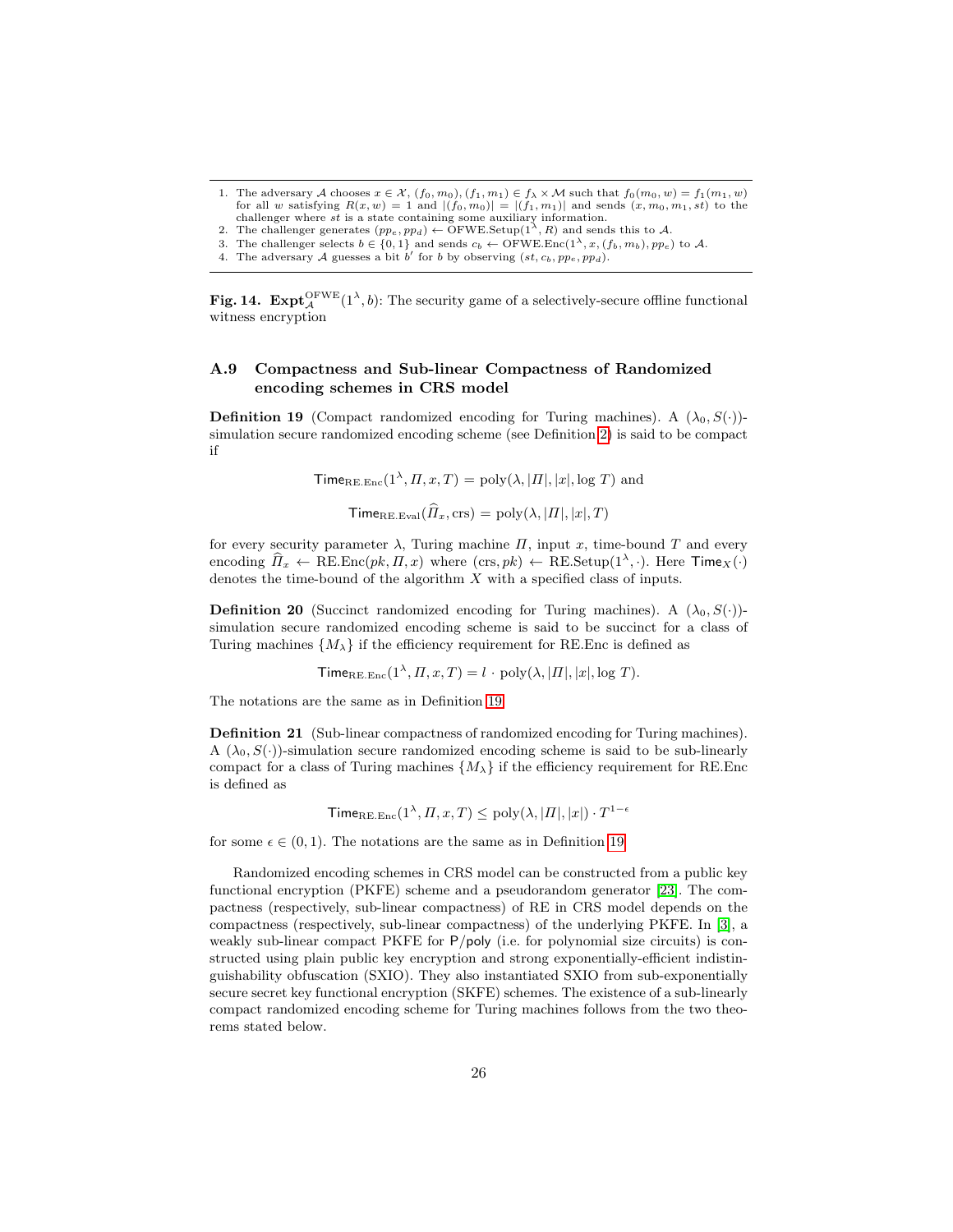Theorem 6 [\[3\]](#page-16-5) Assuming a plain public-key encryption (PKE) and strong exponentiallyefficient indistinguishability obfuscation (SXIO) with a small enough constant compressing factor, there exists a weakly sub-linear compact public key functional encryption (PKFE) scheme (for functions with long output).

<span id="page-26-1"></span>Theorem 7 [\[23\]](#page-18-2) Assuming hardness of Learning With Error (respectively, sub-exponential hardness), if there exists a selectively secure weakly sub-linear compact public key functional encryption (PKFE) scheme for P/poly (respectively, with sub-exponential hardness), then there exists a sub-linearly compact randomized encoding (RE) scheme for Turing machines in CRS model with (respectively, sub-exponential) simulation security.

Remark 4 The existence of sub-linearly compact RE scheme for Turing machines is almost directly followed from a succinct RE scheme and a weakly sub-linear compact RE scheme for Turing machines [\[23\]](#page-18-2). The succinctness of a RE scheme for Turing machines depends on the succinctness of PKFE for P/poly. Using only the sub-exponential hardness of LWE, there exists a succinct PKFE with sub-exponential security for  $NC<sup>1</sup>$ [\[18\]](#page-17-15). Also, there exist transformations [\[18,](#page-17-15)[2\]](#page-16-6) from symmetric key encryption with decryption circuit in  $NC<sup>1</sup>$  together with succinct PKFE for  $NC<sup>1</sup>$  to a succinct PKFE for P/poly. We note that if the symmetric key encryption and the succinct PKFE for  $NC<sup>1</sup>$ are both sub-exponentially secure then the resulting succinct  $P KFE$  for  $P/poly$  is also sub-exponentially secure.

A sub-exponentially secure weakly sub-linear compact PKFE is achieved in [\[3\]](#page-16-5) using SXIO and a public-key encryption scheme with sub-exponential security. Indistinguishability obfuscation (iO) is a technique to make a class of circuits  $\{\mathcal{C}_\lambda\}$ unintelligible in the sense that for any circuit  $C \in \mathcal{C}_{\lambda}$ , C and  $i\mathcal{O}(1^{\lambda}, C)$  have the same output on all possible inputs and  $i\mathcal{O}(1^{\lambda}, C_0)$  is indistinguishable from  $i\mathcal{O}(1^{\lambda}, C_1)$  for any two circuits  $C_0, C_1 \in C_\lambda$  such that  $C_0(x) = C_1(x)$ , where  $\lambda$  is the security parameter. We want the size of  $i\mathcal{O}(1^{\lambda}, C)$  bounded by poly $(\lambda, |C|)$ . An SXIO has the same functionality as an indistinguishability obfuscator with nontrivial efficiency. The running time of SXIO on input  $(1^{\lambda}, C)$  is at most  $2^{n\gamma}$  poly $(\lambda, |C|)$  where the circuit  $C \in \mathcal{C}_{\lambda}$  takes an input of length n and  $\gamma$  (< 1) is the compressing factor. To get such an SXIO with an arbitrary compressing factor, it is required to have a multi-input SKFE [\[9\]](#page-17-16) which supports an unbounded polynomial number of functional keys. Also, 1-input single-key SKFE suffices to get an SXIO but with a restriction on compressing factor  $\gamma$  satisfying  $\frac{1}{2} \leq \gamma \leq 1$  and such an SXIO can be used to build a sub-exponentially secure weakly sub-linear compact PKFE [\[3\]](#page-16-5).

## <span id="page-26-0"></span>B Proof of Corollary [1](#page-9-2)

The existence of sub-exponentially hard LWE and  $\delta$ -sub-exponentially secure weakly sub-linear compact public key functional encryption scheme for  $P/poly$  imply a  $\delta$ -subexponential simulation secure (Definition [2\)](#page-4-1) randomized encoding scheme for Turing machines in CRS model (Theorem [7\)](#page-26-1). We get a  $\delta$ -secure puncturable PRF (Definition [5\)](#page-18-4) from  $\delta$ -secure one-way functions (Theorem [5\)](#page-19-2). We need sub-exponentially secure oneway functions for getting a sub-exponentially secure pseudorandom generator (Theorem [4\)](#page-19-3) which is required for constructing the special circuit  $\mathcal G$  in Figure [1.](#page-5-1) The corollary follows directly from Theorem [2.](#page-8-1)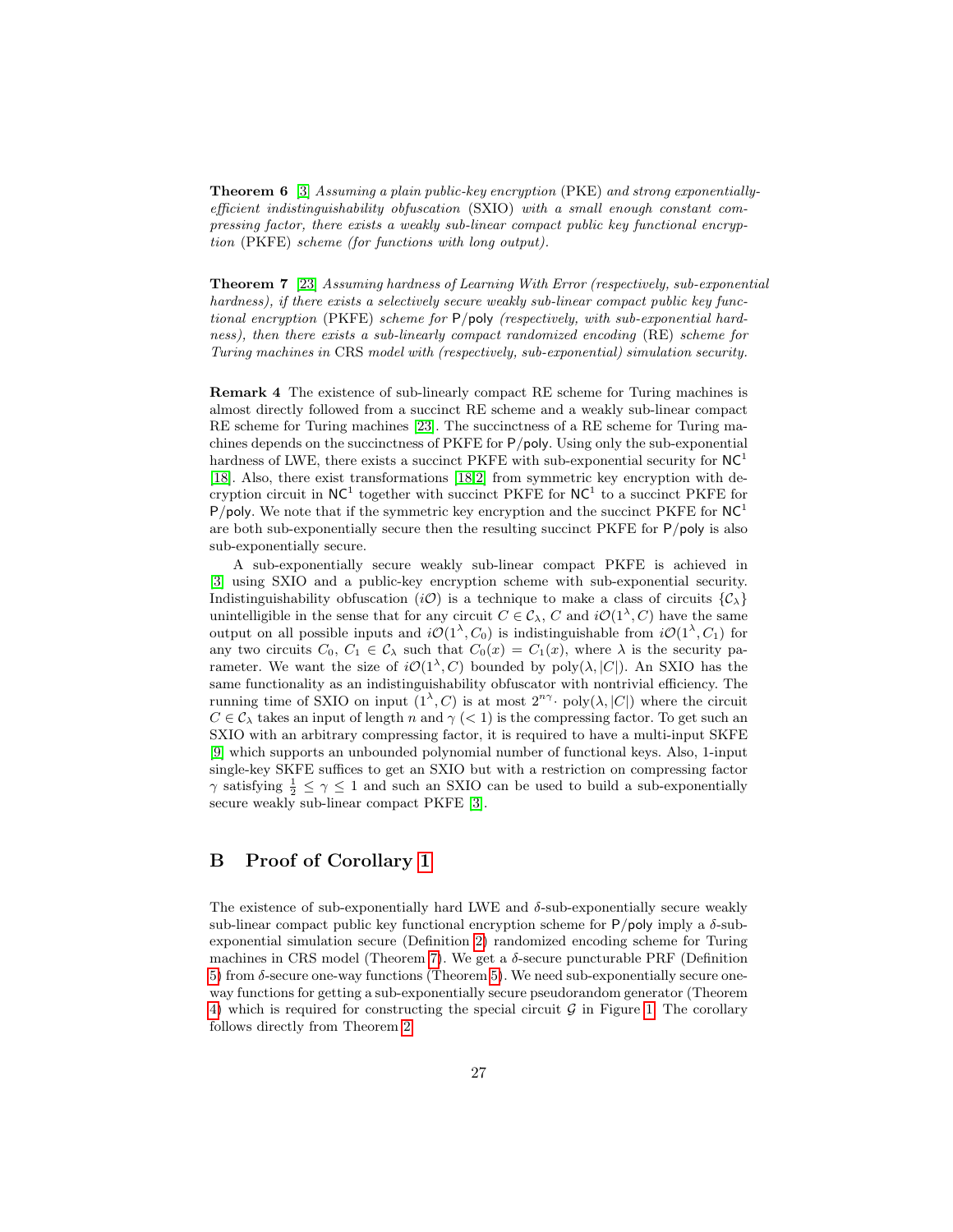```
Hardwired: a pPRF key K and a relation R.
Input: an instance x \in \mathcal{X} = \{0,1\}^k and a witness w \in \mathcal{W} = \{0,1\}^{n-k}.
Padding: the circuit is padded to size pad = \text{pad}_{E_R}(s, d, n, \lambda), determined in the analysis.
 1. if (R(x, w) = 1) then<br>2. y \leftarrow pPRF.Eval(K)y \leftarrow pPRF.Eval(K, x)3. else y \leftarrow \perp4. end if
 5. return y
```
Fig. 15. Evaluation Circuit  $E_R = \mathsf{EC}[K, R]$ 

## <span id="page-27-1"></span><span id="page-27-0"></span>C Construction of Multi-relation witness PRFs

We will give a generic construction of multi-relation witness PRFs using the same idea involved in the construction of our single relation witness PRFs.

**Construction 3.** Let  $pPRF = (Gen, Eva, Punc)$  be a puncturable pseudorandom function with domain  $\{0,1\}^k$ , range  $\mathcal Y$  and  $RE =$  (Setup, Enc, Eval) be a bounded input δ-sub-exponential simulation secure sub-linear compact randomized encoding scheme in CRS model for Turing machines. Our  $mwPRF = (Gen, F, KeyGen, Eval)$  for an NP language L with a set of relations  $\mathcal{R} = \{R : |R| \leq s, R : \chi \times W \to \{0,1\}, \mathcal{X} =$  ${0,1}^k$  and  $W = {0,1}^{n-k}$ , is given by the following algorithms.

- fk  $\leftarrow m w PRF \cdot \text{Gen}(1^{\lambda}, s)$ : This is run by a user with input a security parameter  $\lambda$ and a bound  $s$  on the size of the relations in  $R$ .
	- Choose a pPRF key  $K \leftarrow \text{pPRF.Gen}(1^{\lambda}), K \in \{0,1\}^{\lambda}.$
	- Set and output  $fk = K$  as the secret function key. The user keeps fk as secret.
- $y \leftarrow mwp\text{RF.F(fk, } x)$ : This algorithm generates a PRF value  $y \leftarrow p\text{PRF.Eval}(K, x)$ by taking input a secret function key  $f_k = K$  and an instance  $x \in \mathcal{X}$ . The value  $y \in \mathcal{Y}$  is treated as the mwPRF value corresponding to the statement  $x \in \mathcal{X}$ .
- $ek_R \leftarrow mwp$ RF.KeyGen(fk, R): This algorithm is used to compute a evaluation key for any given relation  $R \in \mathcal{R}$ . It works as follows on input a secret function key fk and a relation  $R$ :
	- Construct the circuit  $E_R \in \{E_\lambda\}$  as described in Figure [15](#page-27-1)<sup>[5](#page-27-2)</sup>. Let the circuit  $E_R$  be of size S with input size n, output size l and runtime bound T.
	- Generate  $(crs_i, pk_i) \leftarrow \text{RE}.\text{Setup}(1^{\lambda}, 1^S, 1^n, 1^T, 1^l)$  for  $i \in \{0, 1, ..., n\}$  where crs<sub>i</sub> is a common reference string and  $pk_i$  is an encoding key. Set  $\overrightarrow{crs} = \{cs\}_{i=0}^n$ and  $\overrightarrow{pk_i} = {pk_j}_{j=i}^n$ .
	- $-$  Compute the randomized encoding  $\widetilde{H}[\overrightarrow{pk}_1, E_R, \epsilon, \alpha] \leftarrow \text{RE}.\text{Enc}(pk_0, \overrightarrow{H}[\overrightarrow{pk}_1, E_R, \epsilon])$  $\epsilon, \alpha, \epsilon)$  where  $\epsilon$  is a null string,  $\alpha$  is a random binary string and  $\Pi[\vec{pk}_1, E_R, \epsilon, \alpha]$ is a Turing machine defined in Remark [1.](#page-4-0)
	- Build the special circuit  $\mathcal{G}[\tilde{\Pi}[\vec{pk}_1, E_R, \epsilon, \alpha], \vec{crs}]$  as described in Figure [1](#page-5-1) and output  $ek_R = \mathcal{G}[\tilde{\Pi}[\overrightarrow{pk}_1, E_R, \epsilon, \alpha], \overrightarrow{crs}].$
- $mwPRF.Eval(ek<sub>R</sub>, x, w)$ : An entity having a witness  $w \in W$  corresponding to an instance  $x \in \mathcal{X}$ , runs this algorithm using an evaluation key  $ek_R = \mathcal{G}[\tilde{H}[\vec{pk}_1, E_R, \epsilon, \alpha],$  $\frac{1}{\pi}$  and outputs  $G[\tilde{H}[\vec{pk}_1, E_R, \epsilon, \alpha], \vec{crs}](z)$  where  $z = (x, w)$ .

<span id="page-27-2"></span>The only difference from the circuit E (Figure [2\)](#page-7-0) is that,  $E_R$  is now hardcoded with a relation R that can vary with evaluation key  $ek_R$ .